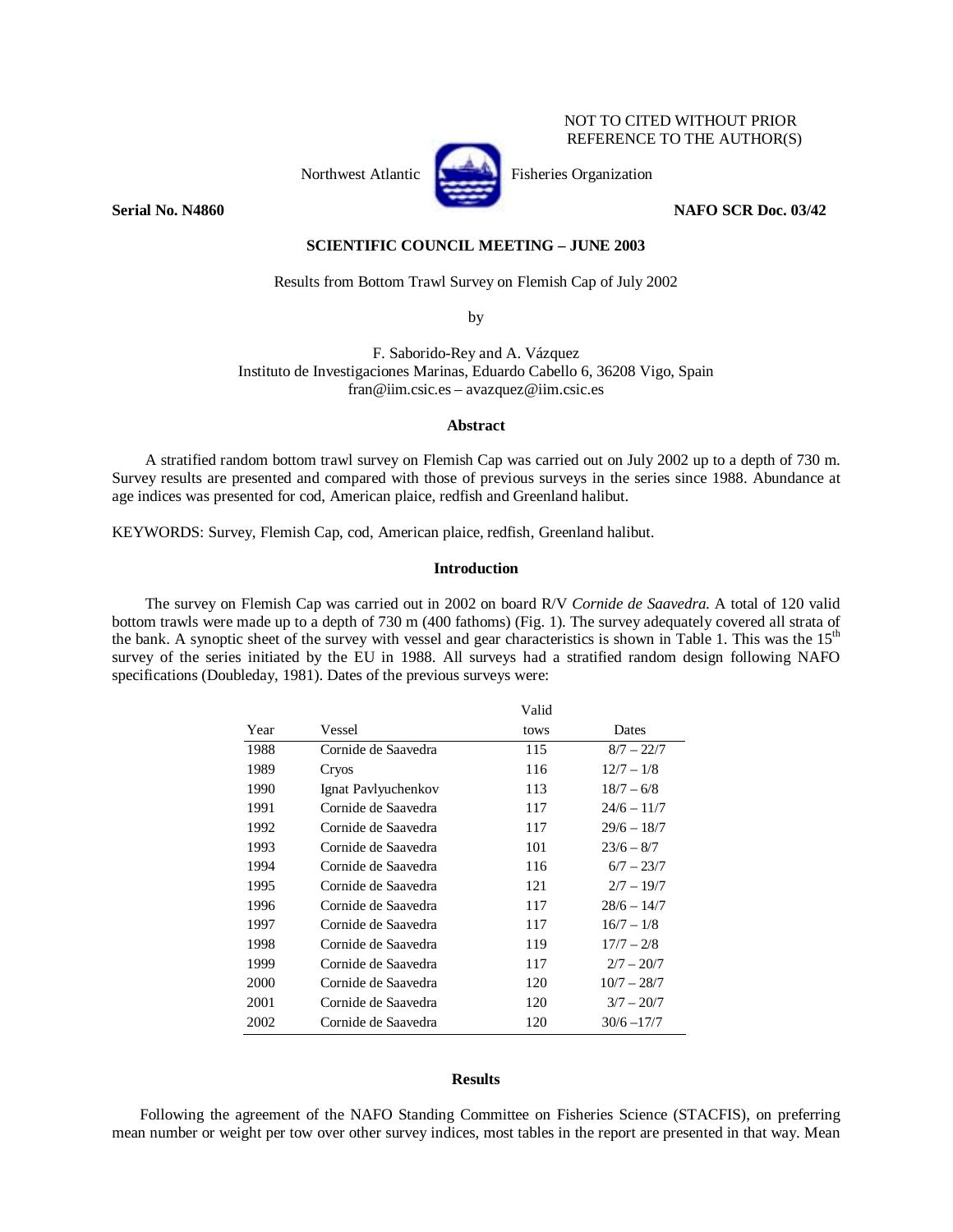catch per trawl were calculated weighting catch of each haul by its towered length and weighting mean value of each stratum to the stratum area; results are referred to a standard haul of half an hour time at 3.5 knots speed, that is: 1.75 miles towered distance. These indices may replace previous estimates of total biomass by the swept area method. The relationship between both indices is:

Mean-catch-per-tow =  $1.75 * 0.0075 * 1000 / 10555 * Total-biomass$ 

|  | 1.75 – towered length for a standard tow, miles            |
|--|------------------------------------------------------------|
|  | $0.0075$ – lateral opening of the gear in miles            |
|  | $1000 -$ factor to change from tons to Kg                  |
|  | 10555 – Flemish Cap area down to 400 fathoms, square miles |
|  |                                                            |

However, catch per tow data presented in this paper were calculated from the original survey data files, instead of being calculated applying the above factor. Some discrepancies can be noted due to the latest corrections made on data files. Integer numbers also introduce errors in the rounding process. Catch per tow data are presented in Kg with two decimal places as a norm, even the associated error is higher than that level in all cases: 0.01 Kg *per* tow in mean catch per tow is approximately equivalent to a 1.2 Kg total catch in a 120 hauls survey, which is far beyond the accuracy for common species. For the same reasons, length frequencies and frequencies at age are presented in absolute numbers with two decimal places: 0.01 fish per tow roughly corresponds to one fish catch in a 120-haul survey. Some comparative tables are maintained as total biomass to avoid modify results from others authors.

Mean catch per tow  $(Kg)$  of main species in past surveys are:

|        |        | American |         | Greenland | roughhead |        |
|--------|--------|----------|---------|-----------|-----------|--------|
| Survey | cod    | plaice   | redfish | halibut   | grenadier | shrimp |
| 1988   | 46.17  | 14.96    | 196.91  | 8.48      | 2.98      | 2.69   |
| 1989   | 129.07 | 13.10    | 170.27  | 5.47      | 1.29      | 2.45   |
| 1990   | 68.84  | 11.32    | 129.56  | 7.02      | 1.24      | 2.66   |
| 1991   | 45.51  | 9.41     | 79.39   | 10.00     | 1.97      | 10.21  |
| 1992   | 30.21  | 8.07     | 129.92  | 10.68     | 2.33      | 20.56  |
| 1993   | 69.18  | 7.34     | 70.12   | 8.79      | 7.88      | 10.83  |
| 1994   | 29.92  | 7.67     | 156.74  | 9.84      | 2.92      | 4.15   |
| 1995   | 10.96  | 6.33     | 91.57   | 13.31     | 2.31      | 6.73   |
| 1996   | 10.19  | 3.82     | 125.02  | 14.19     | 2.01      | 8.09   |
| 1997   | 11.27  | 2.82     | 173.14  | 19.70     | 1.77      | 6.34   |
| 1998   | 5.64   | 3.20     | 73.76   | 29.66     | 2.50      | 20.67  |
| 1999   | 3.23   | 2.41     | 103.08  | 25.96     | 1.85      | 15.46  |
| 2000   | 3.46   | 1.50     | 185.54  | 20.75     | 1.55      | 12.09  |
| 2001   | 3.05   | 2.24     | 79.48   | 16.98     | 3.08      | 17.54  |
| 2002   | 2.82   | 1.91     | 120.67  | 14.81     | 1.79      | 22.52  |

These survey indices are also presented in Table 2, and even they belong to different species and pelagic vs. demersal character, a global index was calculated for each year, which minimum occurred in 2001. Redfish shows the highest annual variability probably due to its pelagic habitat, making accessibility to bottom gears more changeable than in the case of demersal or benthic species. Both cod and witch flounder reached their biomass minimum in 2002. Greenland halibut maintained a continuous biomass increase to reach a maximum in 1998, but decreases since then. Shrimp catches were the highest in 2002, but interpretation of survey results needs to take into account changes occurred in cod-end mesh size.

The whole period could be divided in two in regards to species composition: cod, American plaice and skates dominating the first half, prior to 1995, and Greenland halibut, the second half. For cod, 1995 was the spawning year for the first extremely weak recruitment; it had been 1991 for American plaice.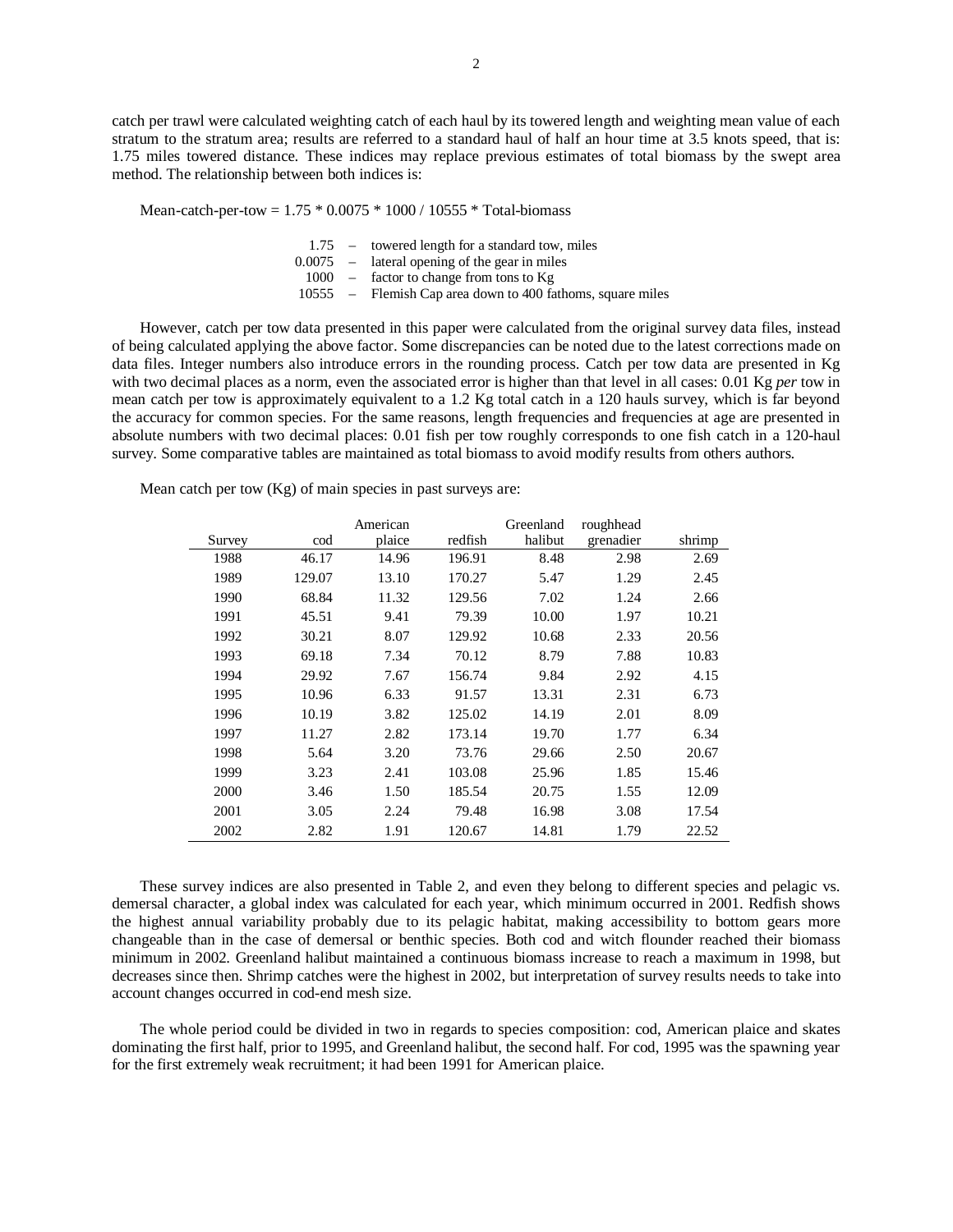**Cod** 

Mean catch per tow by strata and its standard error are presented in Table 3. These indices are compared with results of previous surveys in Table 5. Total biomass calculated by the swept area method and compared with Russian survey results are:

| Year | EU(1)   | Russia: $(2)$ | (3)    |      |
|------|---------|---------------|--------|------|
| 1983 |         | 23,070        |        |      |
| 1984 |         | 31,210        |        |      |
| 1985 |         | 28,070        |        |      |
| 1986 |         | 26,060        |        |      |
| 1987 |         | 10,150        | 21,600 |      |
| 1988 | 37,133  | 7,720         | 34,200 |      |
| 1989 | 103,644 | 36,520        | 78,300 |      |
| 1990 | 55,360  | 3,920         | 15,200 |      |
| 1991 | 36,597  | 6,740         | 8,200  |      |
| 1992 | 24,295  | 2,490         | 2,400  |      |
| 1993 | 55,642  | 8,990         | 9,700  |      |
| 1994 | 24,062  |               |        |      |
| 1995 | 8,815   | 8,260         |        |      |
| 1996 | 8,196   | 730           |        |      |
| 1997 | 9,063   |               |        |      |
| 1998 | 4,532   |               |        |      |
| 1999 | 2,596   |               |        |      |
| 2000 | 2,782   |               |        |      |
| 2001 | 2,451   | 784           |        |      |
| 2002 | 2,270   | 694           |        | tons |

1) Biomass estimated from bottom trawl survey.<br>
2) Biomass estimated from bottom trawl survey. 2) Biomass estimated from bottom trawl survey (Kiseleva and Vaskov 1994; Kiseleva 1996, 1997; Vaskov and Igashov, 2003).

3) Biomass estimated of bottom trawlable plus pelagic biomass (Borovkov *et al.* 1993; Kiseleva and Vaskov 1994).

The mean frequency at age per tow is shown in the table bellow.

| age   | 1988                     | 1989   | 1990        | 1991          | 1992  | 1993                     | 1994                     | 1995                     | 1996                     | 1997              | 1998 | 1999     | 2000 | 2001 | 2002 |
|-------|--------------------------|--------|-------------|---------------|-------|--------------------------|--------------------------|--------------------------|--------------------------|-------------------|------|----------|------|------|------|
|       | 5.69                     | 25.87  | 2.96        | 171.37        | 88.52 | 5.43                     | 3.91                     | 1.92                     | 0.05                     | 0.05              | 0.03 | 0.01     | 0.21 | 0.57 |      |
| 2     | 90.02                    | 13.71  | 14.35       | 31.83         | 46.08 | 164.67                   | 4.77                     | 14.13                    | 3.69                     | 0.17              | 0.10 | 0.10     | 0.02 | 2.05 | 1.43 |
| 3     | 50.53                    | 104.82 | 5.68        | 19.13         | 5.90  | 35.37                    | 30.59                    | 1.54                     | 7.62                     | 3.91              | 0.11 | 0.13     | 0.34 | 0.01 | 0.69 |
| 4     | 13.37                    | 61.23  | 18.49       | 2.40          | 2.53  | 1.26                     | 5.67                     | 4.47                     | 1.02                     | 5.42              | 1.41 | 0.13     | 0.21 | 0.13 | 0.03 |
| 5     | 1.50                     |        | 23.17 17.63 | 7.81          | 0.41  | 1.58                     | 0.15                     | 1.10                     | 2.79                     | 0.45              | 1.80 | 0.81     | 0.10 | 0.09 | 0.08 |
| 6     | 0.23                     | 1.58   | 5.20        | 2.08          | 1.56  | 0.21                     | 0.08                     | 0.04                     | 0.23                     | 1.12              | 0.09 | 0.52     | 0.50 | 0.02 | 0.04 |
| 7     | 0.27                     | 0.20   | 0.42        | 0.37          | 0.28  | 0.61                     | 0.01                     | 0.03                     | 0.01                     | 0.02              | 0.18 | 0.02     | 0.20 | 0.17 | 0.03 |
| 8     | 0.08                     | 0.17   | 0.19        | 0.09          | 0.01  | 0.12                     | 0.15                     | $\overline{\phantom{0}}$ | 0.01                     |                   |      | 0.01     | 0.01 | 0.12 | 0.12 |
| 9     | $\overline{\phantom{m}}$ | 0.01   | 0.11        | 0.04          |       |                          | $\overline{\phantom{0}}$ | 0.03                     | $\overline{\phantom{0}}$ | $\qquad \qquad -$ | 0.01 | $\equiv$ | 0.02 | 0.01 | 0.04 |
| 10    | $\overline{\phantom{m}}$ | 0.01   | 0.04        | 0.01          |       | $\overline{\phantom{0}}$ | 0.01                     | 0.01                     |                          |                   |      |          |      | 0.01 |      |
| 11    |                          |        |             | 0.02          | 0.01  |                          |                          |                          |                          |                   |      |          |      | 0.01 | 0.01 |
| 12    |                          |        |             |               |       |                          |                          |                          |                          | 0.01              |      |          | 0.01 |      |      |
| 13    |                          |        |             |               |       |                          |                          |                          |                          |                   |      |          |      |      |      |
| 14    |                          |        |             |               |       |                          |                          |                          |                          |                   |      |          | 0.01 |      |      |
| total | 161.69                   | 230.77 | 65.07       | 235.15 145.30 |       | 209.25                   | 45.34                    | 23.27 15.42              |                          | 11.15             | 3.73 | 1.73     | 1.63 | 3.19 | 2.47 |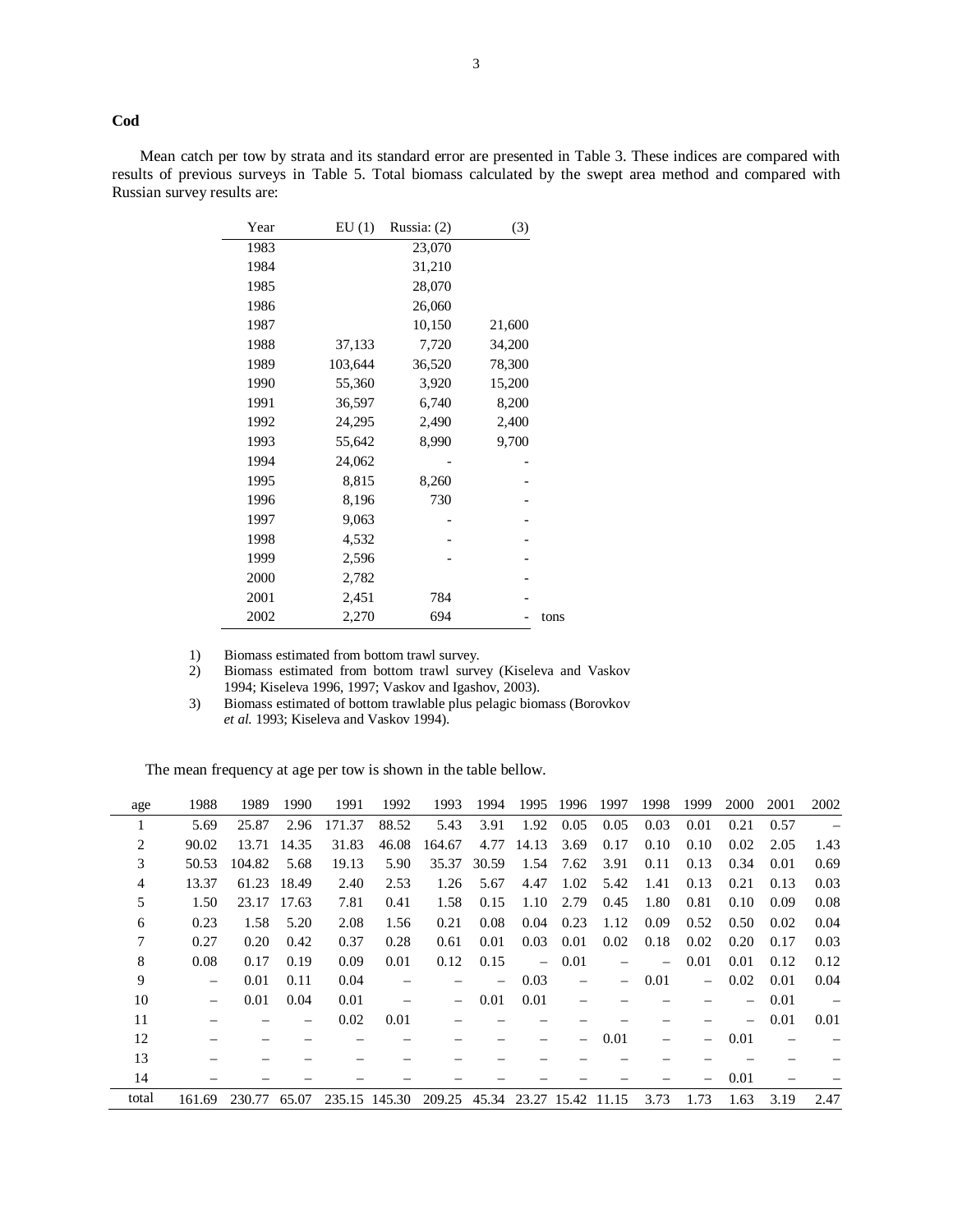The 1990 year-class was the most abundant observed at age 1, but its level was not maintained in the following years, after recruitment. This may indicate that its abundance was overestimated in the 1991 survey. The abundance of the 1991 year-class, although recording a maximum at age 2, decreased quickly as a consequence of the intense fishery on ages 2 and 3 during 1993 and 1994. Later year-classes, from 1992 onwards (ages 10 or less in 2002), were weak, weaker than the ones observed in the previous period. The 1995 to 1999 year-classes (ages 7 to 3 in 2002) failed almost completely and, according to the results of the last survey, the same failure appears to have occurred to the 2000 year-class (age 2 in 2002).

Tables 6, 7 and 4 show mean length frequency per tow, the age-length key and mean frequency at age per tow respectively. Catch per tow distribution is presented in Fig. 2.

#### **American plaice**

Mean catch per tow by strata and its standard error are presented in Table 8. These indices are compared with results of previous surveys in Table 10. Total biomass calculated by the swept area method and compared with Russian survey results is shown in the following table:

| Year | EU     | Russia (1) |      |
|------|--------|------------|------|
| 1983 |        | 8,900      |      |
| 1984 |        | 7,500      |      |
| 1985 |        | 7,800      |      |
| 1986 |        | 20,200     |      |
| 1987 |        | 9,300      |      |
| 1988 | 11,887 | 6,500      |      |
| 1989 | 10,533 | 5,000      |      |
| 1990 | 9,101  | 1,200      |      |
| 1991 | 7,565  | 14,400     |      |
| 1992 | 6,492  | 1,200      |      |
| 1993 | 5,949  | 2,700      |      |
| 1994 | 6,173  |            |      |
| 1995 | 5,087  |            |      |
| 1996 | 3,073  |            |      |
| 1997 | 2,268  |            |      |
| 1998 | 2,577  |            |      |
| 1999 | 1,940  |            |      |
| 2000 | 1,204  |            |      |
| 2001 | 1,803  | 548        |      |
| 2002 | 1,536  | 1,398      | tons |

1) Rikhter *et al.* 1991; Borovkov *et al.* 1992, 1993, 1994; Vaskov and Igashov, 2003.

The mean frequency at age per tow is presented in the table of the following page. The 1984, 1986 and 1990 year-classes, ages 18, 16 and 12 in 2002, were the most abundant cohorts in the period, but no good recruitment was observed since then. Fish aged 6 or more roughly correspond with fishable biomass. The abundance of this group (f 6+) decreased along the period except in 1992, when an increase was recorded as the consequence of the income of the abundant 1986 year-class.

There is no change in the perception on the condition of the stock relative to the last year views. The stock has recorded a steady decline since 1988. Global indices in the table of the following page, such as total number by tow and frequency 6+, have declined over the whole period, reaching their lowest level in 2002: more than 10 times lower than in 1988-1990. Data in the table above indicates two periods for recruitment, and a change from an upper abundance level to a lower one. The 1991 year-class was the first weak cohort, and all year-classes with less than 12 years old in 2002, were among the weakest ones observed in this survey.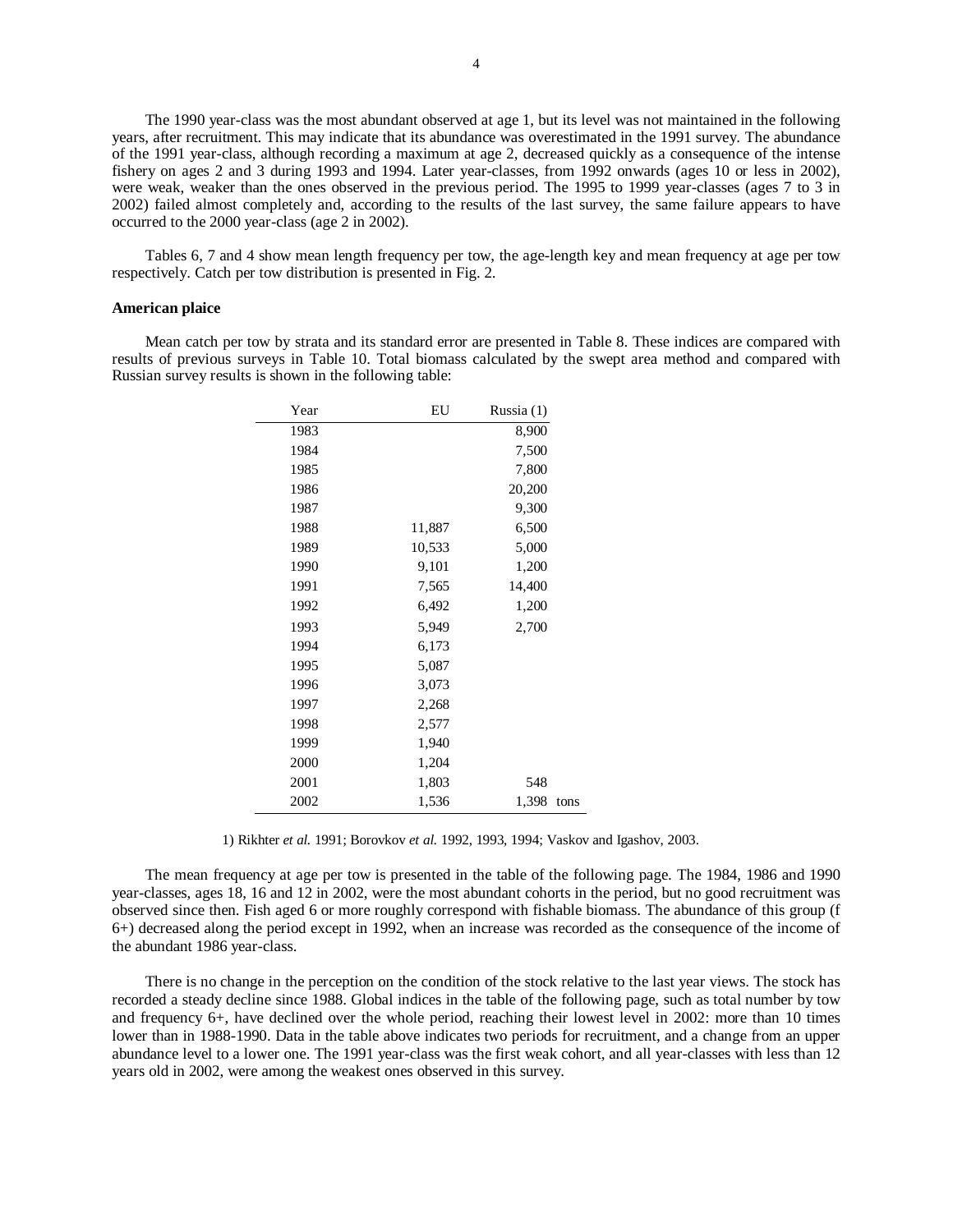| age            | 1988  | 1989              | 1990  | 1991              | 1992                     | 1993  | 1994  | 1995 | 1996 | 1997 | 1998 | 1999 | 2000 | 2001 | 2002 |
|----------------|-------|-------------------|-------|-------------------|--------------------------|-------|-------|------|------|------|------|------|------|------|------|
| 1              |       |                   |       |                   |                          |       |       |      | 0.01 | 0.01 |      | 0.01 | 0.02 |      |      |
| $\overline{c}$ | 2.84  | 0.57              | 0.44  | 0.39              | 0.91                     | 0.01  | 0.04  | 0.03 | 0.03 | 0.02 | 0.03 |      | 0.03 | 0.04 |      |
| 3              | 0.78  | 8.52              | 0.95  | 1.13              | 0.84                     | 1.70  | 0.05  | 0.12 | 0.13 | 0.12 | 0.03 | 0.03 | 0.01 | 0.06 | 0.03 |
| 4              | 3.77  | 1.87              | 8.68  | 2.33              | 1.13                     | 1.20  | 2.23  | 0.78 | 0.28 | 0.03 | 0.05 | 0.07 | 0.09 | 0.06 | 0.07 |
| 5              | 2.46  | 4.03              | 1.08  | 5.54              | 1.83                     | 0.80  | 0.97  | 2.01 | 0.58 | 0.12 | 0.07 | 0.07 | 0.11 | 0.10 | 0.02 |
| 6              | 3.76  | 3.74              | 2.96  | 2.28              | 4.26                     | 0.40  | 0.81  | 1.23 | 1.54 | 0.39 | 0.25 | 0.07 | 0.15 | 0.06 | 0.08 |
| 7              | 5.17  | 3.57              | 2.04  | 2.50              | 1.13                     | 3.86  | 0.87  | 1.23 | 0.82 | 1.12 | 0.57 | 0.22 | 0.11 | 0.10 | 0.06 |
| 8              | 5.29  | 2.10              | 1.97  | 1.95              | 1.36                     | 0.42  | 3.08  | 0.83 | 0.51 | 0.25 | 0.81 | 0.42 | 0.14 | 0.24 | 0.11 |
| 9              | 1.86  | 0.73              | 1.23  | 0.84              | 0.78                     | 0.74  | 0.30  | 1.41 | 0.38 | 0.39 | 0.48 | 0.46 | 0.36 | 0.39 | 0.13 |
| 10             | 0.26  | 0.33              | 0.58  | 0.29              | 0.36                     | 0.35  | 0.59  | 0.16 | 0.59 | 0.28 | 0.33 | 0.23 | 0.39 | 0.52 | 0.17 |
| 11             | 0.14  | 0.04              | 0.11  | 0.01              | 0.17                     | 0.24  | 0.21  | 0.18 | 0.14 | 0.46 | 0.29 | 0.32 | 0.21 | 0.43 | 0.27 |
| 12             | 0.08  | 0.02              | 0.02  | 0.06              | 0.09                     | 0.29  | 0.20  | 0.15 | 0.08 | 0.13 | 0.28 | 0.20 | 0.17 | 0.39 | 0.20 |
| 13             |       | $\qquad \qquad -$ | 0.04  | $\qquad \qquad -$ | 0.02                     | 0.35  | 0.24  | 0.15 | 0.08 | 0.02 | 0.09 | 0.12 | 0.07 | 0.18 | 0.23 |
| 14             |       | $\qquad \qquad -$ | 0.02  |                   | $\qquad \qquad -$        | 1.07  | 0.50  | 0.30 | 0.11 | 0.10 | 0.12 | 0.13 | 0.05 | 0.16 | 0.14 |
| 15             |       |                   |       |                   | -                        | 0.04  | 0.50  | 0.23 | 0.08 | 0.05 | 0.06 | 0.06 | 0.05 | 0.11 | 0.13 |
| $16+$          |       |                   |       |                   | $\overline{\phantom{0}}$ | 0.04  | 0.01  | 0.03 | 0.02 | 0.12 | 0.11 | 0.10 | 0.06 | 0.10 | 0.18 |
| Total          | 26.39 | 25.52             | 20.12 | 17.32             | 12.88                    | 11.51 | 10.60 | 8.84 | 5.38 | 3.61 | 3.57 | 2.51 | 2.02 | 2.94 | 1.82 |
| freq. $6+$     | 16.54 | 10.53             | 8.97  | 7.93              | 8.17                     | 7.80  | 7.31  | 5.90 | 4.35 | 3.31 | 3.39 | 2.33 | 1.76 | 2.68 | 1.70 |

Tables 11, 12 and 9 show mean length frequency per tow, the age-length key and mean frequency at age per tow respectively. Catch per tow distribution is presented in Figure 3.

## **Redfish**

All redfish catches were classified by species. The group name *juvenile* contains those individuals of small size for which routine classification was not possible. The 15 cm maximum length is a good reference for this group, but it was never used as a criterion. The skill required to identify the species increased over time, so the group *juvenile* is not a uniform defined group, but it is maintained for practical reasons.

Mean catch per tow by strata and its standard error are presented in Tables 13, 17, 22 and 26 for *Sebastes marinus*, *S. mentella*, *S. fasciatus* and the *juvenile* group respectively. The following table summarize past results.

|      | Sebastes: |          | spp.      |          |        |
|------|-----------|----------|-----------|----------|--------|
| Year | marinus   | mentella | fasciatus | juvenile | total  |
| 1988 | 19.06     |          | 177.85    |          | 196.91 |
| 1989 | 28.55     |          | 141.72    |          | 170.27 |
| 1990 | 17.52     |          | 90.36     | 20.05    | 127.93 |
| 1991 | 5.09      | 62.26    | 7.06      | 4.98     | 79.39  |
| 1992 | 5.14      | 89.29    | 6.60      | 28.89    | 129.92 |
| 1993 | 5.02      | 23.91    | 5.50      | 35.69    | 70.12  |
| 1994 | 41.32     | 44.43    | 9.73      | 61.26    | 156.74 |
| 1995 | 11.24     | 73.78    | 6.26      | 0.29     | 91.57  |
| 1996 | 14.04     | 96.86    | 13.71     | 0.41     | 125.02 |
| 1997 | 80.64     | 69.75    | 21.72     | 1.03     | 173.14 |
| 1998 | 7.99      | 56.40    | 8.00      | 1.37     | 73.76  |
| 1999 | 11.73     | 81.14    | 9.89      | 0.32     | 103.08 |
| 2000 | 55.82     | 111.12   | 16.06     | 2.54     | 185.54 |
| 2001 | 10.71     | 48.02    | 14.34     | 6.41     | 79.48  |
| 2002 | 12.18     | 50.98    | 28.82     | 28.69    | 120.67 |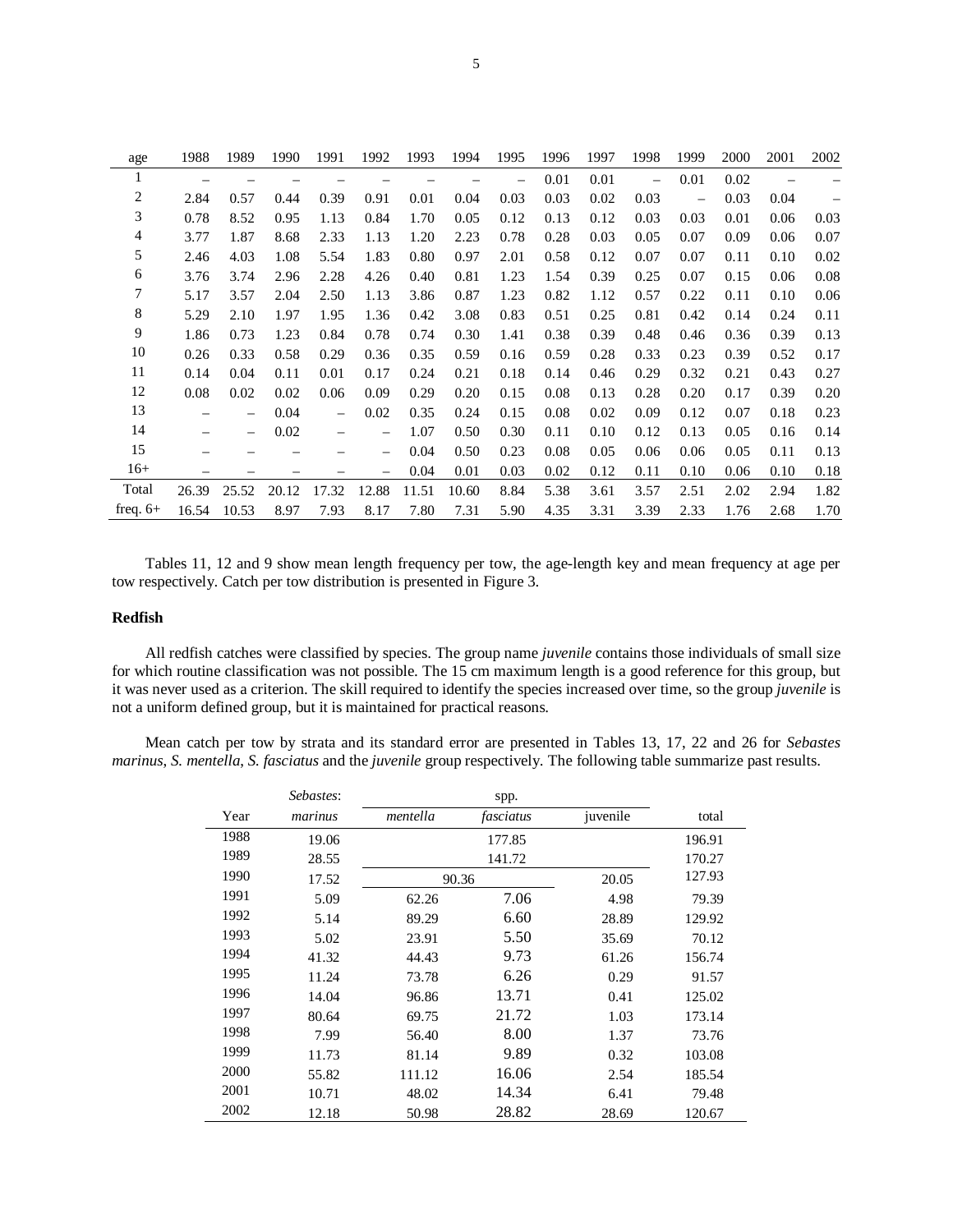Tables 14, 18, 23 and 27 show mean length frequency by tow for the four groups. Age-length keys for *S. marinus, S. mentella* and *S. fasciatus* are presented in Tables 16, 20 and 24. Mean frequency at age by tow are presented in Tables 15, 19 and 25 for the three species, as well the values for *S. mentella* in all previous surveys (Table 21). Catches per tow distributions of the three species are presented in Figures 4, 5 and 6.

### **Greenland halibut**

Mean catch per tow by strata and its standard error are presented in Table 28. These indices are compared with results of previous surveys in Table 32 and summarised as follow:

| 1988 | 8.48  |        |
|------|-------|--------|
| 1989 | 5.47  |        |
| 1990 | 7.10  |        |
| 1991 | 10.00 |        |
| 1992 | 10.68 |        |
| 1993 | 8.79  |        |
| 1994 | 9.84  |        |
| 1995 | 13.31 |        |
| 1996 | 14.19 |        |
| 1997 | 19.70 |        |
| 1998 | 29.66 |        |
| 1999 | 25.96 |        |
| 2000 | 20.75 |        |
| 2001 | 16.98 |        |
| 2002 | 14.81 | Kg/tow |
|      |       |        |

Mean length frequency by tow, age-length keys and mean frequency at age per tow are presented in Tables 29, 31 and 30, respectively. Catch per tow distribution is presented in Fig. 7. Mean frequency at age per tow was calculated as follows:

| age                     | 1991  | 1992  | 1993  | 1994  | 1995  | 1996  | 1997  | 1998  | 1999  | 2000  | 2001  | 2002  |
|-------------------------|-------|-------|-------|-------|-------|-------|-------|-------|-------|-------|-------|-------|
| $\mathbf{1}$            | 0.43  | 1.15  | 1.17  | 1.03  | 7.66  | 3.57  | 1.98  | 1.79  | 0.65  | 1.99  | 5.17  | 2.44  |
| $\overline{\mathbf{c}}$ |       | 0.99  | 1.16  | 0.88  | 1.74  | 5.74  | 2.63  | 1.58  | 0.53  | 0.18  | 1.04  | 2.04  |
| 3                       | 0.29  | 0.36  | 0.75  | 1.34  | 1.70  | 1.90  | 5.46  | 6.40  | 2.37  | 0.39  | 1.43  | 2.01  |
| 4                       | 1.23  | 1.07  | 0.71  | 1.52  | 1.55  | 2.57  | 6.41  | 9.75  | 8.93  | 1.75  | 0.85  | 1.37  |
| 5                       | 2.43  | 1.99  | 1.20  | 1.70  | 2.13  | 3.82  | 6.49  | 11.40 | 12.21 | 6.91  | 2.54  | 3.40  |
| 6                       | 1.56  | 2.48  | 1.96  | 2.78  | 4.72  | 5.46  | 7.51  | 10.97 | 11.94 | 14.41 | 7.37  | 5.18  |
| 7                       | 2.84  | 2.23  | 2.16  | 2.61  | 3.76  | 2.51  | 4.83  | 7.88  | 5.45  | 5.09  | 6.93  | 5.85  |
| 8                       | 0.68  | 1.23  | 1.73  | 1.51  | 2.15  | 1.71  | 2.12  | 2.91  | 1.92  | 2.11  | 3.70  | 1.24  |
| $\overline{9}$          | 0.58  | 0.59  | 1.13  | 0.86  | 1.41  | 0.49  | 0.74  | 0.87  | 0.40  | 0.44  | 0.21  | 0.16  |
| 10                      | 0.49  | 0.33  | 0.32  | 0.33  | 0.32  | 0.10  | 0.25  | 0.25  | 0.12  | 0.12  | 0.06  | 0.07  |
| 11                      | 0.15  | 0.17  | 0.18  | 0.12  | 0.08  | 0.04  | 0.04  | 0.04  | 0.01  | 0.06  | 0.01  | 0.02  |
| 12                      |       | 0.08  | 0.06  | 0.07  | 0.03  | 0.04  | 0.03  | 0.01  |       |       |       | 0.01  |
| 13                      |       | 0.02  | 0.02  | 0.02  |       |       | 0.03  | 0.03  |       |       |       |       |
| 14                      |       | 0.02  | 0.01  |       | 0.01  | 0.01  |       |       | 0.01  |       |       |       |
| 15                      |       |       |       |       |       | 0.01  | 0.01  |       |       |       |       |       |
| $16+$                   |       |       |       |       |       |       | 0.02  |       |       |       |       |       |
| total                   | 10.68 | 12.71 | 12.56 | 14.77 | 27.26 | 27.97 | 38.55 | 53.88 | 44.54 | 33.45 | 29.31 | 23.79 |
| freq. $10+$             | 0.64  | 0.62  | 0.59  | 0.54  | 0.44  | 0.20  | 0.38  | 0.33  | 0.14  | 0.18  | 0.07  | 0.10  |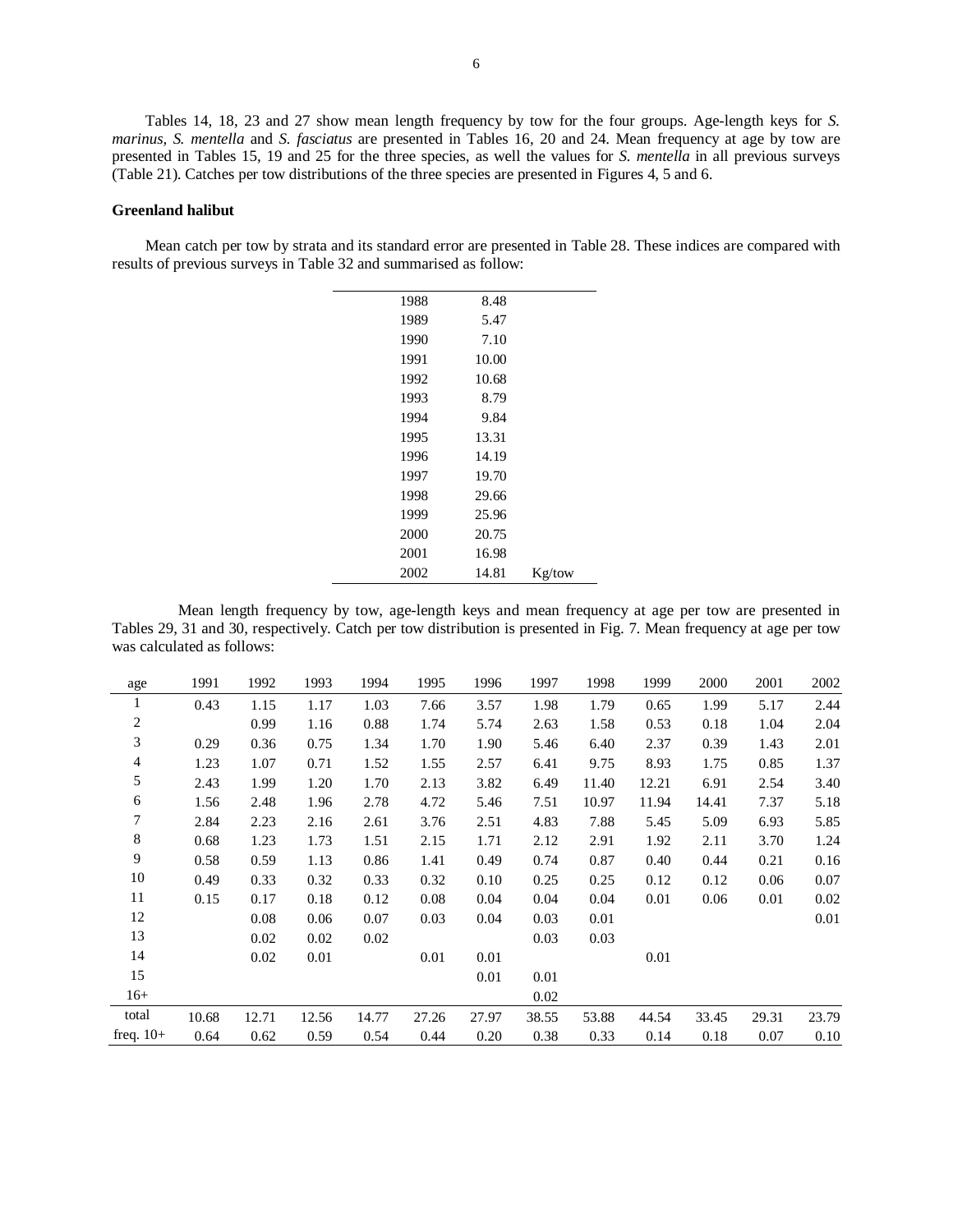### **Shrimp**

Del Río *et al.* (2002) presented detailed results.

#### **Roughhead grenadier** (*Macrourus berglax*)

Mean catch per tow this survey series was:

| 1989 | 1.29 |        |
|------|------|--------|
| 1990 | 1.26 |        |
| 1991 | 1.97 |        |
| 1992 | 2.33 |        |
| 1993 | 7.88 |        |
| 1994 | 2.92 |        |
| 1995 | 2.31 |        |
| 1996 | 2.01 |        |
| 1997 | 1.77 |        |
| 1998 | 2.50 |        |
| 1999 | 1.85 |        |
| 2000 | 1.55 |        |
| 2001 | 3.08 |        |
| 2002 | 1.79 | Kg/tow |
|      |      |        |

Detailed results were presented by Murua (2003).

#### **Oceanographic conditions**

A CTD station was made after each haul. Cabanas (2003) analysed the results.

#### **References**

- Borovkov, V., S. Kovalev, P. Savvatimsky, V.A. Rikhter and I.K. Sigaev 1992. Russian research report for 1991. *NAFO SCS Doc.* 92/12.
- Borovkov, V., K. Gorchinsky, S. Kovalev, P. Savvatimsky, V.A. Rikhter and I.K. Sigaev 1993. Russian research report for 1992. *NAFO SCS Doc.* 93/10.
- Borovkov, V., K. Gorchinsky, S. Kovalev and P. Savvatimsky 1994. Russian national research report for 1993. *NAFO SCS Doc.* 94/3.
- Cabanas, J.M.– 2003. Hydrographic Conditions on Flemish Cap in July 2003. *NAFO SCR Doc.* 03/32.
- Del Río, J.L., j.M. Casas and T. Patrocinio 2002. Northern shrimp (*Pandalus borealis*) on Flemish Cap in July 2002. *NAFO SCR Doc.* 02/150.

Doubleday, W.G.- 1981. Manual of Groundfish Surveys in the Northwest Atlantic. *NAFO Sci. Counc. Stud.* 2, 55pp.

- Kiseleva, V.M.– 1996. Estimation of cod stock in Div. 3M by data of 1995 trawl survey. *NAFO SCR Doc.* 96/7.
- Kiseleva, V.M.– 1997. Assessment of cod stock on the Flemish Cap from data of trawl survey in 1996. *NAFO SCR Doc.* 97/7.
- Kiseleva, V.M. and A.A. Vaskov 1994. Assessment of cod stock in NAFO Subarea 3 from 1993 trawl-acoustic survey data. *NAFO SCR Doc.* 94/12.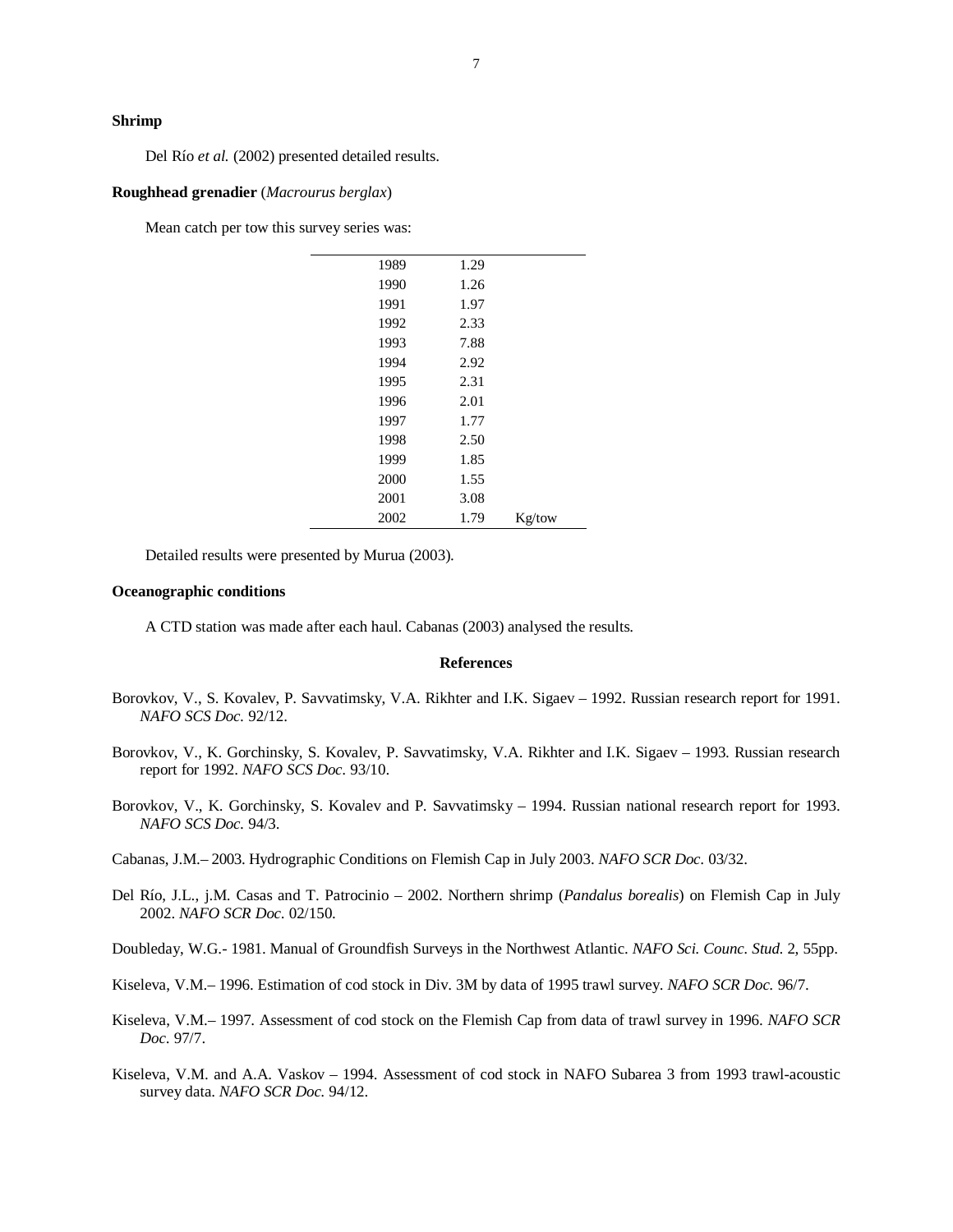- Rikhter, V.A., I.K. Sigaev, V. Borovkov, S. Kovalev and P. Savvatimsky 1991. USSR research report for 1990. *NAFO SCS Doc.* 91/5.
- Murua, H.– 2003. A review on Roughhead Grenadier (*Macrourus berglax*) biology and population structure on Flemish Cap (NAFO Division 3M), 1991-2002 based on EU Flemish Cap survey data. *NAFO SCR Doc.* 03/13.
- Vaskov, A.A. and T.M. Igashov 2003. Results from the Russian trawl survey on the Flemish Cap Bank (Division 3M) in 2002. *NAFO SCS Doc.* 03/9.

| Procedure                                                                                                                          | Specification                                                                                                                                                                                         |  |  |  |  |
|------------------------------------------------------------------------------------------------------------------------------------|-------------------------------------------------------------------------------------------------------------------------------------------------------------------------------------------------------|--|--|--|--|
| Vessel<br><b>GT</b><br>Power                                                                                                       | R/V Cornide de Saavedra<br>1.200 t<br>$1.500 + 750$ HP                                                                                                                                                |  |  |  |  |
| Mean trawling speed                                                                                                                | $3.52$ knots                                                                                                                                                                                          |  |  |  |  |
| Trawling time                                                                                                                      | 30 minutes effective time                                                                                                                                                                             |  |  |  |  |
| Fishing gear<br>footrope / handrope<br>footgear<br>vertical opening<br>warps<br>trawl doors<br>wire length<br>mesh size in cod-end | type Lofoten<br>$31.20 / 17.70$ m<br>27 steel bobbins of 35 cm<br>3.0 m (SCANMAR)<br>100 meters, 45 mm, 200 Kg/100m<br>polyvalent, 850 Kg<br>$6,45$ · profundidad <sup>0,858</sup><br>$35 \text{ mm}$ |  |  |  |  |
| Type of survey                                                                                                                     | Stratified sampling                                                                                                                                                                                   |  |  |  |  |
| Station selection procedure                                                                                                        | Random                                                                                                                                                                                                |  |  |  |  |
| Criterion to change position of a selected tow                                                                                     | - unsuitable bottom for trawling according to ecosonder<br>register.<br>- Information on gear damage from previous surveys.                                                                           |  |  |  |  |
| Criterion to reject data from tow                                                                                                  | - tears in cod-end<br>- severe tears in the gear<br>- less than 20 minutes tow<br>- bad behaviour of the gear                                                                                         |  |  |  |  |
| Daily period for fishing                                                                                                           | 6.00 to 22.00 hours                                                                                                                                                                                   |  |  |  |  |
| Species for sampling                                                                                                               | All fish, squid and shrimp                                                                                                                                                                            |  |  |  |  |
| Species for age determination                                                                                                      | Cod, American plaice, redfish (Sebastes marinus, S.<br>mentella and S. fasciatus), Greenland halibut and<br>roughhead grenadier (Macrourus berglax).                                                  |  |  |  |  |

**Table 1** – Technical data of the 2002 survey.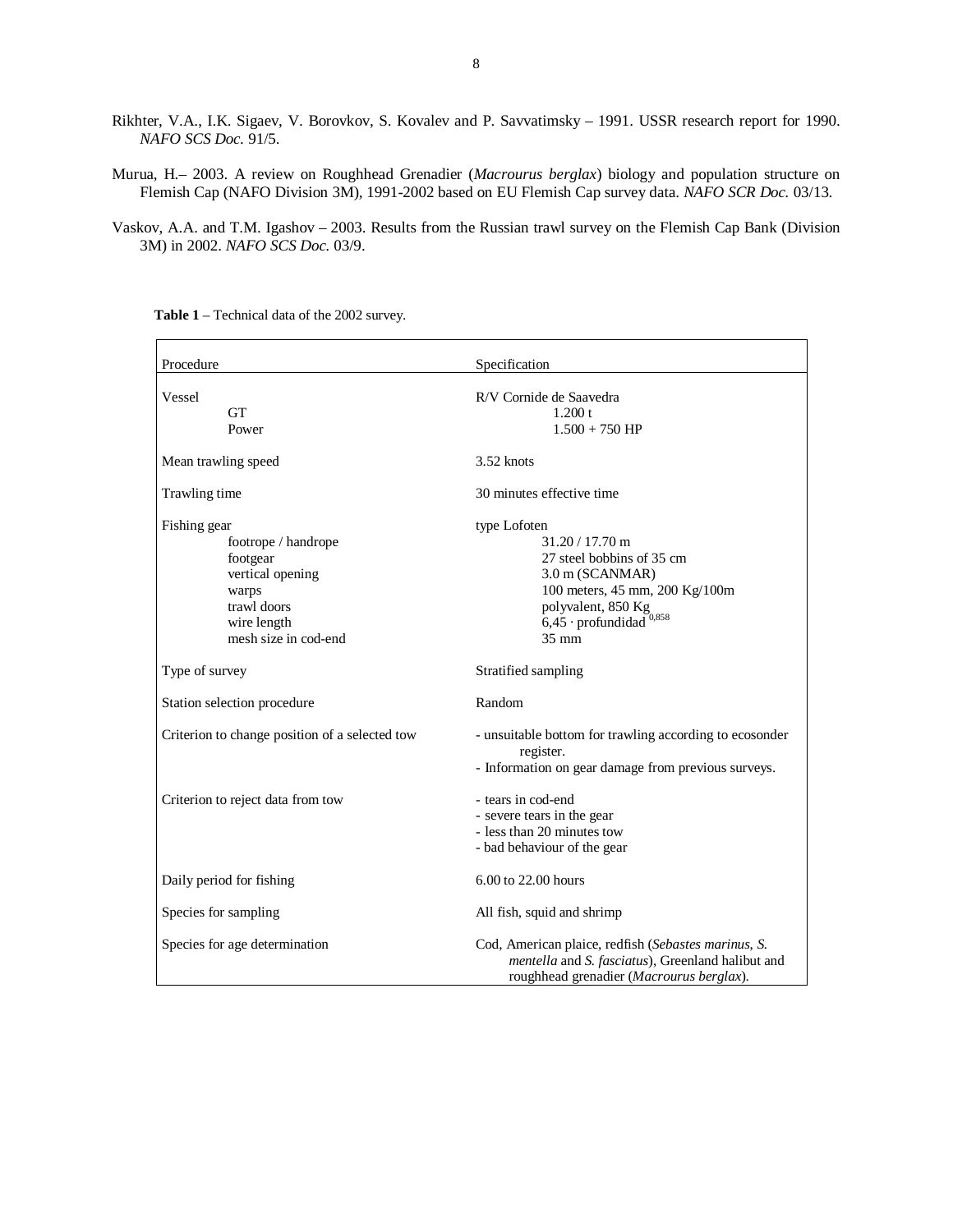|  |  | Table 2 – Mean catch per tow for several species or groups of species in 1988-2002 surveys (kg). |
|--|--|--------------------------------------------------------------------------------------------------|
|  |  |                                                                                                  |

| <b>Species</b>      | 1988   | 1989   | 1990   | 1991   | 1992   | 1993   | 1994   | 1995   | 1996   | 1997   | 1998   | 1999   | 2000   | 2001   | 2002   |
|---------------------|--------|--------|--------|--------|--------|--------|--------|--------|--------|--------|--------|--------|--------|--------|--------|
| Rajidae             | 5.59   | 2.41   | 3.51   | 5.05   | 4.70   | 7.76   | 4.36   | 2.82   | 2.55   | 2.29   | 2.46   | 2.00   | 1.43   | 2.78   | 1.92   |
| Synaphobranchus sp. | 0.27   | 0.11   | 0.05   | 0.10   | 0.09   | 0.13   | 0.01   | 0.02   | 0.00   | 0.01   | 0.05   | 0.00   | 0.00   | 0.03   | 0.01   |
| Urophycis sp.       | 0.80   | 0.21   | 0.21   | 0.32   | 0.09   | 0.21   | 0.27   | 0.10   | 0.10   | 0.04   | 0.28   | 0.31   | 0.21   | 0.49   | 0.16   |
| Antimora sp.        | 0.49   | 0.38   | 0.35   | 0.70   | 0.90   | 1.02   | 0.99   | 0.24   | 0.23   | 0.29   | 0.61   | 0.36   | 0.33   | 0.83   | 0.43   |
| Macrouridae         | 3.84   | 1.81   | 1.52   | 2.80   | 3.22   | 8.08   | 4.02   | 3.24   | 2.91   | 2.85   | 3.52   | 2.90   | 2.25   | 3.83   | 2.54   |
| Notacanthus sp.     | 0.62   | 0.51   | 0.08   | 0.59   | 0.56   | 0.92   | 0.57   | 0.43   | 0.22   | 0.36   | 0.21   | 0.08   | 0.12   | 0.13   | 0.08   |
| Illex sp.           | 0.01   | 0.01   | 2.05   | 1.44   | 0.08   | 0.00   | 0.26   | 0.00   | 0.11   | 0.08   | 0.09   | 0.02   | 0.00   | 0.01   | 0.01   |
| Anarhichadidae      | 9.94   | 9.31   | 10.10  | 12.56  | 11.31  | 17.85  | 19.45  | 23.90  | 25.57  | 17.45  | 13.66  | 6.94   | 5.56   | 7.29   | 6.50   |
| Witch flounder      | 1.13   | 0.42   | 0.52   | 0.96   | 1.02   | 1.30   | 0.98   | 0.88   | 0.63   | 0.40   | 0.30   | 0.47   | 0.51   | 0.57   | 0.26   |
| Greenland halibut   | 8.48   | 5.47   | 7.02   | 10.00  | 10.68  | 9.11   | 9.84   | 13.31  | 14.19  | 19.71  | 29.66  | 25.96  | 20.75  | 16.98  | 14.81  |
| Zoarcidae           | 0.70   | 1.42   | 1.50   | 2.46   | 1.69   | 4.32   | 2.33   | 2.71   | 2.12   | 2.15   | 2.56   | 1.11   | 0.97   | 1.55   | 1.01   |
| Cod                 | 46.18  | 129.07 | 68.84  | 45.51  | 30.21  | 69.12  | 29.92  | 10.96  | 10.19  | 11.27  | 5.64   | 3.23   | 3.46   | 3.05   | 2.82   |
| American plaice     | 14.96  | 13.10  | 11.32  | 9.41   | 8.07   | 7.38   | 7.67   | 6.33   | 3.82   | 2.82   | 3.21   | 2.41   | 1.50   | 2.24   | 1.91   |
| Redfish             | 196.90 | 170.28 | 127.93 | 79.39  | 129.92 | 71.53  | 156.73 | 91.57  | 125.02 | 173.14 | 73.76  | 103.08 | 185.55 | 79.48  | 120.67 |
| Shrimp*             | 2.69   | 2.45   | 2.66   | 10.21  | 20.56  | 11.36  | 4.15   | 6.73   | 8.09   | 6.34   | 20.67  | 15.46  | 12.09  | 17.54  | 22.52  |
| Others              | 0.79   | 0.26   | 1.42   | 0.83   | 0.53   | 0.00   | 0.59   | 0.49   | 0.86   | 0.73   | 1.38   | 0.77   | 1.98   | 1.80   | 1.16   |
| Total               | 293.38 | 337.20 | 238.71 | 182.31 | 223.61 | 211.51 | 242.12 | 163.73 | 196.61 | 239.92 | 158.04 | 165.10 | 236.69 | 138.60 | 176.80 |

\*) Values affected by mesh size cod-end: 40 mm in 1994, 25 mm in 1998 and 30 mm in 1999.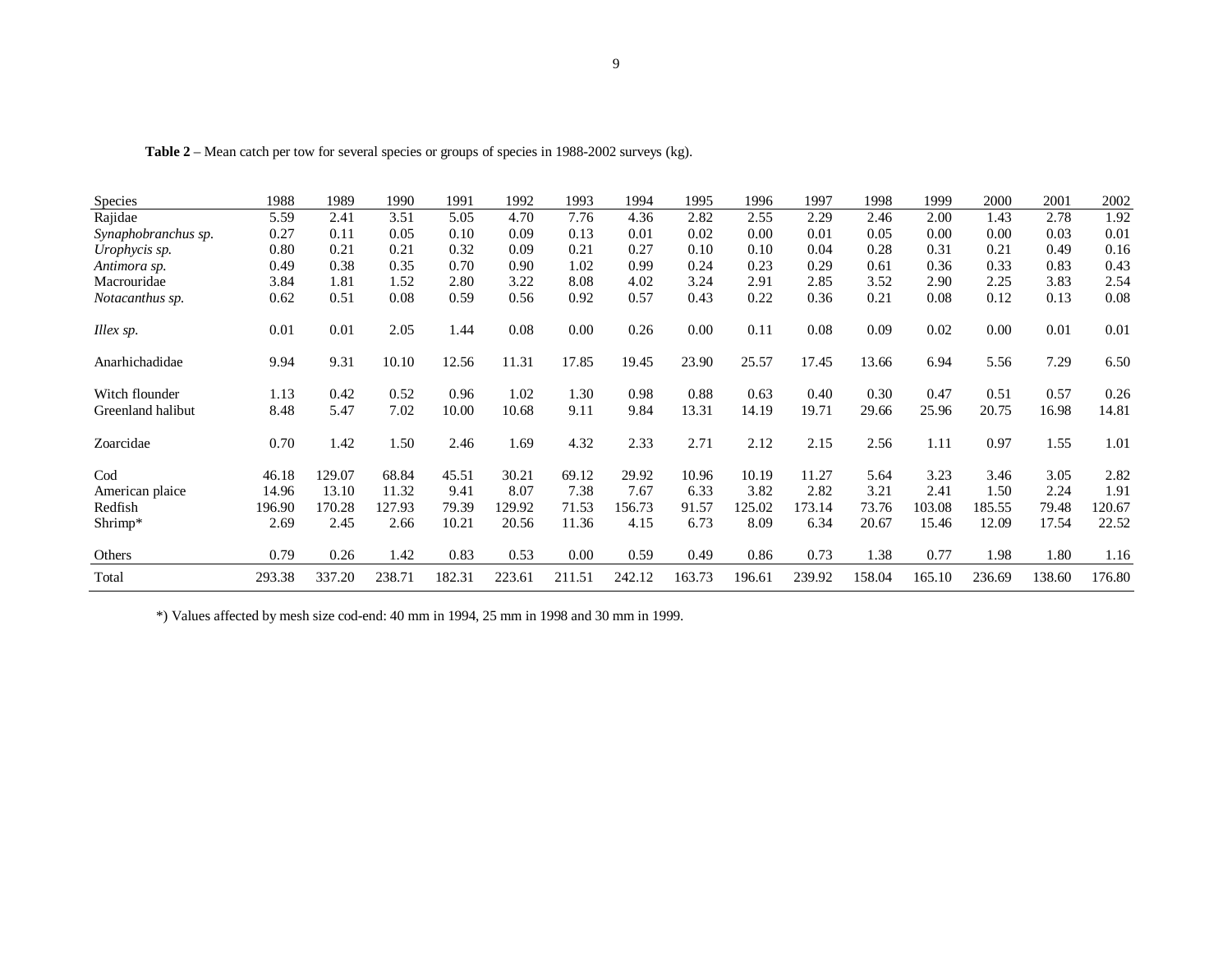|                | area      | tow            | catch per tow (Kg) |          |
|----------------|-----------|----------------|--------------------|----------|
| stratum        | sq. miles | number         | mean               | s. error |
| $\mathbf{1}$   | 342       | $\overline{4}$ | 16.65              | 10.41    |
| $\overline{2}$ | 838       | 10             | 10.48              | 10.58    |
| 3              | 628       | 7              | 8.56               | 10.53    |
| $\overline{4}$ | 348       | $\overline{4}$ | 2.27               | 4.00     |
| 5              | 703       | 8              | 2.49               | 4.65     |
| 6              | 496       | 6              | 12.62              | 8.87     |
| 7              | 822       | 9              | 0.35               | 0.74     |
| 8              | 646       | 7              | 0.69               | 0.90     |
| 9              | 314       | 3              | 0.53               | 0.54     |
| 10             | 951       | 11             | 0.03               | 0.08     |
| 11             | 806       | 9              | 0.27               | 0.63     |
| 12             | 670       | 8              |                    |          |
| 13             | 249       | 3              |                    |          |
| 14             | 602       | 7              |                    |          |
| 15             | 666       | 8              |                    |          |
| 16             | 634       | 7              |                    |          |
| 17             | 216       | $\mathfrak{2}$ |                    |          |
| 18             | 210       | $\mathfrak{2}$ |                    |          |
| 19             | 414       | 5              |                    |          |
| total          | 10555     | 120            | 2.82               | 0.45     |

**Table 3** – Cod mean catch per tow by strata and its standard error in the 2002 survey.

**Table 4** – Cod mean frequency at age per tow in the 2002 survey.

|                |                          |      |       |                   |                          | stratum |      |      |      |                   |      |       | mean<br>weight length | mean |
|----------------|--------------------------|------|-------|-------------------|--------------------------|---------|------|------|------|-------------------|------|-------|-----------------------|------|
| age            | 1                        | 2    | 3     | 4                 | 5                        | 6       | 7    | 8    | 9    | 10                | 11   | total | g                     | cm   |
| 1<br>1         |                          |      |       |                   |                          |         |      |      |      |                   |      |       |                       |      |
| $\overline{2}$ | $\overline{\phantom{m}}$ | 1.46 | 10.69 | 6.01              | 0.96                     | 5.43    | 0.33 | 1.39 | 0.99 | 0.09              | 0.23 | 1.44  | 419                   | 36   |
| 3              | 0.76                     | 1.25 | 3.04  | 0.25              | 1.67                     | 5.02    | 0.22 | 0.14 |      | $\qquad \qquad -$ | 0.09 | 0.69  | 1118                  | 50   |
| $\overline{4}$ | 0.01                     | 0.08 | 0.12  | $\qquad \qquad -$ | 0.12                     | 0.18    |      |      |      | -                 | 0.03 | 0.03  | 1429                  | 54   |
| 5              | 0.64                     | 0.45 | 0.14  |                   | $\qquad \qquad -$        | 0.33    |      |      |      |                   | -    | 0.08  | 2470                  | 65   |
| 6              | 0.51                     | 0.30 |       |                   |                          |         |      |      |      |                   | -    | 0.04  | 3591                  | 74   |
| $\overline{7}$ | 0.49                     | 0.10 | 0.02  |                   | $\qquad \qquad -$        | 0.16    |      |      |      |                   | -    | 0.03  | 4858                  | 81   |
| 8              | 1.53                     | 0.56 | 0.10  |                   | $\equiv$                 | 0.45    |      |      |      |                   | -    | 0.12  | 4851                  | 81   |
| 9              | 0.41                     | 0.29 | 0.02  |                   | $\overline{\phantom{m}}$ | 0.05    |      |      |      |                   | -    | 0.04  | 5846                  | 86   |
| 10             |                          |      |       |                   |                          |         |      |      |      |                   |      |       |                       |      |
| 11             | $\overline{\phantom{0}}$ | 0.10 |       |                   |                          |         |      |      |      |                   |      | 0.01  | 9938                  | 103  |
| 12             |                          |      |       |                   |                          |         |      |      |      |                   |      |       |                       |      |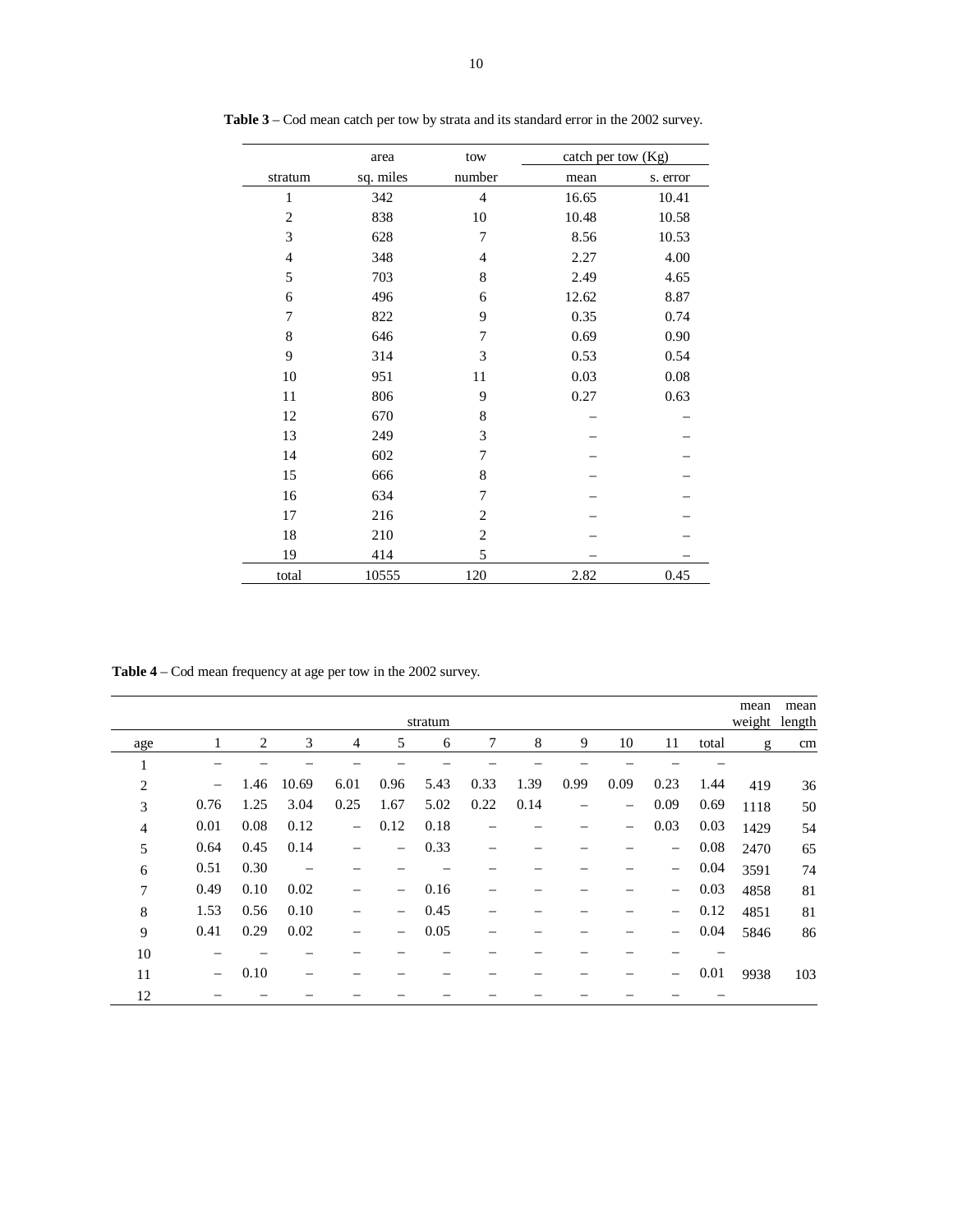**Table 5** – Cod mean catch per tow (kg) by strata in 1988-2002 surveys.

|                | depth in     |                          |                          |                          |        |                          |                   |                   | year                     |       |                          |                          |                          |                          |                          |                          |
|----------------|--------------|--------------------------|--------------------------|--------------------------|--------|--------------------------|-------------------|-------------------|--------------------------|-------|--------------------------|--------------------------|--------------------------|--------------------------|--------------------------|--------------------------|
| stratum        | fathoms      | 1988                     | 1989                     | 1990                     | 1991   | 1992                     | 1993              | 1994              | 1995                     | 1996  | 1997                     | 1998                     | 1999                     | 2000                     | 2001                     | 2002                     |
| 1              | $70 - 80$    | 46.94                    | 22.65                    | 28.80                    | 194.88 | 2.64                     | 17.99             | 75.57             | 54.53                    | 35.12 | 8.47                     | 4.37                     | 3.46                     | 8.70                     | 3.01                     | 16.65                    |
| $\sqrt{2}$     | 81-100       | 144.55                   | 147.00                   | 29.39                    | 78.12  | 73.35                    | 128.79            | 116.58            | 43.29                    | 56.83 | 29.17                    | 27.05                    | 21.39                    | 10.55                    | 6.98                     | 10.48                    |
| 3              | 101-140      | 84.95                    | 195.29                   | 41.68                    | 46.73  | 161.00                   | 160.29            | 115.77            | 21.79                    | 20.01 | 21.51                    | 13.34                    | 2.77                     | 6.83                     | 4.38                     | 8.56                     |
| $\overline{4}$ |              | 107.32                   | 166.10                   | 88.84                    | 99.44  | 118.10                   | 485.97            | 64.66             | 25.57                    | 36.61 | 29.39                    | 4.78                     | 0.88                     | 15.20                    | 16.76                    | 2.27                     |
| 5              | $\mathbf{H}$ | 36.17                    | 181.68                   | 144.47                   | 180.82 | 77.57                    | 115.85            | 15.69             | 21.62                    | 15.90 | 19.52                    | 16.55                    | 4.34                     | 7.20                     | 4.41                     | 2.49                     |
| 6              |              | 77.73                    | 163.36                   | 79.56                    | 36.83  | 22.92                    | 101.54            | 33.97             | 31.50                    | 14.93 | 25.86                    | 14.75                    | 9.03                     | 12.30                    | 18.03                    | 12.62                    |
| $\tau$         | 141-200      | 32.28                    | 232.66                   | 57.19                    | 36.85  | 13.72                    | 89.33             | 12.43             | 1.77                     | 0.79  | 15.50                    | 1.13                     | 0.75                     | 0.08                     | 0.18                     | 0.35                     |
| $\,8\,$        | 11           | 164.99                   | 303.60                   | 311.12                   | 94.34  | 43.39                    | 147.11            | 66.79             | 6.44                     | 1.73  | 29.74                    | 1.42                     | 0.43                     | 1.35                     | 2.27                     | 0.69                     |
| 9              | $\mathbf{H}$ | 6.98                     | 199.96                   | 246.39                   | 7.16   | 5.44                     | 37.91             | 9.09              | 0.34                     | 3.91  | 6.62                     | $\overline{\phantom{m}}$ | 0.73                     | 1.56                     | $\overline{\phantom{a}}$ | 0.53                     |
| $10\,$         | $\mathbf{H}$ | 16.79                    | 61.47                    | 58.72                    | 19.56  | 4.10                     | 11.75             | 6.35              | 0.73                     | 0.58  | 3.78                     | 2.49                     | 1.28                     | 1.34                     | 1.01                     | 0.03                     |
| 11             |              | 37.10                    | 195.74                   | 60.35                    | 26.46  | 3.33                     | 24.85             | 8.61              | 1.16                     | 0.61  | 4.60                     | 2.60                     | 3.78                     | 1.56                     | 2.58                     | 0.27                     |
| 12             | 201-300      | 5.97                     | 43.98                    | 28.95                    | 2.25   | $\overline{\phantom{m}}$ | 0.43              |                   |                          |       |                          |                          |                          |                          |                          | $\overline{\phantom{0}}$ |
| 13             | $\mathbf{H}$ | 0.40                     | 121.47                   | 36.31                    | 4.49   | $\overline{\phantom{m}}$ |                   |                   |                          |       |                          |                          |                          |                          |                          | $\qquad \qquad -$        |
| 14             | $\mathbf{H}$ | 2.12                     | 22.21                    | 12.73                    | 2.59   | 1.33                     | 4.37              | -                 | $\overline{\phantom{m}}$ | -     | –                        |                          | $\qquad \qquad =$        |                          | -                        | $\qquad \qquad -$        |
| 15             |              | 13.40                    | 151.17                   | 42.12                    | 1.94   | $\overline{\phantom{m}}$ |                   |                   |                          |       |                          |                          |                          |                          |                          | $\overline{\phantom{0}}$ |
| 16             | 301-400      | $\overline{\phantom{m}}$ | 1.23                     |                          |        | $\overline{\phantom{m}}$ |                   |                   |                          |       |                          |                          |                          |                          |                          |                          |
| 17             |              | $\overline{\phantom{0}}$ | 0.28                     |                          |        | $\overline{\phantom{m}}$ | 0.13              |                   |                          |       |                          |                          |                          |                          |                          |                          |
| 18             |              | 0.12                     | $\overline{\phantom{m}}$ |                          |        | $\overline{\phantom{m}}$ | 0.16              |                   |                          |       |                          |                          |                          |                          |                          | $\overline{\phantom{m}}$ |
| 19             |              | $\overline{\phantom{m}}$ | 2.90                     | $\overline{\phantom{m}}$ | -      | $\overline{\phantom{m}}$ | $\qquad \qquad -$ | $\qquad \qquad -$ |                          |       | $\overline{\phantom{m}}$ | $\overline{\phantom{m}}$ | $\overline{\phantom{m}}$ | $\overline{\phantom{m}}$ |                          | $\overline{\phantom{0}}$ |
| total          |              | 46.17                    | 129.07                   | 68.84                    | 45.51  | 30.21                    | 69.18             | 29.92             | 10.96                    | 10.19 | 11.27                    | 5.64                     | 3.23                     | 3.46                     | 3.05                     | 2.82                     |
| s.e.           |              | 6.54                     | 13.80                    | 9.30                     | 7.58   | 6.60                     | 19.67             | 8.33              | 2.34                     | 1.65  | 1.95                     | 0.73                     | 0.51                     | 0.67                     | 0.43                     | 0.45                     |

s.e.: standard error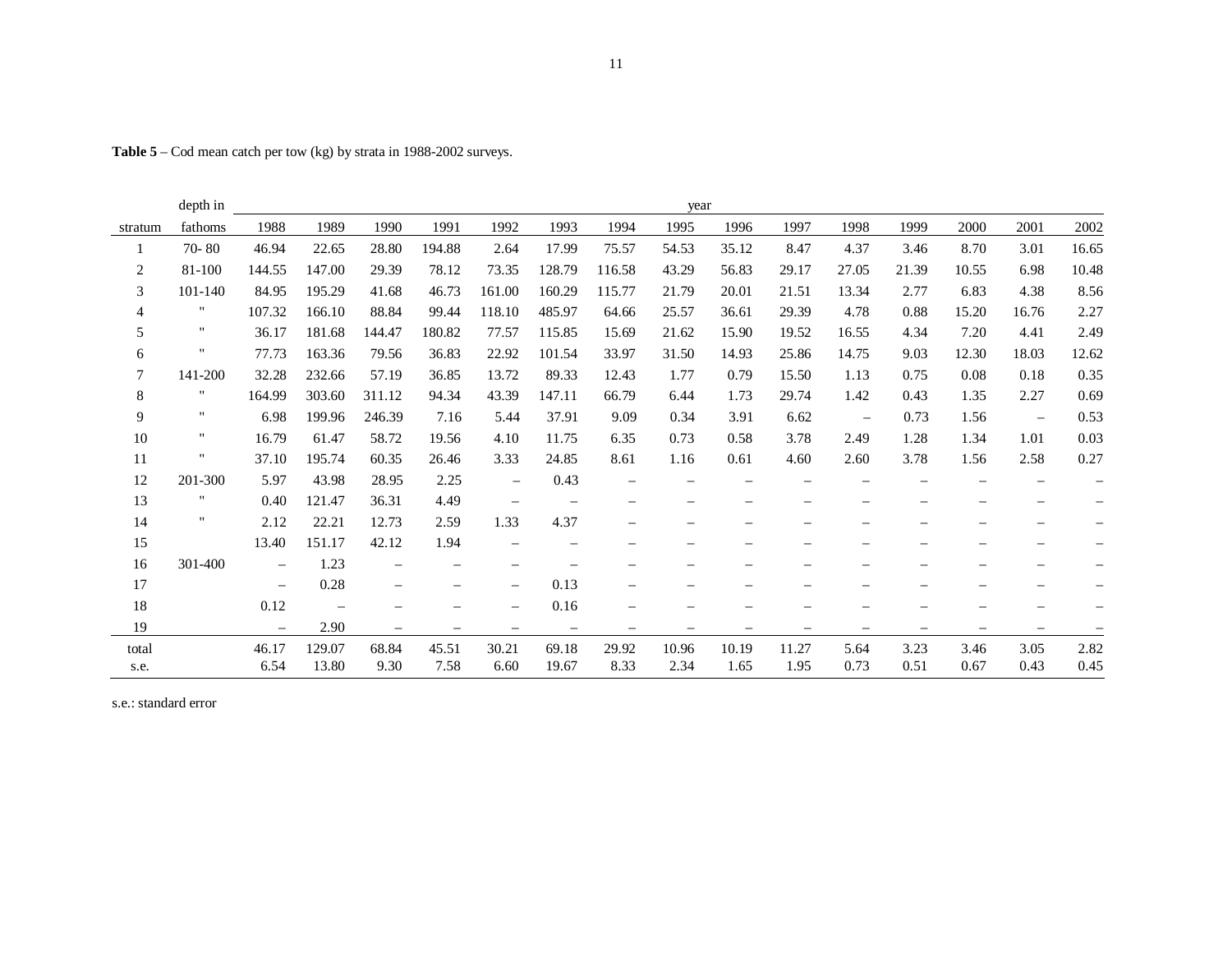| length    |      | length            | length          |
|-----------|------|-------------------|-----------------|
| $30 - 32$ | 0.13 | 57-59             | 84-86<br>0.03   |
| $33 - 35$ | 0.48 | $60 - 62$<br>0.02 | 87-89<br>0.01   |
| $36 - 38$ | 0.58 | 0.02<br>63-65     | 90-92<br>0.02   |
| 39-41     | 0.23 | 0.03<br>66-68     | 93-95           |
| 42-44     | 0.03 | 0.02<br>69-71     | 96-98           |
| 45-47     | 0.12 | 0.03<br>72-74     | 99-101          |
| 48-50     | 0.30 | 0.02<br>75-77     | 102-104<br>0.01 |
| 51-53     | 0.19 | 0.05<br>78-80     |                 |
| 54-56     | 0.11 | 81-83<br>0.06     |                 |

**Table 6** – Cod mean length frequency per tow in the 2002 survey.

**Table 7** – Cod age-length key in 2002.

| $length$        |              |            |                |                |                  |                |                  | age            |              |        |              |    |    |    |         | $\mathbf{no}$ |                  |
|-----------------|--------------|------------|----------------|----------------|------------------|----------------|------------------|----------------|--------------|--------|--------------|----|----|----|---------|---------------|------------------|
| $\,\mathrm{cm}$ | $\mathbf{1}$ | $\sqrt{2}$ | $\overline{3}$ | $\overline{4}$ | 5                | $\sqrt{6}$     | $\boldsymbol{7}$ | $8\,$          | $\mathbf{9}$ | $10\,$ | $11\,$       | 12 | 13 | 14 | $1516+$ | id.           | total            |
| 30-32           |              | 16         |                |                |                  |                |                  |                |              |        |              |    |    |    |         |               | $16\,$           |
| 33-35           |              | 58         |                |                |                  |                |                  |                |              |        |              |    |    |    |         |               | 58               |
| 36-38           |              | $70\,$     |                |                |                  |                |                  |                |              |        |              |    |    |    |         |               | 70               |
| 39-41           |              | 27         |                |                |                  |                |                  |                |              |        |              |    |    |    |         |               | 27               |
| 42-44           |              | $\sqrt{2}$ | $\,1\,$        |                |                  |                |                  |                |              |        |              |    |    |    |         |               | $\overline{3}$   |
| 45-47           |              |            | 14             |                |                  |                |                  |                |              |        |              |    |    |    |         |               | 14               |
| 48-50           |              |            | 36             |                |                  |                |                  |                |              |        |              |    |    |    |         | $\,1\,$       | 37               |
| $51 - 53$       |              |            | 24             | $\mathbf 1$    |                  |                |                  |                |              |        |              |    |    |    |         |               | 25               |
| 54-56           |              |            | $10\,$         | $\mathfrak{Z}$ |                  |                |                  |                |              |        |              |    |    |    |         |               | 13               |
| 57-59           |              |            |                |                |                  |                |                  |                |              |        |              |    |    |    |         |               |                  |
| $60 - 62$       |              |            |                |                | $\sqrt{2}$       |                |                  |                |              |        |              |    |    |    |         | $\,1\,$       | $\sqrt{3}$       |
| 63-65           |              |            |                |                | $\sqrt{2}$       |                |                  |                |              |        |              |    |    |    |         |               | $\sqrt{2}$       |
| 66-68           |              |            |                |                | $\overline{4}$   |                |                  |                |              |        |              |    |    |    |         |               | $\overline{4}$   |
| 69-71           |              |            |                |                | $\mathbf 1$      |                |                  | $\,1$          |              |        |              |    |    |    |         |               | $\sqrt{2}$       |
| 72-74           |              |            |                |                |                  | $\overline{4}$ |                  |                |              |        |              |    |    |    |         |               | $\overline{4}$   |
| 75-77           |              |            |                |                |                  | $\mathbf{1}$   |                  | $\sqrt{2}$     |              |        |              |    |    |    |         |               | $\mathfrak{Z}$   |
| 78-80           |              |            |                |                |                  |                | $\sqrt{2}$       | 3              | $\mathbf{1}$ |        |              |    |    |    |         |               | $\sqrt{6}$       |
| 81-83           |              |            |                |                |                  |                | $\mathbf{1}$     | 5              | $\mathbf 1$  |        |              |    |    |    |         |               | $\boldsymbol{7}$ |
| 84-86           |              |            |                |                |                  |                | $\mathbf{1}$     | $\mathfrak{Z}$ |              |        |              |    |    |    |         |               | $\overline{4}$   |
| 87-89           |              |            |                |                |                  |                |                  |                | $\mathbf{1}$ |        |              |    |    |    |         |               | $\mathbf{1}$     |
| 90-92           |              |            |                |                |                  |                |                  | $\mathbf{1}$   | $\sqrt{2}$   |        |              |    |    |    |         |               | $\overline{3}$   |
| 93-95           |              |            |                |                |                  |                |                  |                |              |        |              |    |    |    |         |               |                  |
| 96-98           |              |            |                |                |                  |                |                  |                |              |        |              |    |    |    |         |               |                  |
| 99-101          |              |            |                |                |                  |                |                  |                |              |        |              |    |    |    |         |               |                  |
| $102 - 104$     |              |            |                |                |                  |                |                  |                |              |        | $\mathbf{1}$ |    |    |    |         |               | $\mathbf{1}$     |
| total           |              | 173        | 85             | $\overline{4}$ | $\boldsymbol{9}$ | $\sqrt{5}$     | $\overline{4}$   | $15\,$         | $\sqrt{5}$   |        | $\,1$        |    |    |    |         | $\sqrt{2}$    | $303\,$          |

no id.: no identified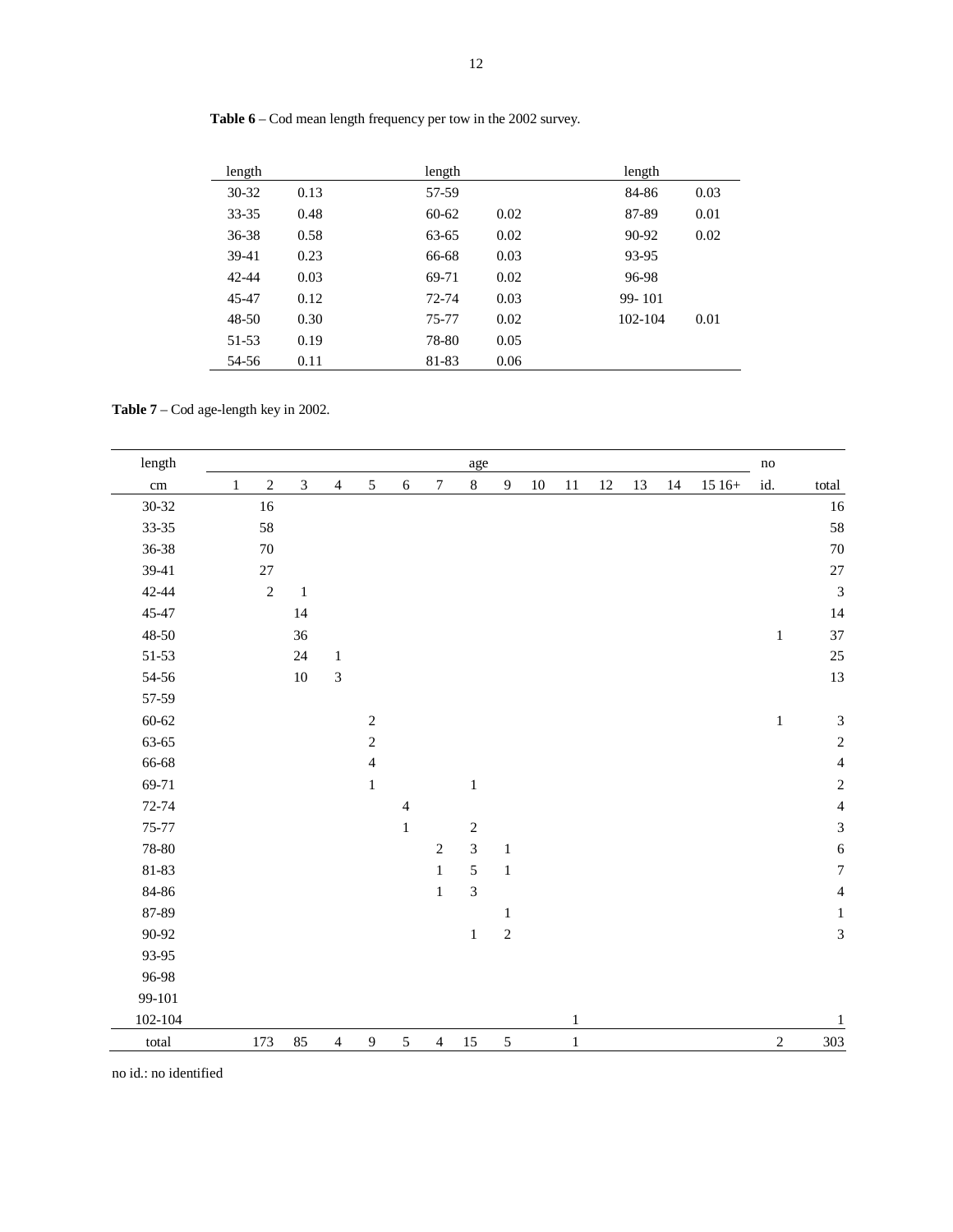|                | area      | tow            | catch per tow $(Kg)$ |          |
|----------------|-----------|----------------|----------------------|----------|
| stratum        | sq. miles | number         | mean                 | s. error |
| $\mathbf{1}$   | 342       | $\overline{4}$ | 4.06                 | 4.63     |
| $\overline{2}$ | 838       | 10             | 14.82                | 26.60    |
| 3              | 628       | 7              | 1.16                 | 0.88     |
| $\overline{4}$ | 348       | $\overline{4}$ | 3.64                 | 3.89     |
| 5              | 703       | 8              | 2.66                 | 2.33     |
| 6              | 496       | 6              | 1.24                 | 1.01     |
| 7              | 822       | 9              | 0.63                 | 0.91     |
| 8              | 646       | 7              | 0.65                 | 1.50     |
| 9              | 314       | 3              | 0.04                 | 0.07     |
| 10             | 951       | 11             | 0.37                 | 0.44     |
| 11             | 806       | 9              | 0.71                 | 0.58     |
| 12             | 670       | 8              |                      |          |
| 13             | 249       | 3              |                      |          |
| 14             | 602       | 7              |                      |          |
| 15             | 666       | 8              |                      |          |
| 16             | 634       | 7              |                      |          |
| 17             | 216       | $\overline{2}$ |                      |          |
| 18             | 210       | $\mathbf{2}$   |                      |          |
| 19             | 414       | 5              |                      |          |
| total          | 10555     | 120            | 1.91                 | 0.68     |

**Table 8** – American plaice mean catch per tow by strata and its standard error in the 2002 survey.

**Table 9** – American plaice mean frequency at age per tow in the 2002 survey.

|                         |                          |      |                          |                          |      | stratum |      |      |                                |      |      |       | mean<br>weight | mean<br>length |
|-------------------------|--------------------------|------|--------------------------|--------------------------|------|---------|------|------|--------------------------------|------|------|-------|----------------|----------------|
| age                     |                          | 2    | 3                        | 4                        | 5    | 6       | 7    | 8    | 9                              | 10   | 11   | total | g              | cm             |
| 1                       |                          |      |                          |                          |      |         |      |      |                                |      |      |       |                |                |
| $\overline{\mathbf{c}}$ |                          |      |                          |                          |      |         |      |      |                                |      |      |       |                |                |
| 3                       | $\qquad \qquad -$        | 0.10 |                          | $\overline{\phantom{m}}$ | 0.13 | 0.17    |      |      | 0.33                           |      |      | 0.03  | 181            | 27             |
| 4                       | $\overline{\phantom{m}}$ | 0.10 | 0.07                     | $\overline{\phantom{m}}$ | 0.06 | 0.33    |      |      |                                | 0.18 | 0.23 | 0.07  | 273            | 31             |
| 5                       |                          |      | 0.07                     | $\overline{\phantom{m}}$ | 0.06 | 0.08    |      |      |                                | —    | 0.06 | 0.02  | 380            | 35             |
| 6                       | 0.59                     | 0.19 |                          | $\overline{\phantom{m}}$ | 0.16 | 0.13    | 0.14 |      | $\overline{\phantom{m}}$       | 0.12 | 0.13 | 0.08  | 416            | 35             |
| 7                       | 0.41                     | 0.21 | 0.09                     | 0.04                     | 0.03 | 0.05    | 0.02 |      | $\overline{\phantom{m}}$       | 0.13 | 0.05 | 0.06  | 638            | 40             |
| 8                       | 0.81                     | 0.49 | 0.05                     | 0.14                     | 0.27 | 0.05    | 0.06 | 0.01 |                                | 0.07 | 0.05 | 0.11  | 729            | 42             |
| 9                       | 1.35                     | 0.78 | $\overline{\phantom{0}}$ | 0.11                     | 0.17 | 0.09    | 0.03 | 0.05 | $\qquad \qquad -$              | 0.01 | 0.05 | 0.13  | 687            | 41             |
| 10                      | 1.32                     | 1.02 | 0.02                     | 0.23                     | 0.25 | 0.06    | 0.09 | 0.04 | $\qquad \qquad \longleftarrow$ | 0.01 | 0.06 | 0.17  | 848            | 43             |
| 11                      | 0.91                     | 1.99 | 0.11                     | 0.54                     | 0.44 | 0.17    | 0.12 | 0.02 |                                | 0.03 | 0.10 | 0.27  | 1080           | 47             |
| 12                      | 0.79                     | 1.42 | 0.08                     | 0.38                     | 0.27 | 0.14    | 0.15 | 0.05 |                                | 0.02 | 0.07 | 0.20  | 1138           | 47             |
| 13                      | 0.36                     | 1.89 | 0.14                     | 0.41                     | 0.39 | 0.16    | 0.08 | 0.02 | $\qquad \qquad -$              | 0.02 | 0.10 | 0.23  | 1276           | 49             |
| 14                      | 0.06                     | 1.21 | 0.11                     | 0.29                     | 0.16 | 0.06    | 0.03 | 0.05 | $\qquad \qquad -$              | 0.02 | 0.02 | 0.14  | 1382           | 51             |
| 15                      | 0.04                     | 1.07 | 0.08                     | 0.32                     | 0.15 | 0.05    | 0.03 | 0.14 |                                | 0.01 | 0.03 | 0.13  | 1459           | 52             |
| $16+$                   | 0.04                     | 1.67 | 0.16                     | 0.28                     | 0.21 | 0.12    | 0.03 | 0.05 | $\qquad \qquad -$              | 0.01 | 0.07 | 0.18  | 1488           | 52             |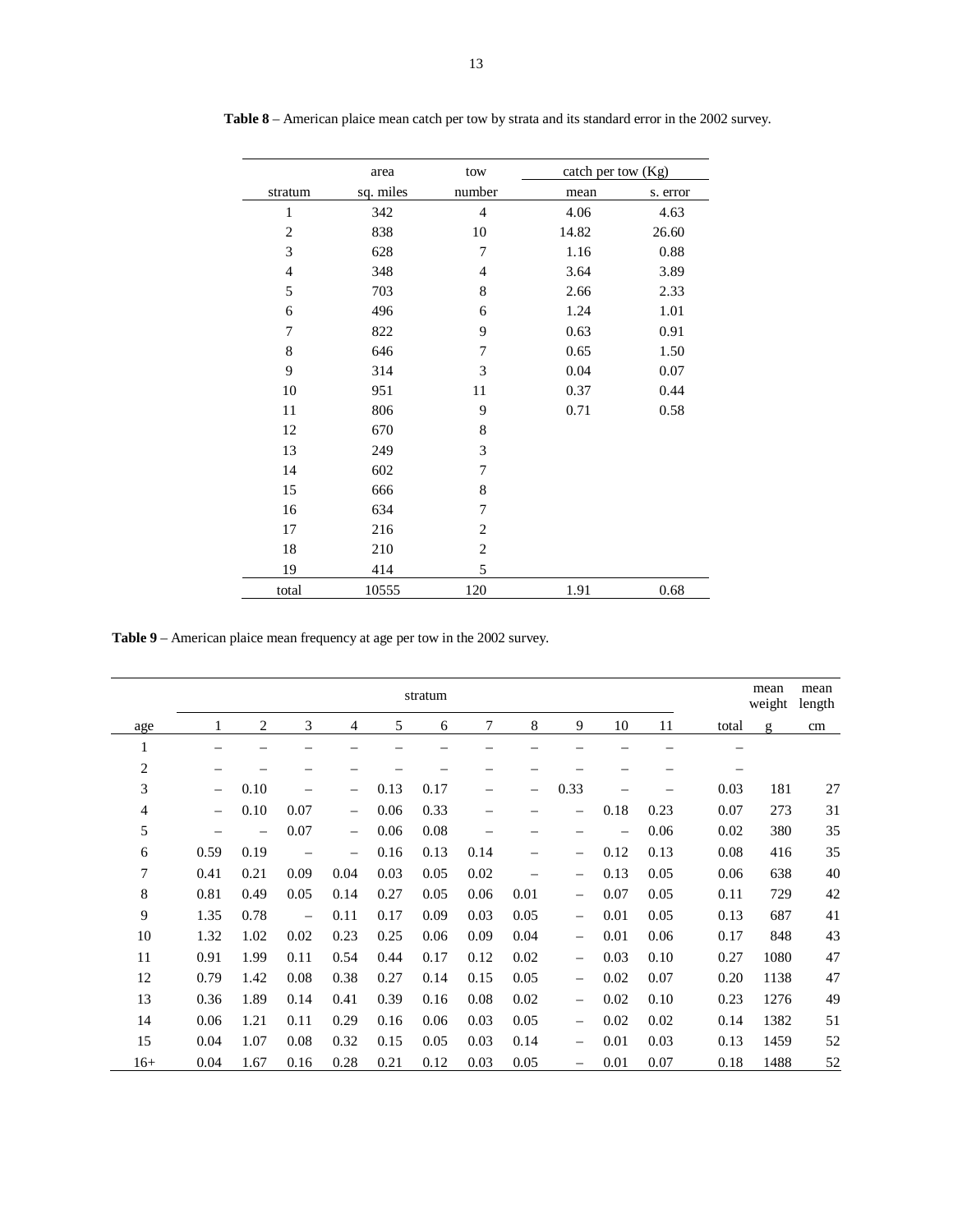|                | depth in           |                          |          |                   |                          |                          |                          |                   | year  |                   |                          |                          |                          |                          |                          |                          |
|----------------|--------------------|--------------------------|----------|-------------------|--------------------------|--------------------------|--------------------------|-------------------|-------|-------------------|--------------------------|--------------------------|--------------------------|--------------------------|--------------------------|--------------------------|
| stratum        | fathoms            | 1988                     | 1989     | 1990              | 1991                     | 1992                     | 1993                     | 1984              | 1995  | 1996              | 1997                     | 1998                     | 1999                     | 2000                     | 2001                     | 2002                     |
|                | $70 - 80$          | 37.56                    | 28.78    | 14.55             | 31.02                    | 20.43                    | 31.06                    | 19.05             | 64.17 | 42.07             | 10.98                    | 4.49                     | 10.72                    | 9.93                     | 30.01                    | 4.06                     |
| $\overline{c}$ | 81-100             | 33.40                    | 42.31    | 16.14             | 31.28                    | 20.13                    | 14.88                    | 14.07             | 15.68 | 11.08             | 8.70                     | 18.64                    | 21.25                    | 11.47                    | 9.80                     | 14.82                    |
| 3              | 101-140            | 21.42                    | 17.51    | 26.14             | 19.54                    | 9.88                     | 6.95                     | 5.10              | 3.95  | 2.64              | 7.75                     | 4.46                     | 1.53                     | 0.33                     | 1.45                     | 1.16                     |
|                | "                  | 62.18                    | 13.07    | 23.10             | 9.05                     | 15.75                    | 16.17                    | 24.14             | 13.84 | 7.59              | 5.74                     | 9.69                     | 1.52                     | 2.83                     | 2.43                     | 3.64                     |
| 5              | $\mathbf{H}$       | 36.39                    | 43.30    | 25.61             | 19.69                    | 11.73                    | 18.07                    | 17.21             | 7.69  | 6.99              | 8.66                     | 10.41                    | 1.03                     | 0.79                     | 1.56                     | 2.66                     |
| 6              | $\pmb{\cdots}$     | 9.51                     | 22.42    | 18.91             | 9.96                     | 11.93                    | 6.05                     | 16.04             | 2.43  | 0.63              | 0.27                     | 0.70                     | 0.79                     | 0.49                     | 0.73                     | 1.24                     |
| 7              | 141-200            | 14.05                    | 6.35     | 10.03             | 4.66                     | 7.65                     | 3.82                     | 3.78              | 2.98  | 0.86              | 0.99                     | 0.56                     | 0.22                     | 0.17                     | 0.34                     | 0.63                     |
| $\,8\,$        | $\blacksquare$     | 6.37                     | 2.50     | 4.01              | 3.81                     | 11.08                    | 7.42                     | 2.60              | 2.00  | 0.86              | 1.87                     | 2.51                     | 0.03                     |                          | 0.70                     | 0.65                     |
| 9              | $\mathbf{H}$       | 3.22                     | 5.12     | 10.75             | $\overline{\phantom{m}}$ | 11.69                    | 6.43                     | 0.61              | 15.68 | 1.73              | 1.11                     | $\overline{\phantom{a}}$ | $\overline{\phantom{m}}$ | $\qquad \qquad -$        | $\overline{\phantom{m}}$ | 0.04                     |
| 10             | $\pmb{\mathsf{H}}$ | 24.05                    | 15.42    | 20.71             | 13.54                    | 14.55                    | 15.10                    | 23.14             | 7.33  | 4.29              | 2.97                     | 0.37                     | 0.75                     | 0.46                     | 0.98                     | 0.37                     |
| 11             | $\pmb{\cdots}$     | 14.47                    | 14.26    | 16.08             | 4.90                     | 4.55                     | 3.56                     | 3.70              | 1.34  | 0.82              | 0.39                     | 0.36                     | 0.46                     | 0.27                     | 0.33                     | 0.71                     |
| 12             | 201-300            | 0.13                     | 0.27     | 0.66              | 0.25                     | 0.16                     | 0.22                     | 0.49              | 0.17  | 0.47              | 0.10                     | $\overline{\phantom{m}}$ | $\qquad \qquad -$        | $\qquad \qquad -$        | 0.06                     | $\overline{\phantom{m}}$ |
| 13             | .,                 | 0.08                     | $\equiv$ | 0.81              | $\overline{\phantom{m}}$ | $\overline{\phantom{m}}$ | $\overline{\phantom{m}}$ | $\qquad \qquad -$ | 0.10  | $\equiv$          | $\qquad \qquad -$        |                          |                          |                          |                          |                          |
| 14             | 11                 | 0.12                     | 0.14     | 0.10              | 6.37                     | 0.47                     | 0.09                     | 0.39              | 0.23  | 0.07              | $\overline{\phantom{0}}$ | 0.07                     | 0.16                     | $\equiv$                 | $\overline{\phantom{m}}$ |                          |
| 15             | $\pmb{\mathsf{H}}$ | 0.33                     | 1.46     | 0.04              | 1.43                     | 0.56                     | 1.62                     | 0.59              | 1.01  | 0.33              | 0.10                     | 0.10                     |                          |                          |                          |                          |
| 16             | 301-400            | 0.09                     |          | $\qquad \qquad -$ | 0.05                     | 0.14                     | 0.20                     | 0.09              |       |                   |                          |                          |                          |                          |                          |                          |
| 17             | .,                 | $\overline{\phantom{m}}$ |          |                   |                          |                          |                          |                   |       |                   |                          |                          |                          |                          |                          |                          |
| 18             | $\mathbf{H}$       | $\overline{\phantom{0}}$ |          |                   |                          |                          |                          |                   |       |                   |                          |                          |                          |                          |                          |                          |
| 19             | $\mathbf{H}$       | $\qquad \qquad -$        |          |                   | 0.35                     | 0.08                     | 0.13                     | 0.06              | 0.24  | $\qquad \qquad -$ | $\qquad \qquad -$        |                          | $\overline{\phantom{0}}$ | $\overline{\phantom{m}}$ |                          |                          |
| total          |                    | 14.96                    | 13.10    | 11.17             | 9.41                     | 8.07                     | 7.34                     | 7.67              | 6.33  | 3.82              | 2.82                     | 3.20                     | 2.41                     | 1.50                     | 2.24                     | 1.91                     |
| s.e.           |                    | 1.72                     | 1.91     | 1.19              | 1.10                     | 0.89                     | 0.97                     | 1.28              | 1.01  | 0.85              | 0.66                     | 0.70                     | 0.81                     | 0.31                     | 0.40                     | 0.68                     |

**Table 10** – American plaice mean catch per tow (kg) by strata in 1988-2002 surveys.

**Table 11** – American plaice mean length frequency per tow in the 2002 survey.

| length    | male | female | length    | male | female | length | male | female |
|-----------|------|--------|-----------|------|--------|--------|------|--------|
| $24 - 25$ | 0.01 |        | 36-37     | 0.09 |        | 48-49  |      | 0.27   |
| $26 - 27$ |      | 0.01   | 38-39     | 0.11 | 0.02   | 50-51  |      | 0.30   |
| 28-29     | 0.03 | 0.01   | $40 - 41$ | 0.16 | 0.01   | 52-53  |      | 0.23   |
| $30 - 31$ | 0.02 | 0.01   | $42 - 43$ | 0.07 | 0.03   | 54-55  |      | 0.08   |
| 32-33     | 0.02 | 0.02   | 44-45     | 0.03 | 0.05   | 56-57  |      | 0.05   |
| 34-35     | 0.04 | 0.03   | 46-47     | 0.01 | 0.16   | 58-59  |      |        |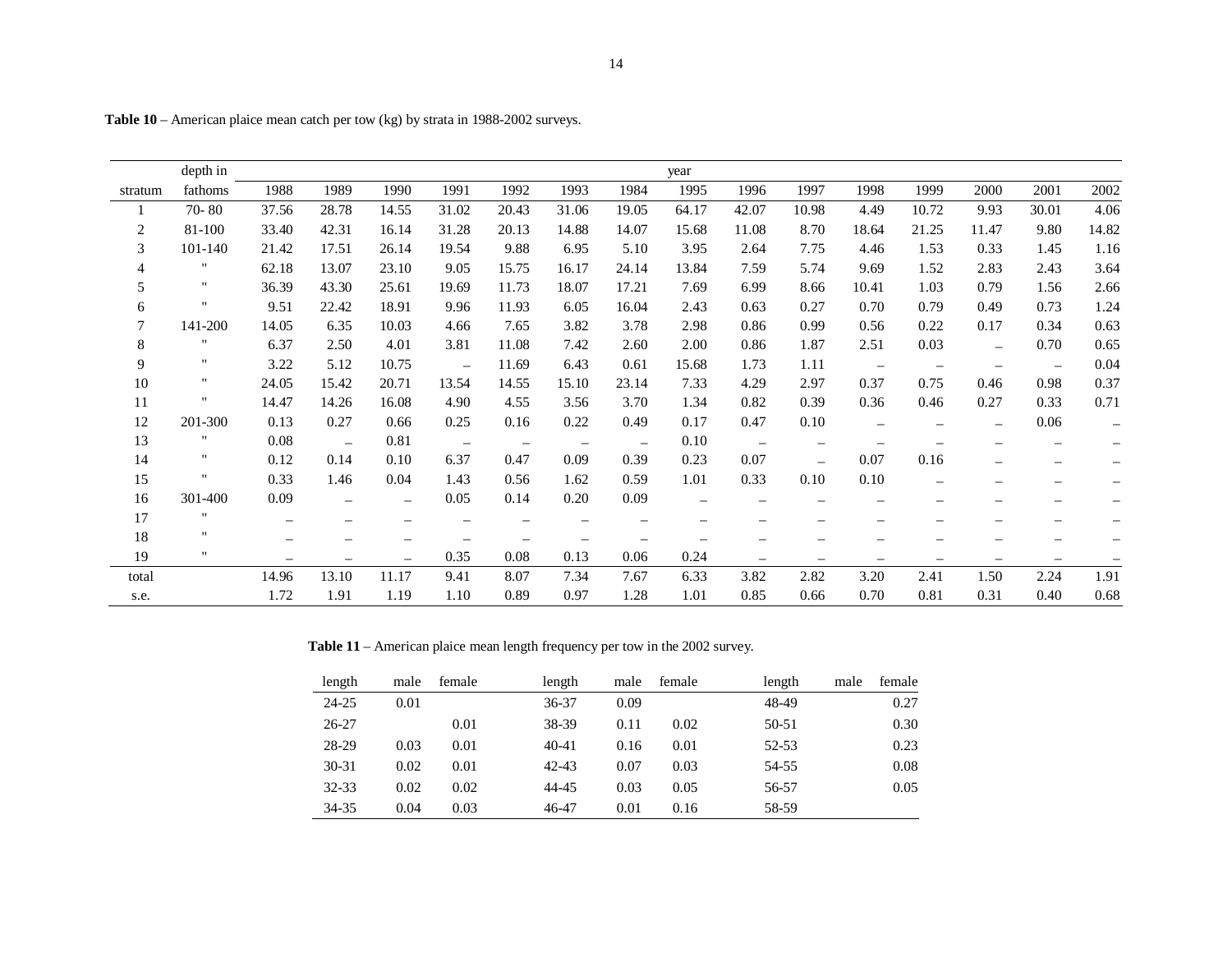| <b>MALE</b> |   |                |   |                |   |                |              |                |                |              |                |                |    |    |            |                |                |
|-------------|---|----------------|---|----------------|---|----------------|--------------|----------------|----------------|--------------|----------------|----------------|----|----|------------|----------------|----------------|
| length      |   |                |   |                |   |                |              | age            |                |              |                |                |    |    |            | no             |                |
| cm          | 1 | $\overline{2}$ | 3 | 4              | 5 | 6              | 7            | $\,$ 8 $\,$    | 9              | 10           | 11             | 12             | 13 | 14 | 15 16+ id. |                | total          |
| $24 - 25$   |   |                | T |                |   |                |              |                |                |              |                |                |    |    |            |                | $\mathbf{1}$   |
| $26 - 27$   |   |                |   |                |   |                |              |                |                |              |                |                |    |    |            |                |                |
| 28-29       |   |                |   | 3              |   |                |              |                |                |              |                |                |    |    |            |                | 3              |
| 30-31       |   |                |   | $\overline{c}$ |   |                |              |                |                |              |                |                |    |    |            |                | $\mathfrak{2}$ |
| 32-33       |   |                |   |                |   | $\overline{2}$ |              |                |                |              |                |                |    |    |            |                | $\sqrt{2}$     |
| 34-35       |   |                |   |                |   | 2              | $\mathbf{1}$ | 1              |                | 1            |                |                |    |    |            |                | 5              |
| 36-37       |   |                |   |                |   | 3              | 1            | $\mathbf{1}$   | $\mathbf{1}$   | $\mathbf{1}$ | $\overline{2}$ | $\mathbf{1}$   | 1  |    |            |                | 11             |
| 38-39       |   |                |   |                |   |                | $\mathbf{2}$ | $\overline{c}$ | $\overline{4}$ | $\mathbf{1}$ | $\mathfrak{2}$ | $\overline{c}$ |    |    |            |                | 13             |
| 40-41       |   |                |   |                |   |                |              | 1              | $\tau$         | 5            | $\overline{c}$ | 1              | 2  |    |            | 1              | 19             |
| 42-43       |   |                |   |                |   |                |              | $\mathbf{2}$   | $\mathbf{1}$   | 2            | $\overline{2}$ |                |    |    |            | 1              | $\,$ 8 $\,$    |
| 44-45       |   |                |   |                |   |                |              |                |                | 1            |                | 3              |    |    |            |                | $\overline{4}$ |
| 46-47       |   |                |   |                |   |                |              |                |                | 1            |                |                |    |    |            |                |                |
| total       |   |                | T | 5              |   | 7              | 4            | 7              | 13             | 12           | 8              | 7              | 3  |    |            | $\overline{c}$ | 69             |

**Table 12** – American plaice age-length key in 2002.

| length    |   |              |   |                |                |                |                | age            |   |              |                |              |                |                |                             |              | $\rm no$     |                             |
|-----------|---|--------------|---|----------------|----------------|----------------|----------------|----------------|---|--------------|----------------|--------------|----------------|----------------|-----------------------------|--------------|--------------|-----------------------------|
| cm        | 1 | $\mathbf{2}$ | 3 | $\overline{4}$ | 5              | 6              | 7              | $\,8\,$        | 9 | $10\,$       | 11             | 12           | 13             | 14             | 15                          | $16+$        | id.          | total                       |
| $24 - 25$ |   |              |   |                |                |                |                |                |   |              |                |              |                |                |                             |              |              |                             |
| 26-27     |   |              | 1 |                |                |                |                |                |   |              |                |              |                |                |                             |              |              | 1                           |
| 28-29     |   |              |   |                |                |                |                |                |   |              |                |              |                |                |                             |              |              | 1                           |
| 30-31     |   |              | 1 |                |                |                |                |                |   |              |                |              |                |                |                             |              |              | 1                           |
| 32-33     |   |              |   | 1              |                | 1              |                |                |   |              |                |              |                |                |                             |              |              | $\overline{c}$              |
| 34-35     |   |              |   | $\overline{c}$ | $\mathfrak{2}$ |                |                |                |   |              |                |              |                |                |                             |              |              | 4                           |
| 36-37     |   |              |   |                |                |                |                |                |   |              |                |              |                |                |                             |              |              |                             |
| 38-39     |   |              |   |                |                | 1              |                |                |   |              |                |              |                |                |                             |              | $\mathbf{1}$ | $\boldsymbol{2}$            |
| $40 - 41$ |   |              |   |                |                |                |                | $\mathbf{1}$   |   |              |                |              |                |                |                             |              |              | 1                           |
| 42-43     |   |              |   |                |                |                | $\mathfrak{2}$ | 1              |   |              |                |              |                |                |                             |              |              | $\ensuremath{\mathfrak{Z}}$ |
| 44-45     |   |              |   |                |                |                |                | $\overline{2}$ |   | $\mathbf{1}$ | $\mathbf{1}$   | $\mathbf{1}$ | $\mathbf{1}$   |                |                             |              |              | 6                           |
| 46-47     |   |              |   |                |                |                | $\mathbf{1}$   | $\mathbf{1}$   | 3 | 3            | 5              | 3            | $\mathbf{2}$   | 1              |                             | 1            |              | 20                          |
| 48-49     |   |              |   |                |                |                |                | 1              |   | 3            | 8              | 3            | 6              | $\overline{4}$ | 5                           | 3            |              | 33                          |
| 50-51     |   |              |   |                |                |                |                |                |   |              | 7              | 6            | 6              | $\,8\,$        | 5                           | 5            |              | 37                          |
| 52-53     |   |              |   |                |                |                |                |                |   | $\mathbf{1}$ | $\overline{4}$ | 4            | $\overline{9}$ | $\,1$          | $\mathfrak{2}$              | $\,$ 8 $\,$  |              | 29                          |
| 54-55     |   |              |   |                |                |                |                |                |   |              |                |              | $\overline{2}$ | $\overline{2}$ | $\mathbf{1}$                | 5            |              | 10                          |
| 56-57     |   |              |   |                |                |                |                |                |   |              |                |              |                | $\mathbf{1}$   | $\ensuremath{\mathfrak{Z}}$ | $\mathbf{1}$ |              | 6                           |
| total:    |   |              | 3 | 3              | 2              | $\overline{c}$ | 3              | 6              | 3 | 8            | 25             | 18           | 26             | 17             | 16                          | 23           | 1            | 156                         |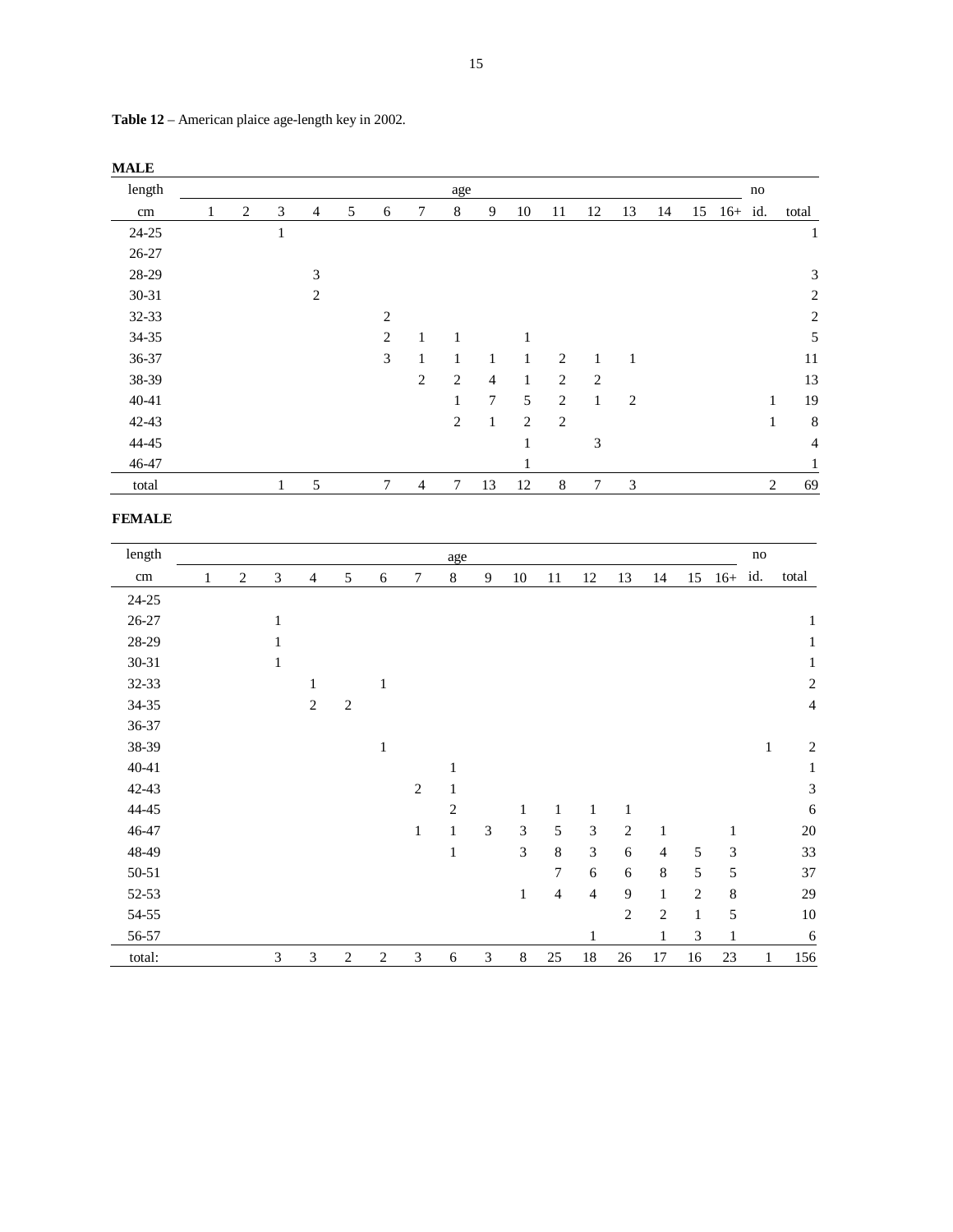|                | area      | tow            | catch per tow (Kg) |          |
|----------------|-----------|----------------|--------------------|----------|
| stratum        | sq. miles | number         | mean               | s. error |
| $\mathbf{1}$   | 342       | $\overline{4}$ | 49.32              | 35.32    |
| $\overline{2}$ | 838       | 10             | 21.50              | 61.34    |
| 3              | 628       | 7              | 4.79               | 5.64     |
| $\overline{4}$ | 348       | $\overline{4}$ | 0.84               | 1.19     |
| 5              | 703       | 8              | 7.00               | 14.13    |
| 6              | 496       | 6              | 5.13               | 2.77     |
| 7              | 822       | 9              | 2.65               | 3.41     |
| 8              | 646       | 7              | 1.84               | 1.61     |
| 9              | 314       | 3              | 22.58              | 13.11    |
| 10             | 951       | 11             | 45.05              | 103.88   |
| 11             | 806       | 9              | 12.18              | 13.99    |
| 12             | 670       | 8              | 0.67               | 0.86     |
| 13             | 249       | 3              | 0.50               | 0.43     |
| 14             | 602       | 7              | 29.68              | 45.24    |
| 15             | 666       | 8              | 2.09               | 2.13     |
| 16             | 634       | 7              |                    |          |
| 17             | 216       | $\overline{2}$ |                    |          |
| 18             | 210       | $\mathfrak{2}$ |                    |          |
| 19             | 414       | 5              |                    |          |
| total          | 10555     | 120            | 12.18              | 3.45     |

 **Table 13** – Redfish (*Sebastes marinus*) mean catch per tow by strata and its standard error in the 2002 survey.

**Table 14** – Redfish (*Sebastes marinus*) mean length frequency per tow in the 2002 survey.

| length | und. |      | male female | length | und. |      | male female | length | und. |      | male female |
|--------|------|------|-------------|--------|------|------|-------------|--------|------|------|-------------|
| 13     |      | 0.06 | 0.03        | 27     |      | 0.88 | 0.56        | 41     |      | 0.05 | 0.07        |
| 14     | 0.01 | 0.20 | 0.31        | 28     | 0.02 | 1.15 | 0.54        | 42     |      | 0.08 | 0.05        |
| 15     |      | 0.82 | 0.75        | 29     | 0.01 | 1.40 | 0.44        | 43     |      |      |             |
| 16     |      | 0.60 | 0.64        | 30     |      | 1.37 | 0.53        | 44     |      | 0.05 | 0.04        |
| 17     |      | 0.72 | 0.74        | 31     | 0.02 | 1.38 | 0.56        | 45     |      | 0.04 |             |
| 18     | 0.01 | 0.63 | 0.64        | 32     |      | 1.12 | 0.84        | 46     |      |      | 0.02        |
| 19     |      | 0.53 | 0.43        | 33     | 0.01 | 1.35 | 0.47        | 47     |      |      | 0.07        |
| 20     | 0.01 | 0.73 | 0.43        | 34     |      | 1.13 | 0.82        | 48     |      |      |             |
| 21     |      | 0.54 | 0.68        | 35     | 0.01 | 0.45 | 0.36        | 49     |      |      |             |
| 22     |      | 0.79 | 0.59        | 36     |      | 0.65 | 0.22        | 50     |      |      |             |
| 23     |      | 0.59 | 0.50        | 37     |      | 0.14 | 0.44        | 51     |      |      |             |
| 24     |      | 0.63 | 0.51        | 38     |      | 0.25 | 0.23        | 52     |      |      |             |
| 25     |      | 0.80 | 0.41        | 39     |      | 0.07 | 0.21        | 53     |      |      | 0.01        |
| 26     |      | 1.05 | 0.43        | 40     |      | 0.05 | 0.10        | 54     |      |      |             |

und.: undetermined sex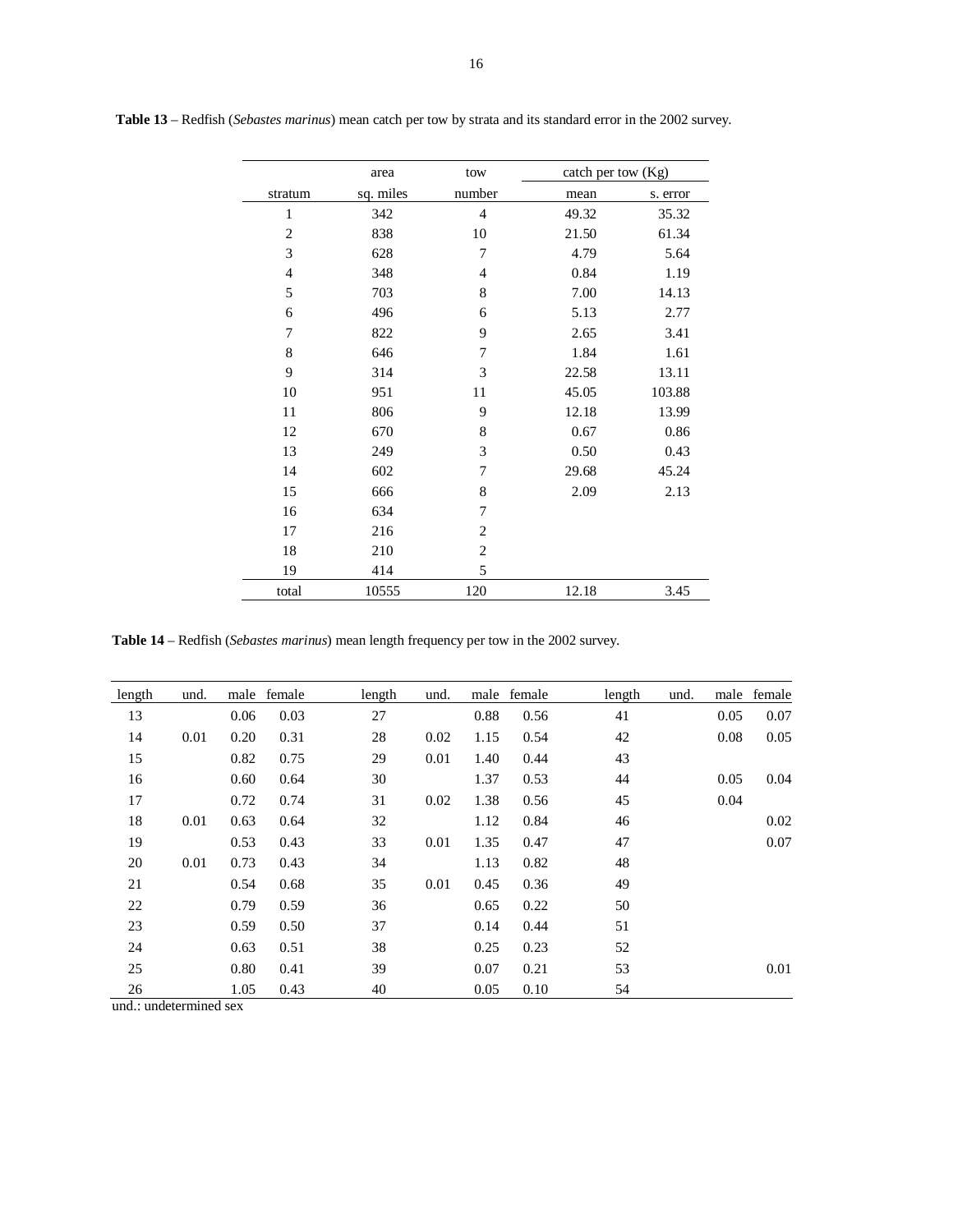|                |             |      |      |      |      |                   |      | stratum |            |                  |      |      |      |       |                   |       | mean<br>weight length |    |
|----------------|-------------|------|------|------|------|-------------------|------|---------|------------|------------------|------|------|------|-------|-------------------|-------|-----------------------|----|
| age            |             | 2    | 3    | 4    | 5    | 6                 | 7    | 8       | 9          | 10               | 11   | 12   | 13   | 14    | 15                | total | $\mathbf{g}$          | cm |
| $\mathbf{1}$   |             |      |      |      |      |                   |      |         |            |                  |      |      |      |       |                   |       |                       |    |
| 2              | 0.46        | 0.03 | 0.28 |      | 0.12 |                   | 0.07 | 0.09    |            | 1.15             | 0.22 |      |      |       | $1.63 \quad 0.08$ | 0.27  | 608                   | 34 |
| 3              | 14.48       | 2.04 | 2.50 | 0.08 | 1.42 | 9.26              | 0.91 | 0.07    | 6.93       | 1.77             | 1.16 | 0.12 |      |       |                   | 1.85  | 68                    | 16 |
| $\overline{4}$ | 31.49       | 8.71 | 4.05 | 0.50 | 2.43 | 9.34              | 2.28 |         | 0.30 20.35 | 2.64             | 4.78 |      |      | 0.64  | 0.12              | 4.02  | 102                   | 19 |
| 5              | 10.61       | 2.69 | 1.71 | 0.17 | 0.42 | 3.58              | 0.59 | 0.05    | 8.49       | 0.71             | 1.17 |      |      | 0.29  |                   | 1.33  | 102                   | 18 |
| 6              | 42.39 19.94 |      | 2.48 |      | 1.93 | 2.02              | 2.07 |         | 8.57       | 3.31             | 2.36 |      |      | 2.36  | 0.12              | 4.37  | 190                   | 23 |
| $\tau$         | 22.45       | 9.40 | 1.18 | 0.21 | 1.04 | 0.97              | 0.82 | 0.17    | 4.12       | 7.28             | 1.66 | 0.06 |      | 6.70  | 0.23              | 3.05  | 340                   | 27 |
| 8              | 14.16       | 6.63 | 0.98 |      | 1.13 | 0.81              | 0.30 | 0.31    | 2.14       | 3.28             | 1.37 | 0.17 |      | 5.02  | 0.38              | 1.98  | 334                   | 28 |
| 9              | 16.72       | 8.37 | 1.35 | 0.17 | 1.13 | 0.79              | 0.68 | 0.29    | 2.65       | 4.47             | 2.39 | 0.13 | 0.16 | 8.85  | 0.40              | 2.68  | 356                   | 28 |
| 10             | 6.55        | 3.38 | 0.71 |      | 0.52 | 0.75              | 0.26 | 0.24    | 2.25       | 3.73             | 1.77 | 0.27 |      | 4.68  | 0.40              | 1.47  | 437                   | 30 |
| 11             | 0.84        | 0.60 | 0.05 |      | 0.20 | 0.03              | 0.08 | 0.07    | 1.18       | 0.31             | 0.37 | 0.04 |      | 1.22  | 0.11              | 0.27  | 517                   | 32 |
| 12             | 19.75 10.42 |      | 2.61 | 0.38 | 3.23 | 1.84              | 1.48 |         |            | 1.20 12.61 26.64 | 7.87 | 0.53 | 0.49 | 25.71 | 1.70              | 7.12  | 495                   | 32 |
| 13             | 0.51        | 0.33 | 0.42 | 0.25 | 0.87 | 0.17              | 0.11 | 0.42    | 2.39       | 9.91             | 1.57 | 0.12 |      | 1.23  | 0.12              | 1.35  | 656                   | 35 |
| 14             | 1.56        | 0.87 | 0.19 |      | 1.64 | 0.33              | 0.26 | 0.12    | 2.75       | 7.78             | 0.97 | 0.04 | 0.32 | 2.68  | 0.31              | 1.32  | 736                   | 36 |
| 15             |             |      |      |      |      |                   |      |         |            |                  |      |      |      |       |                   |       |                       |    |
| 16             |             |      | 0.14 |      |      | $0.12 \quad 0.33$ |      |         |            | 0.33             | 0.34 |      |      |       | 0.12              | 0.10  | 985                   | 40 |
| 17             | 0.26        |      | 0.14 |      |      |                   |      | 0.14    |            |                  | 0.11 |      |      | 0.35  |                   | 0.05  | 1139                  | 42 |
| 18             | 0.26        |      |      |      | 0.37 |                   | 0.11 |         |            | 0.90             |      |      |      | 0.14  | 0.12              | 0.14  | 782                   | 37 |
| 19             |             |      |      |      |      |                   |      |         |            |                  |      |      |      |       |                   |       |                       |    |
| $20+$          |             |      |      |      |      |                   |      |         |            |                  |      |      |      |       |                   |       |                       |    |

**Table 15** – Redfish (*Sebastes marinus*) mean frequency at age per tow in the 2002 survey.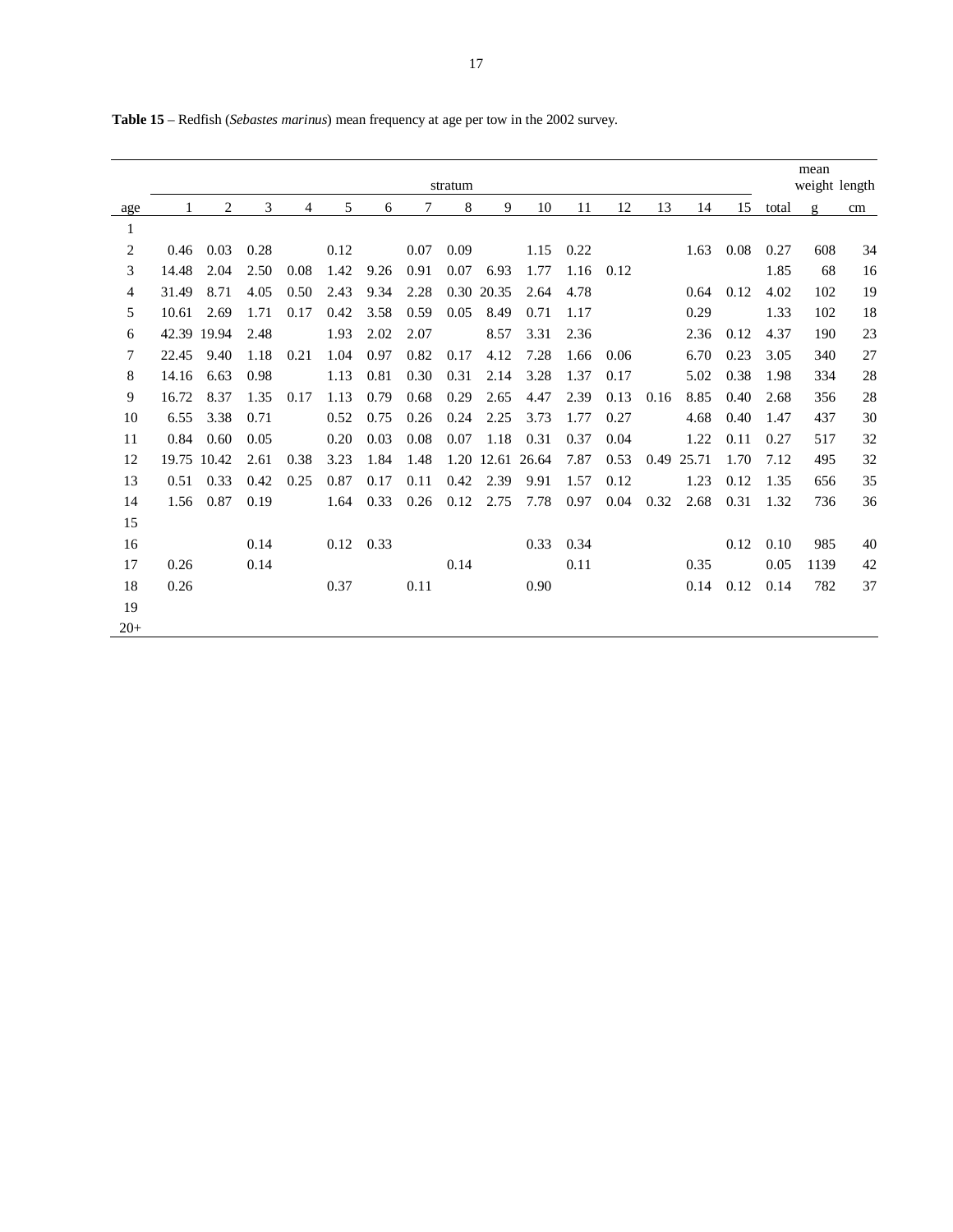| length     |              |                             |              |              |                  |              |                |            | age    |                  |              |              |    |    |        |              |    |    | $\mathbf{no}$               |                |
|------------|--------------|-----------------------------|--------------|--------------|------------------|--------------|----------------|------------|--------|------------------|--------------|--------------|----|----|--------|--------------|----|----|-----------------------------|----------------|
| $\,\rm cm$ | 3            | $\overline{4}$              | $\sqrt{5}$   | $\sqrt{6}$   | $\boldsymbol{7}$ | $\,8\,$      | $\overline{9}$ | $10\,$     | $11\,$ | 12               | 13           | 14           | 15 | 16 | $17\,$ | $18\,$       | 19 | 20 | id. total                   |                |
| 13         |              |                             |              |              |                  |              |                |            |        |                  |              |              |    |    |        |              |    |    | $\ensuremath{\mathfrak{Z}}$ | 3              |
| 14         | $\sqrt{3}$   |                             |              |              |                  |              |                |            |        |                  |              |              |    |    |        |              |    |    | 6                           | 9              |
| 15         |              |                             |              |              |                  |              |                |            |        |                  |              |              |    |    |        |              |    |    | 15                          | 15             |
| 16         | $\mathbf{1}$ |                             |              |              |                  |              |                |            |        |                  |              |              |    |    |        |              |    |    | 18                          | 19             |
| 17         |              | 3                           | $\,1$        |              |                  |              |                |            |        |                  |              |              |    |    |        |              |    |    | 16                          | 20             |
| 18         | $\,1$        | $\ensuremath{\mathfrak{Z}}$ |              |              |                  |              |                |            |        |                  |              |              |    |    |        |              |    |    | 13                          | 17             |
| 19         |              | 3                           | $\,1$        |              |                  |              |                |            |        |                  |              |              |    |    |        |              |    |    | 13                          | $17$           |
| $20\,$     |              | $\mathbf{1}$                | $\mathbf{1}$ | $\mathbf{1}$ |                  |              |                |            |        |                  |              |              |    |    |        |              |    |    | 15                          | 18             |
| $21\,$     |              |                             | $\,1\,$      | 3            |                  |              |                |            |        |                  |              |              |    |    |        |              |    |    | 12                          | 16             |
| $22\,$     |              |                             |              | 4            |                  |              |                |            |        |                  |              |              |    |    |        |              |    |    | 16                          | 20             |
| 23         |              |                             |              | $\mathbf{1}$ |                  |              |                |            |        |                  |              |              |    |    |        |              |    |    | 9                           | $10\,$         |
| 24         |              |                             |              | $\mathbf{1}$ | $\mathbf{1}$     |              |                |            |        |                  |              |              |    |    |        |              |    |    | 13                          | 15             |
| $25\,$     |              |                             |              | $\mathbf{1}$ | $\mathfrak{Z}$   |              |                |            |        |                  |              |              |    |    |        |              |    |    | 14                          | 18             |
| 26         |              |                             |              | $\mathbf{1}$ | $\sqrt{2}$       |              | $\,1\,$        |            |        |                  |              |              |    |    |        |              |    |    | 12                          | 16             |
| 27         |              |                             |              |              |                  | $\sqrt{2}$   |                |            |        |                  |              |              |    |    |        |              |    |    | 19                          | $21\,$         |
| $28\,$     |              |                             |              |              |                  | $1\,$        | $\mathbf{1}$   |            |        | $\mathbf{1}$     |              |              |    |    |        |              |    |    | 20                          | 23             |
| 29         |              |                             |              |              |                  |              | $\sqrt{2}$     |            |        | 1                |              |              |    |    |        |              |    |    | $23\,$                      | 26             |
| $30\,$     |              |                             |              |              |                  | $\mathbf{1}$ | $\,1$          | $\,1\,$    |        | 3                |              |              |    |    |        |              |    |    | 29                          | 35             |
| 31         |              |                             |              |              |                  | $\,1\,$      |                | $\sqrt{2}$ |        | $\boldsymbol{7}$ |              |              |    |    |        |              |    |    | $27\,$                      | 37             |
| 32         |              |                             |              |              | $\mathbf{1}$     |              |                |            |        | $\,1$            |              |              |    |    |        |              |    |    | 29                          | 31             |
| 33         |              |                             |              |              | $\mathbf{1}$     |              |                |            |        | $\sqrt{2}$       |              |              |    |    |        |              |    |    | 25                          | $28\,$         |
| 34         |              |                             |              |              |                  |              |                |            |        |                  | $\mathbf{1}$ |              |    |    |        |              |    |    | $23\,$                      | 24             |
| 35         |              |                             |              |              |                  |              |                |            |        | $\,1$            |              |              |    |    |        |              |    |    | 16                          | 17             |
| 36         |              |                             |              |              |                  |              |                |            |        |                  |              | $\mathbf{1}$ |    |    |        |              |    |    | 14                          | 15             |
| 37         |              |                             |              |              |                  |              |                |            |        |                  |              |              |    |    |        | $\mathbf{1}$ |    |    | $\boldsymbol{7}$            | $\,$ 8 $\,$    |
| $38\,$     |              |                             |              |              |                  |              |                |            |        |                  |              |              |    |    |        |              |    |    | $\sqrt{5}$                  | 5              |
| 39         |              |                             |              |              |                  |              |                |            |        |                  |              |              |    |    |        |              |    |    | $\mathfrak{Z}$              | $\mathfrak{Z}$ |
| 40         |              |                             |              |              |                  |              |                |            |        |                  |              |              |    |    |        |              |    |    | $\overline{2}$              | $\overline{c}$ |

41  $\overline{2}$  2 2  $42$  2 2

44 2 2  $\,$  $\frac{45}{1}$  1

| Table 16 - Redfish (Sebastes marinus) age-length key in 2002. |  |  |
|---------------------------------------------------------------|--|--|
|---------------------------------------------------------------|--|--|

**MALE** 

no id.: unidentified

43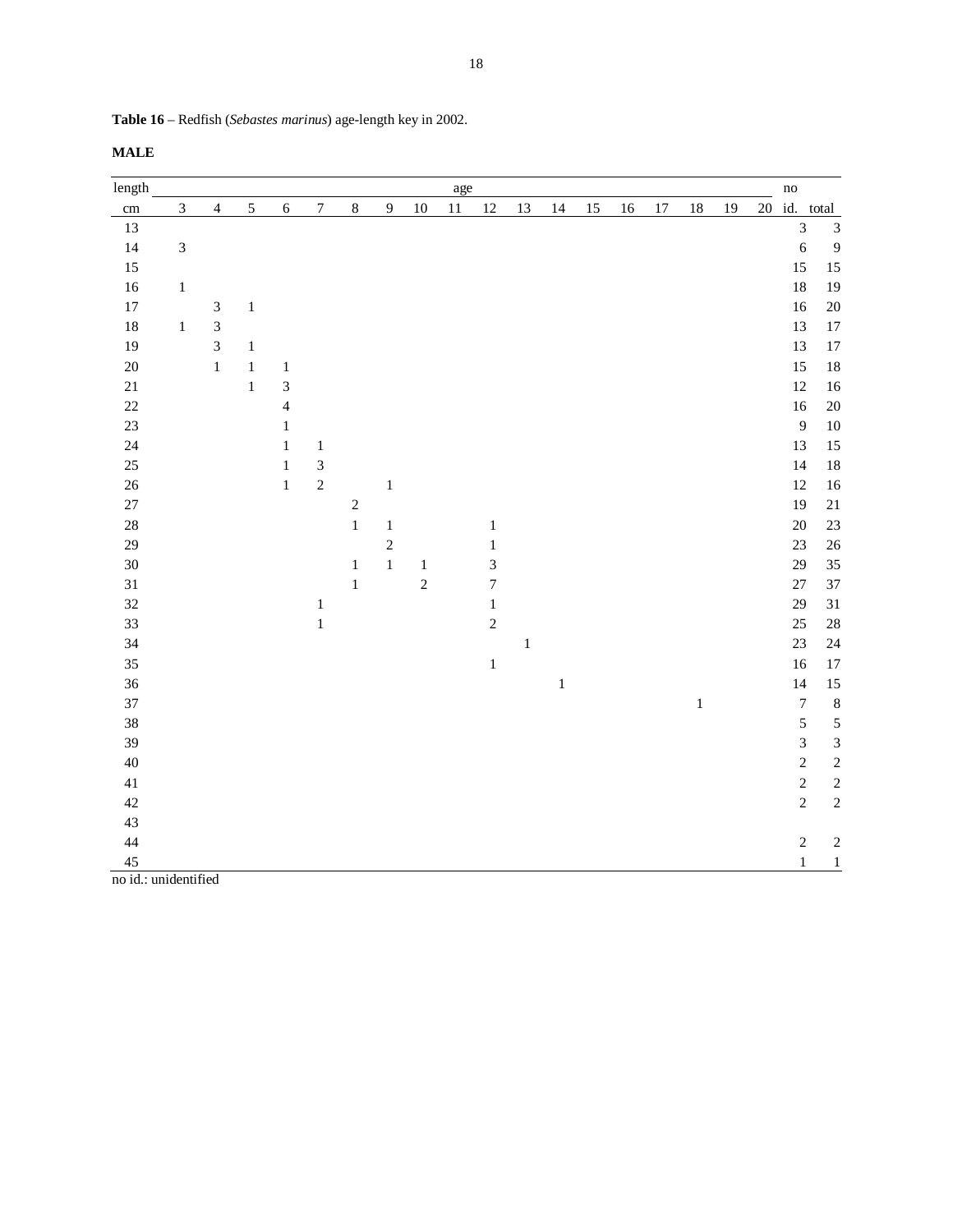# **Table 16** – (continued)

## **FEMALE**

| length      |                |                         |            |                |                  |         |                  |                         | age          |                |         |         |    |            |         |        |    | $\rm no$ |                  |                  |
|-------------|----------------|-------------------------|------------|----------------|------------------|---------|------------------|-------------------------|--------------|----------------|---------|---------|----|------------|---------|--------|----|----------|------------------|------------------|
| cm          | $\mathfrak{Z}$ | $\overline{\mathbf{4}}$ | 5          | $\sqrt{6}$     | $\boldsymbol{7}$ | $\,8\,$ | $\boldsymbol{9}$ | $10\,$                  | $11\,$       | $12\,$         | 13      | 14      | 15 | 16         | $17\,$  | $18\,$ | 19 | 20 id.   |                  | total            |
| 13          |                |                         |            |                |                  |         |                  |                         |              |                |         |         |    |            |         |        |    |          | $\,1\,$          | $\,1\,$          |
| 14          | $\,1\,$        |                         |            |                |                  |         |                  |                         |              |                |         |         |    |            |         |        |    |          | $\boldsymbol{6}$ | $\boldsymbol{7}$ |
| 15          |                |                         |            |                |                  |         |                  |                         |              |                |         |         |    |            |         |        |    |          | $21\,$           | $21\,$           |
| 16          |                | $\sqrt{2}$              |            |                |                  |         |                  |                         |              |                |         |         |    |            |         |        |    |          | 20               | $22\,$           |
| 17          | $\,1$          |                         | $\sqrt{2}$ |                |                  |         |                  |                         |              |                |         |         |    |            |         |        |    |          | 16               | 19               |
| 18          | $\,1$          | $\,1\,$                 |            |                |                  |         |                  |                         |              |                |         |         |    |            |         |        |    |          | 16               | $18\,$           |
| 19          |                | $\,1\,$                 |            |                |                  |         |                  |                         |              |                |         |         |    |            |         |        |    |          | 13               | 14               |
| 20          |                | $\sqrt{2}$              | $\,1$      |                |                  |         |                  |                         |              |                |         |         |    |            |         |        |    |          | 13               | 16               |
| $21\,$      |                | $\,1$                   |            |                |                  |         |                  |                         |              |                |         |         |    |            |         |        |    |          | 22               | $23\,$           |
| $22\,$      |                |                         |            | $\mathbf 1$    |                  |         |                  |                         |              |                |         |         |    |            |         |        |    |          | 15               | $16\,$           |
| 23          |                |                         |            | $\,1\,$        | $\,1$            |         |                  |                         |              |                |         |         |    |            |         |        |    |          | $\boldsymbol{7}$ | $\overline{9}$   |
| 24          |                |                         |            | $\overline{3}$ |                  |         |                  |                         |              |                |         |         |    |            |         |        |    |          | $\,$ 8 $\,$      | $11\,$           |
| 25          |                |                         |            | $\,1$          | $\,1$            |         |                  |                         |              |                |         |         |    |            |         |        |    |          | $\,$ 8 $\,$      | $10\,$           |
| $26\,$      |                |                         |            |                |                  | $\,1$   | $\,1$            |                         |              |                |         |         |    |            |         |        |    |          | 12               | 14               |
| $27\,$      |                |                         |            |                | $\,1$            | $\,1$   | $\,1$            |                         |              | $\,1\,$        |         |         |    |            |         |        |    |          | 12               | 16               |
| 28          |                |                         |            |                |                  |         | $\,1$            |                         |              | $\,1\,$        |         |         |    |            |         |        |    |          | 14               | 16               |
| 29          |                |                         |            |                |                  |         |                  | $\overline{\mathbf{c}}$ |              |                |         |         |    |            |         |        |    |          | 19               | $21\,$           |
| 30          |                |                         |            |                |                  |         | $\,1$            | $\,1$                   |              | $\sqrt{2}$     |         |         |    |            |         |        |    |          | 15               | 19               |
| 31          |                |                         |            |                |                  |         | $\,1$            | $\sqrt{2}$              | $\mathbf{1}$ | $\,1\,$        |         |         |    |            |         |        |    |          | 13               | $18\,$           |
| 32          |                |                         |            |                |                  |         |                  |                         |              | $\sqrt{2}$     |         |         |    |            |         |        |    |          | 20               | $22\,$           |
| 33          |                |                         |            |                |                  |         |                  | $\,1$                   | $\,1\,$      | $\,1\,$        |         |         |    |            |         |        |    |          | $17\,$           | $20\,$           |
| 34          |                |                         |            |                |                  |         |                  |                         |              | $\overline{c}$ |         |         |    |            |         |        |    |          | 25               | $28\,$           |
| 35          |                |                         |            |                |                  |         |                  |                         |              | $\sqrt{2}$     |         | $\,1\,$ |    |            |         |        |    |          | 14               | $17\,$           |
| 36          |                |                         |            |                |                  |         |                  |                         |              | $\mathbf 1$    |         | $\,1$   |    |            |         |        |    |          | 15               | $17\,$           |
| 37          |                |                         |            |                |                  |         |                  |                         |              |                |         | $\,1\,$ |    |            |         |        |    |          | 19               | $20\,$           |
| 38          |                |                         |            |                |                  |         |                  |                         |              |                |         |         |    |            |         |        |    |          | $11\,$           | $11\,$           |
| 39          |                |                         |            |                |                  |         |                  |                         |              |                | $\,1\,$ |         |    |            |         |        |    |          | 14               | $15\,$           |
| $40\,$      |                |                         |            |                |                  |         |                  |                         |              |                |         |         |    | $\sqrt{2}$ |         |        |    |          | $\overline{9}$   | $11\,$           |
| 41          |                |                         |            |                |                  |         |                  |                         |              |                |         |         |    |            |         |        |    |          | $\overline{4}$   | $\overline{4}$   |
| 42          |                |                         |            |                |                  |         |                  |                         |              |                |         |         |    |            | $\,1\,$ |        |    |          | $\mathfrak 3$    | $\overline{4}$   |
| 43          |                |                         |            |                |                  |         |                  |                         |              |                |         |         |    |            |         |        |    |          |                  |                  |
| $\sqrt{44}$ |                |                         |            |                |                  |         |                  |                         |              |                |         |         |    |            |         |        |    |          | $\,1$            | $\,1\,$          |
| 45          |                |                         |            |                |                  |         |                  |                         |              |                |         |         |    |            |         |        |    |          |                  |                  |
| 46          |                |                         |            |                |                  |         |                  |                         |              |                |         |         |    |            |         |        |    |          | 3                | $\mathfrak{Z}$   |
| 47          |                |                         |            |                |                  |         |                  |                         |              |                |         |         |    |            |         |        |    |          | $\sqrt{2}$       | $\sqrt{2}$       |
| 48          |                |                         |            |                |                  |         |                  |                         |              |                |         |         |    |            |         |        |    |          |                  |                  |
| 49          |                |                         |            |                |                  |         |                  |                         |              |                |         |         |    |            |         |        |    |          |                  |                  |
| 50          |                |                         |            |                |                  |         |                  |                         |              |                |         |         |    |            |         |        |    |          |                  |                  |
| 51          |                |                         |            |                |                  |         |                  |                         |              |                |         |         |    |            |         |        |    |          |                  |                  |
| 52          |                |                         |            |                |                  |         |                  |                         |              |                |         |         |    |            |         |        |    |          |                  |                  |
| 53          |                |                         |            |                |                  |         |                  |                         |              |                |         |         |    |            |         |        |    |          | $\mathbf{1}$     | $\mathbf{1}$     |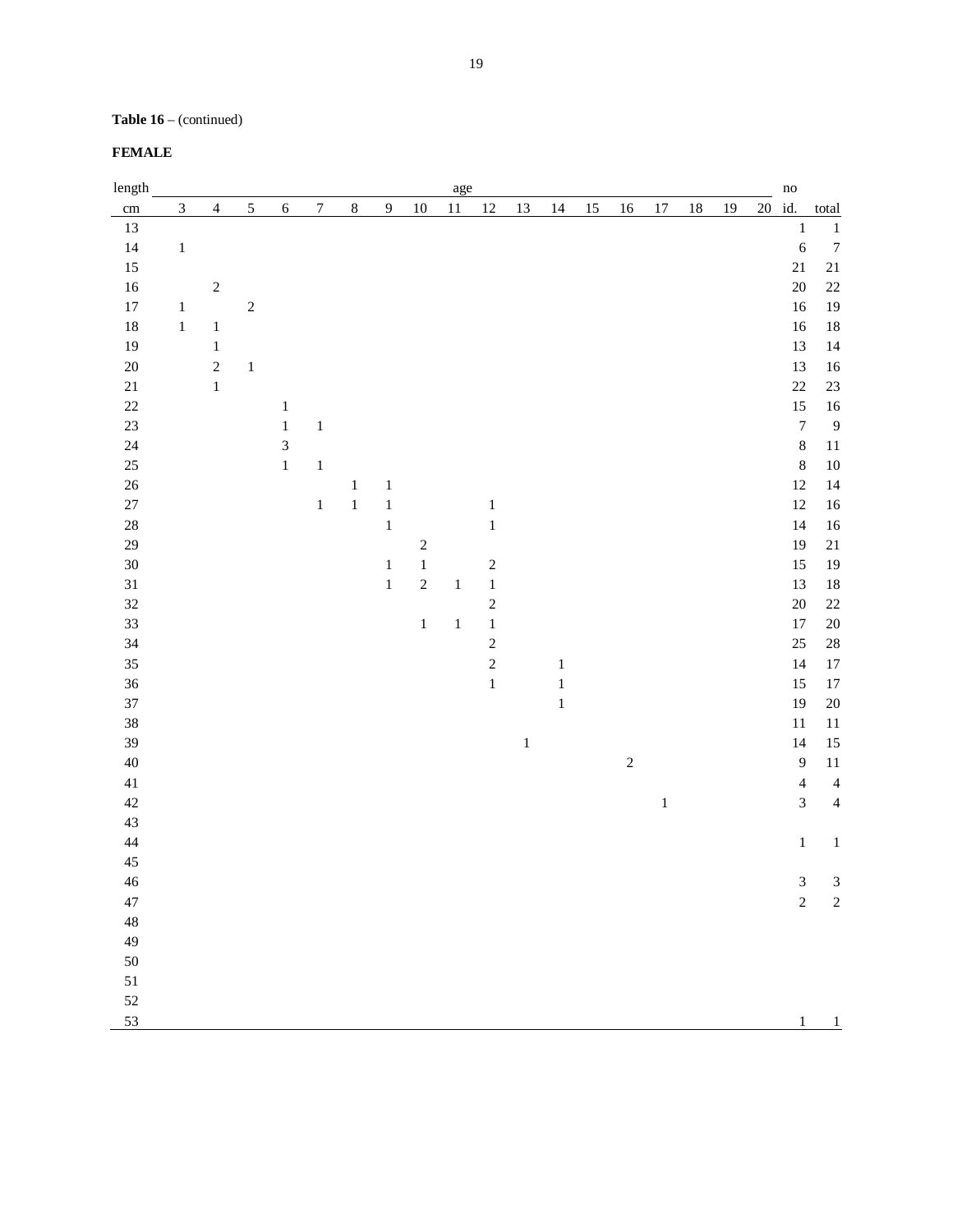|                | area      | tow            | catch per tow (Kg) |          |
|----------------|-----------|----------------|--------------------|----------|
| stratum        | sq. miles | number         | mean               | s. error |
| 1              | 342       | $\overline{4}$ | 0.31               | 0.63     |
| $\mathbf{2}$   | 838       | 10             | 0.38               | 1.20     |
| 3              | 628       | 7              | 0.26               | 0.32     |
| $\overline{4}$ | 348       | $\overline{4}$ | 0.05               | 0.09     |
| 5              | 703       | 8              | 0.24               | 0.32     |
| 6              | 496       | 6              | 0.43               | 0.39     |
| 7              | 822       | 9              | 7.31               | 6.22     |
| 8              | 646       | 7              | 21.83              | 22.87    |
| 9              | 314       | 3              | 336.22             | 395.40   |
| 10             | 951       | 11             | 77.82              | 130.98   |
| 11             | 806       | 9              | 8.74               | 6.58     |
| 12             | 670       | 8              | 67.79              | 53.74    |
| 13             | 249       | 3              | 25.36              | 9.96     |
| 14             | 602       | 7              | 411.15             | 413.74   |
| 15             | 666       | 8              | 24.27              | 34.33    |
| 16             | 634       | 7              | 9.98               | 6.02     |
| 17             | 216       | $\overline{c}$ | 11.81              | 14.25    |
| 18             | 210       | $\overline{c}$ | 19.43              | 6.82     |
| 19             | 414       | 5              | 4.86               | 2.24     |
| total          | 10555     | 120            | 50.98              | 11.87    |

**Table 17** – Redfish (*Sebastes mentella*) mean catch per tow by strata and its standard error in the 2002 survey.

**Table 18** – Redfish (*Sebastes mentella*) mean length frequency per tow in the 2002 survey.

| length | male  | female | length | male  | female | length | male | female |
|--------|-------|--------|--------|-------|--------|--------|------|--------|
| 13     | 0.20  | 0.10   | 22     | 6.20  | 5.30   | 31     | 0.70 | 2.60   |
| 14     | 0.60  | 0.20   | 23     | 7.70  | 6.80   | 32     | 0.40 | 0.90   |
| 15     | 1.70  | 0.90   | 24     | 10.60 | 7.90   | 33     | 0.20 | 0.70   |
| 16     | 6.40  | 4.80   | 25     | 9.00  | 6.40   | 34     | 0.20 | 0.20   |
| 17     | 8.60  | 6.90   | 26     | 11.40 | 3.90   | 35     | 0.10 | 0.10   |
| 18     | 11.30 | 10.30  | 27     | 11.50 | 4.40   | 36     | 0.10 | 0.10   |
| 19     | 17.60 | 18.40  | 28     | 6.20  | 8.80   | 37     | 0.10 |        |
| 20     | 17.60 | 15.00  | 29     | 2.30  | 10.40  | 38     | 0.10 | 0.10   |
| 21     | 8.30  | 6.40   | 30     | 1.40  | 6.70   | 39     |      |        |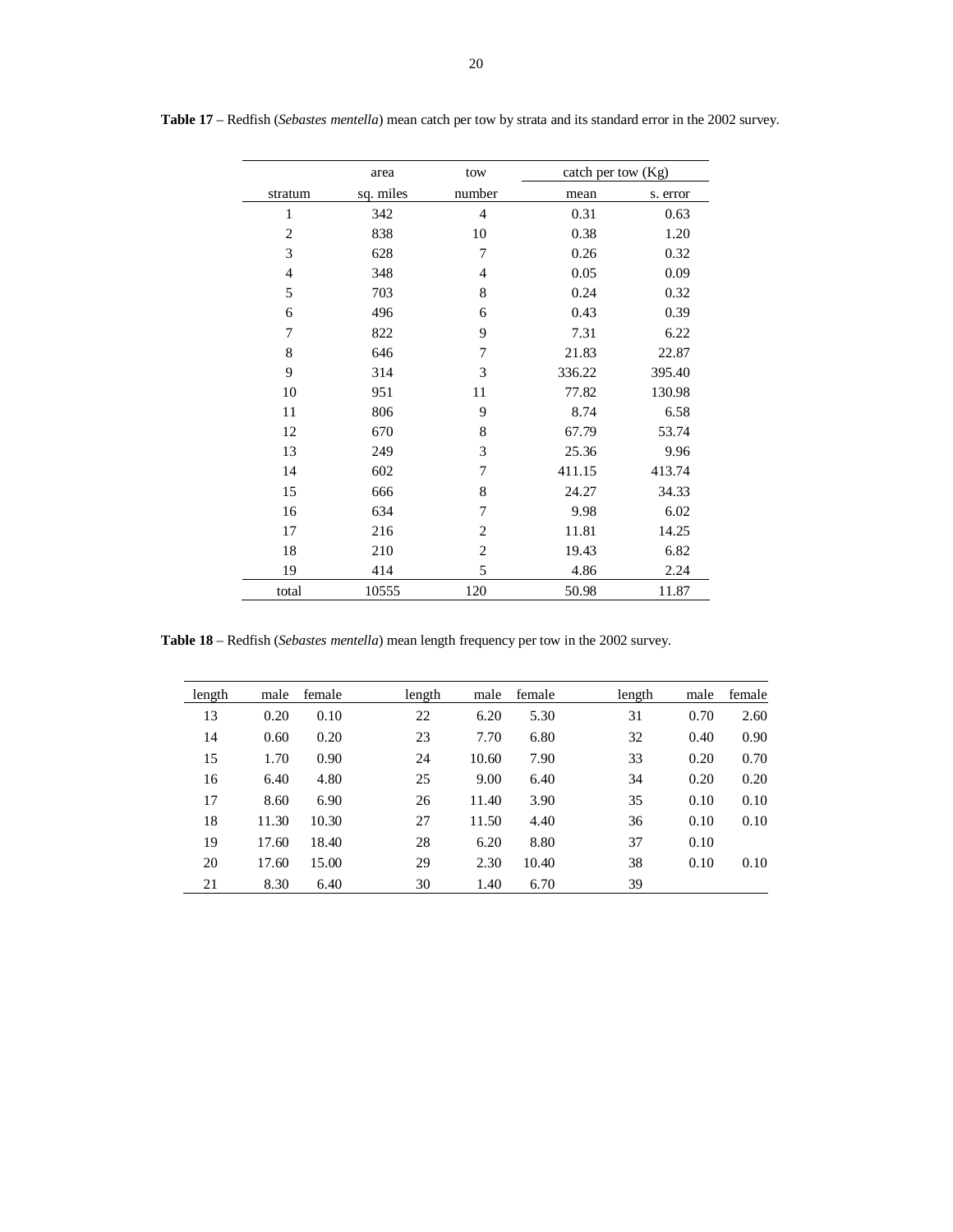|       |     |                |     |                |     |     |        |       |       | stratum |      |        |      |       |      |     |         |      |     |       | mean mean<br>weight length |                             |
|-------|-----|----------------|-----|----------------|-----|-----|--------|-------|-------|---------|------|--------|------|-------|------|-----|---------|------|-----|-------|----------------------------|-----------------------------|
| age   |     | $\overline{2}$ | 3   | $\overline{4}$ | 5   | 6   | $\tau$ | $\,8$ | 9     | $10\,$  | 11   | $12\,$ | 13   | 14    | 15   | 16  | 17      | 18   | 19  | total | $\mathbf{g}$               | cm                          |
| 1     |     |                |     |                |     |     |        |       |       |         |      |        |      |       |      |     |         |      |     |       |                            |                             |
| 2     |     |                |     |                |     |     | 0.3    | 0.7   | 2.0   | 0.7     | 0.2  |        |      | 1.1   |      |     |         |      |     | 0.3   | 43                         | 15                          |
| 3     | 0.2 | 0.5            | 0.3 |                | 0.3 | 0.8 | 14.3   | 23.1  | 143.0 | 53.5    | 13.7 | 1.3    | 0.3  | 34.0  | 4.6  |     |         |      |     | 15.1  | 59                         | 16                          |
| 4     | 1.7 | 2.4            | 0.1 |                | 0.5 | 1.2 | 38.9   | 126.2 | 666.3 | 367.5   | 41.1 | 15.0   | 1.0  | 296.6 | 32.1 | 0.2 |         |      |     | 87.1  | 94                         | 19                          |
| 5     | 0.6 | 0.5            |     |                | 0.1 | 0.2 | 8.9    | 41.0  | 231.0 | 127.3   | 9.5  | 11.3   | 2.9  | 169.4 | 15.1 | 0.5 |         | 0.2  | 0.1 | 33.8  | 119                        | 20                          |
| 6     |     | 0.4            | 0.1 | 0.1            |     | 0.1 | 4.7    | 14.7  | 175.1 | 53.2    | 3.9  | 34.9   | 11.6 | 251.2 | 20.4 | 1.8 |         | 1.6  | 0.8 | 29.9  | 172                        | 23                          |
| 7     |     |                | 0.1 | 0.1            |     | 0.2 | 2.4    | 5.1   | 144.1 | 24.2    | 2.0  | 38.9   | 11.5 | 242.2 | 13.2 | 2.5 |         | 1.1  | 1.1 | 24.7  | 204                        | 24                          |
| 8     |     |                | 0.2 |                | 0.1 | 0.2 | 1.0    | 2.5   | 113.1 | 12.1    | 1.4  | 35.1   | 10.6 | 197.2 | 1.0  | 3.1 | 0.4     | 4.0  | 1.6 | 19.5  | 260                        | 26                          |
| 9     |     |                | 0.2 |                | 0.1 | 0.3 | 0.5    | 1.0   | 105.0 | 7.1     | 1.2  | 30.8   | 10.3 | 178.3 | 9.0  | 3.4 | 1.0     | 5.4  | 1.8 | 17.3  | 295                        | 27                          |
| 10    |     |                |     |                |     |     | 0.1    | 0.2   | 31.4  | 1.8     | 0.5  | 9.6    | 3.5  | 51.0  | 2.5  | 1.5 | 1.3     | 2.7  | 0.8 | 5.1   | 346                        | 29                          |
| 11    |     |                |     |                |     |     | 0.1    | 0.3   | 14.0  | 0.9     | 0.3  | 9.7    | 4.8  | 34.0  | 2.0  | 2.4 | 3.8     | 3.8  | 0.8 | 3.7   | 372                        | 29                          |
| 12    |     |                | 0.2 |                | 0.2 | 0.1 | 0.8    | 2.6   | 188.4 | 12.2    | 2.6  | 54.9   | 19.4 | 298.3 | 12.9 | 6.5 | 6.2     | 14.9 | 3.4 | 29.9  | 331                        | 28                          |
| 13    |     |                |     |                |     |     |        | 0.1   | 2.3   |         | 0.1  | 2.5    | 3.2  | 4.5   | 0.7  | 1.7 | 3.2     | 4.9  | 0.6 | 0.9   | 541                        | 33                          |
| 14    |     |                |     |                |     |     |        |       | 0.9   |         |      | 1.0    | 0.9  | 1.0   |      | 0.3 | 1.1     | 1.1  | 0.1 | 0.2   | 528                        | 33                          |
| 15    |     |                |     |                |     |     |        | 0.1   | 0.4   |         | 0.1  | 1.4    | 1.1  | 1.7   | 0.3  | 1.2 | 2.0     | 0.9  | 0.3 | 0.4   | 603                        | 35                          |
| 16    |     |                |     |                |     |     |        |       |       |         |      | 0.5    | 0.4  | 0.1   | 0.1  | 0.3 | 0.9     |      | 0.3 | 0.1   | 643                        | 35                          |
| 17    |     |                |     |                |     |     |        |       | 1.4   |         |      | 1.2    | 0.6  | 2.8   |      | 0.4 | 0.5     | 0.7  | 0.2 | 0.4   | 427                        | 31                          |
| 18    |     |                |     |                |     |     |        |       |       |         |      | 0.2    |      |       |      |     | 0.2     | 0.2  |     |       | 158                        | 8                           |
| 19    |     |                |     |                |     |     |        | 0.1   |       |         | 0.1  | 0.2    | 0.4  | 0.7   |      | 0.2 | 0.4     | 0.1  |     | 0.1   | 597                        | 35                          |
| 20    |     |                |     |                |     |     |        |       |       |         |      | 0.6    | 0.2  | 0.1   |      | 0.6 | $0.8\,$ | 1.1  | 0.6 | 0.1   | 744                        | 37                          |
| 21    |     |                |     |                |     |     |        |       |       |         |      |        |      |       |      |     |         |      |     |       |                            |                             |
| 22    |     |                |     |                |     |     |        |       |       |         |      | 0.2    |      |       |      |     | 0.2     | 0.2  |     |       | 158                        | 8                           |
| 23    |     |                |     |                |     |     |        |       |       |         |      | 0.3    | 0.2  | 0.1   |      | 0.1 | 0.3     | 0.1  |     |       | 213                        | 14                          |
| 24    |     |                |     |                |     |     |        |       |       |         |      |        | 0.3  |       |      |     |         |      |     |       | 83                         | $\mathfrak{Z}$              |
| $25+$ |     |                |     |                |     |     |        |       |       |         |      |        | 0.3  |       |      |     |         |      |     |       | 77                         | $\ensuremath{\mathfrak{Z}}$ |

**Table 19** – Redfish (*Sebastes mentella*) mean frequency at age per tow in the 2002 survey.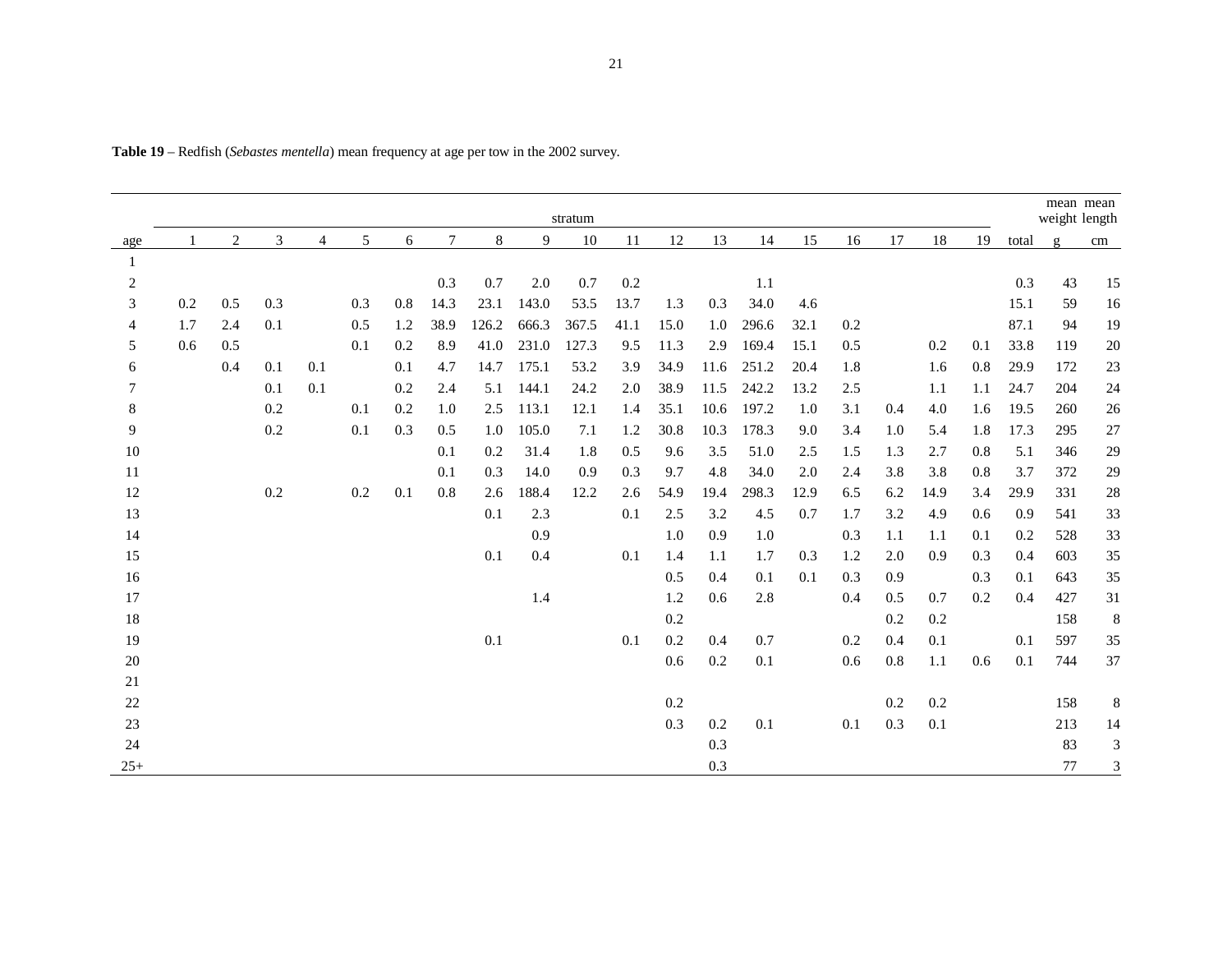**Table 20** – Redfish (*Sebastes mentella*) age-length key in the 2002 survey.

|--|

| length   |              |            |                         |                             |                |                |                             |                          |                |                  |                |                  | age          |         |             |         |         |  |                |  |         | $\mathbf{n}\mathbf{o}$                             |                  |
|----------|--------------|------------|-------------------------|-----------------------------|----------------|----------------|-----------------------------|--------------------------|----------------|------------------|----------------|------------------|--------------|---------|-------------|---------|---------|--|----------------|--|---------|----------------------------------------------------|------------------|
| $\rm cm$ | $\mathbf{1}$ | $\sqrt{2}$ | $\mathfrak{Z}$          | $\overline{4}$              | $\sqrt{5}$     | $\sqrt{6}$     | $\boldsymbol{7}$            | $\,8\,$                  |                | 9 10 11          |                |                  |              |         |             |         |         |  |                |  |         | 12 13 14 15 16 17 18 19 20 21 22 23 24 25+id.total |                  |
| 12       |              |            |                         |                             |                |                |                             |                          |                |                  |                |                  |              |         |             |         |         |  |                |  |         | $\sqrt{2}$                                         | $\overline{c}$   |
| 13       |              |            |                         |                             |                |                |                             |                          |                |                  |                |                  |              |         |             |         |         |  |                |  |         | $\sqrt{5}$                                         | $\overline{5}$   |
| 14       |              | $\,1$      | $\overline{4}$          |                             |                |                |                             |                          |                |                  |                |                  |              |         |             |         |         |  |                |  |         | $10\,$                                             | 15               |
| 15       |              |            | $10\,$                  |                             |                |                |                             |                          |                |                  |                |                  |              |         |             |         |         |  |                |  |         | $10\,$                                             | $20\,$           |
| 16       |              |            | $\overline{\mathbf{4}}$ | $\ensuremath{\mathfrak{Z}}$ |                |                |                             |                          |                |                  |                |                  |              |         |             |         |         |  |                |  |         | $12\,$                                             | 19               |
| 17       |              |            | $\,1\,$                 | $\sqrt{6}$                  |                |                |                             |                          |                |                  |                |                  |              |         |             |         |         |  |                |  |         | $\,8\,$                                            | 15               |
| 18       |              |            | $\,1\,$                 | $\mathfrak{s}$              | $\,1\,$        |                |                             |                          |                |                  |                |                  |              |         |             |         |         |  |                |  |         | 13                                                 | 20               |
| 19       |              |            |                         | 6                           | $\sqrt{2}$     |                |                             |                          |                |                  |                |                  |              |         |             |         |         |  |                |  |         | $11\,$                                             | 19               |
| $20\,$   |              |            |                         | $\mathfrak{Z}$              | $\overline{3}$ |                |                             |                          |                |                  |                |                  |              |         |             |         |         |  |                |  |         | $10\,$                                             | 16               |
| 21       |              |            |                         | $\sqrt{2}$                  | $\mathfrak{Z}$ | $\mathbf{1}$   |                             |                          |                |                  |                | $\,1$            |              |         |             |         |         |  |                |  |         | 13                                                 | 20               |
| 22       |              |            |                         | $\,1\,$                     | $\overline{4}$ | $\sqrt{2}$     |                             | $\,1\,$                  |                |                  |                |                  |              |         |             |         |         |  |                |  |         | 14                                                 | 22               |
| 23       |              |            |                         |                             | $\,1\,$        | 5              | $\ensuremath{\mathfrak{Z}}$ |                          |                |                  |                |                  |              |         |             |         |         |  |                |  |         | 14                                                 | 23               |
| 24       |              |            |                         |                             | $\,1\,$        | $\mathfrak{Z}$ | $\mathfrak s$               |                          |                |                  |                |                  |              |         |             |         |         |  |                |  |         | $17\,$                                             | 26               |
| 25       |              |            |                         |                             |                | 3              | $\overline{4}$              | $\mathbf{1}$             |                |                  |                |                  |              |         |             |         |         |  |                |  |         | 13                                                 | 21               |
| 26       |              |            |                         |                             |                |                | $\mathbf{1}$                | 3                        | $\sqrt{2}$     |                  | $1\,$          | $\boldsymbol{2}$ |              |         |             |         |         |  |                |  |         | 18                                                 | $27\,$           |
| 27       |              |            |                         |                             |                |                |                             | $\overline{\mathcal{L}}$ | $\mathfrak{Z}$ |                  |                | 5                |              |         |             |         |         |  |                |  |         | 22                                                 | 34               |
| 28       |              |            |                         |                             |                |                |                             | $\mathbf{1}$             | $\sqrt{2}$     | $\mathbf{1}$     |                | 3                |              |         |             |         |         |  |                |  |         | 18                                                 | 25               |
| 29       |              |            |                         |                             |                |                |                             |                          | $\sqrt{2}$     | $\boldsymbol{2}$ |                | $\boldsymbol{6}$ |              |         |             |         |         |  |                |  |         | 13                                                 | 23               |
| 30       |              |            |                         |                             |                |                |                             |                          |                | $\sqrt{2}$       | $\mathbf{1}$   | $\mathbf 1$      |              |         |             |         | $\,1$   |  |                |  |         | 13                                                 | 18               |
| 31       |              |            |                         |                             |                |                |                             |                          | $\mathbf 1$    | $\,1$            | $\overline{4}$ | $\overline{4}$   | $\mathbf 1$  |         |             |         |         |  |                |  |         | 12                                                 | 23               |
| 32       |              |            |                         |                             |                |                |                             |                          |                |                  | $\overline{4}$ | $\mathbf{1}$     | $\mathbf{1}$ |         | $\,1\,$     |         |         |  |                |  | $\,1\,$ | 12                                                 | $20\,$           |
| 33       |              |            |                         |                             |                |                |                             |                          |                |                  |                | $\overline{c}$   | $\sqrt{2}$   | $\,1$   |             |         |         |  |                |  |         | $11\,$                                             | 16               |
| 34       |              |            |                         |                             |                |                |                             |                          |                |                  |                |                  | $\sqrt{2}$   | $\,1\,$ | $\mathbf 1$ |         | $\,1\,$ |  | $\,1$          |  |         | $10\,$                                             | 16               |
| 35       |              |            |                         |                             |                |                |                             |                          |                |                  |                |                  |              |         | $\,1$       | $\,1\,$ |         |  |                |  |         | $\,$ 8 $\,$                                        | $10\,$           |
| 36       |              |            |                         |                             |                |                |                             |                          |                |                  |                |                  | $\,1\,$      |         |             |         |         |  |                |  |         | $\overline{9}$                                     | $10\,$           |
| 37       |              |            |                         |                             |                |                |                             |                          |                |                  |                |                  |              |         | $\,1\,$     |         |         |  |                |  |         | $\sqrt{5}$                                         | $\sqrt{6}$       |
| 38       |              |            |                         |                             |                |                |                             |                          |                |                  |                |                  |              |         |             |         |         |  | $\mathbf{1}$   |  |         | 5                                                  | $\boldsymbol{6}$ |
| 39       |              |            |                         |                             |                |                |                             |                          |                |                  |                |                  |              |         |             |         |         |  | $\overline{c}$ |  |         | $\mathbf{1}$                                       | $\mathfrak{Z}$   |
| 40       |              |            |                         |                             |                |                |                             |                          |                |                  |                |                  |              |         |             |         |         |  |                |  |         | $\overline{c}$                                     | $\overline{c}$   |
| 41       |              |            |                         |                             |                |                |                             |                          |                |                  |                |                  |              |         |             |         |         |  |                |  |         |                                                    |                  |
| 42       |              |            |                         |                             |                |                |                             |                          |                |                  |                |                  |              |         |             |         |         |  |                |  |         |                                                    |                  |
| 43       |              |            |                         |                             |                |                |                             |                          |                |                  |                |                  |              |         |             |         |         |  |                |  |         | $\mathbf{1}$                                       | $\frac{1}{2}$    |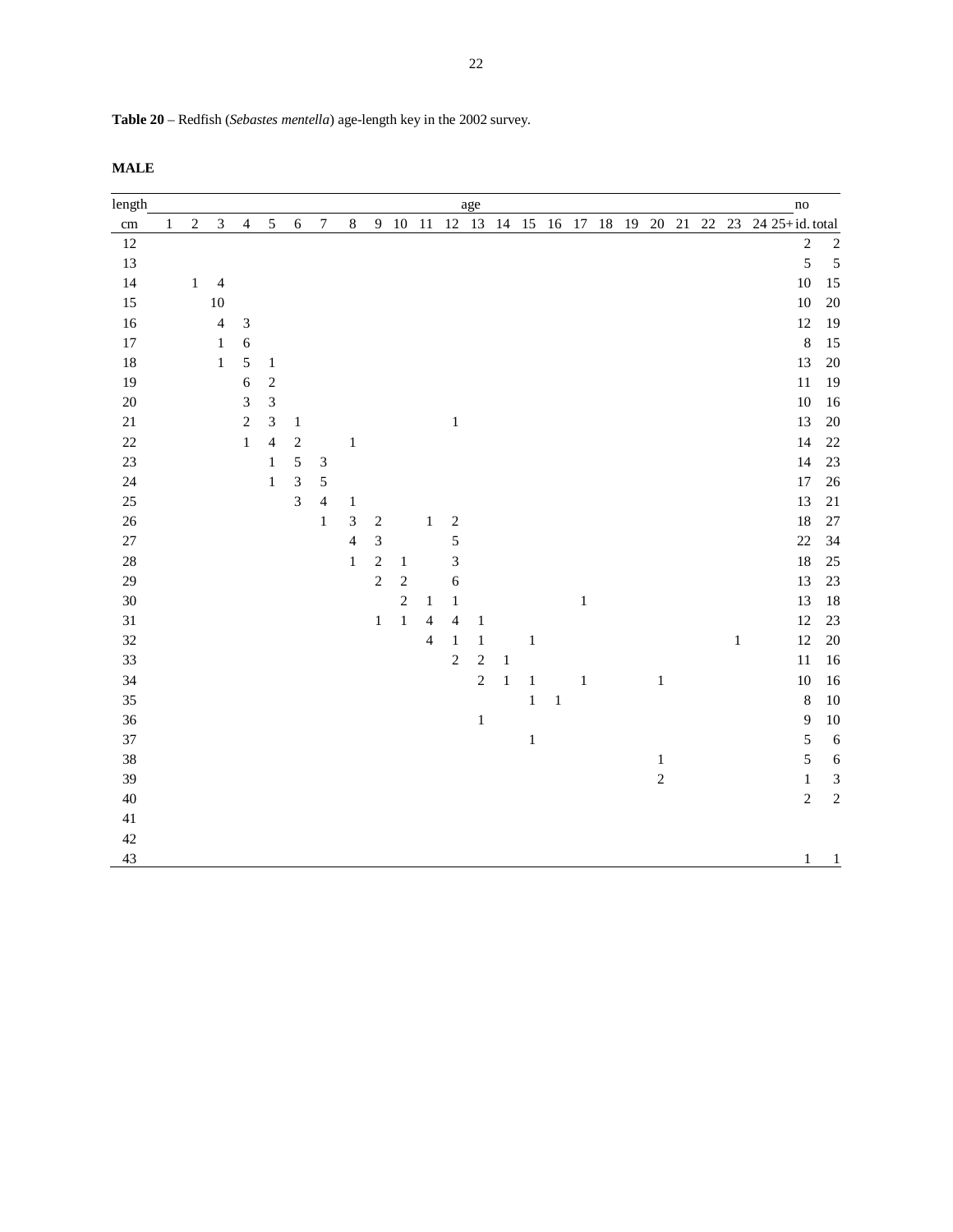**Table 20** – (continued)

| length     |              |            |                |                  |                |                  |                  |                         |                |                |                |                          | age          |         |            |            |       |       |       |         |       |   | $\overline{no}$                                            |                  |
|------------|--------------|------------|----------------|------------------|----------------|------------------|------------------|-------------------------|----------------|----------------|----------------|--------------------------|--------------|---------|------------|------------|-------|-------|-------|---------|-------|---|------------------------------------------------------------|------------------|
| $\,\rm cm$ | $\mathbf{1}$ | $\sqrt{2}$ | $\mathfrak{Z}$ | $\overline{4}$   | $\sqrt{5}$     | $\sqrt{6}$       | $\boldsymbol{7}$ | $\,8\,$                 |                |                |                |                          |              |         |            |            |       |       |       |         |       |   | 9 10 11 12 13 14 15 16 17 18 19 20 21 22 23 24 25+id.total |                  |
| 12         |              |            |                |                  |                |                  |                  |                         |                |                |                |                          |              |         |            |            |       |       |       |         |       |   |                                                            |                  |
| 13         |              |            |                |                  |                |                  |                  |                         |                |                |                |                          |              |         |            |            |       |       |       |         |       |   | $\sqrt{5}$                                                 | 5                |
| 14         |              |            |                |                  |                |                  |                  |                         |                |                |                |                          |              |         |            |            |       |       |       |         |       |   | $\boldsymbol{7}$                                           | $\boldsymbol{7}$ |
| 15         |              | $\,1\,$    | $\overline{4}$ | $\,1\,$          |                |                  |                  |                         |                |                |                |                          |              |         |            |            |       |       |       |         |       |   | $\sqrt{5}$                                                 | $11\,$           |
| 16         |              |            | $\overline{9}$ |                  |                |                  |                  |                         |                |                |                |                          |              |         |            |            |       |       |       |         |       |   | $10\,$                                                     | 19               |
| $17\,$     |              |            | $\,1$          | $\boldsymbol{6}$ |                |                  |                  |                         |                |                |                |                          |              |         |            |            |       |       |       |         |       |   | $\overline{9}$                                             | 16               |
| 18         |              |            |                | $\sqrt{ }$       |                |                  |                  |                         |                |                |                |                          |              |         |            |            |       |       |       |         |       |   | 13                                                         | 20               |
| 19         |              |            |                | 5                | $\overline{c}$ |                  |                  |                         |                |                |                |                          |              |         |            |            |       |       |       |         |       |   | $\overline{9}$                                             | 16               |
| 20         |              |            |                | $\boldsymbol{6}$ | $\,1$          | $\sqrt{2}$       |                  |                         |                |                |                |                          |              |         |            |            |       |       |       |         |       |   | $\boldsymbol{7}$                                           | 16               |
| $21\,$     |              |            |                | $\overline{4}$   | $\overline{c}$ |                  |                  |                         |                |                |                |                          |              |         |            |            |       |       |       |         |       |   | 15                                                         | $21\,$           |
| 22         |              |            |                |                  | $\,1$          | $\boldsymbol{7}$ | $\overline{c}$   |                         |                |                |                |                          |              |         |            |            |       |       |       |         |       |   | 13                                                         | 23               |
| 23         |              |            |                |                  | $\,1$          | $\,8\,$          | $\,1$            |                         |                |                |                |                          |              |         |            |            |       |       |       |         |       |   | $17\,$                                                     | 27               |
| 24         |              |            |                |                  |                | $\overline{c}$   | $\overline{4}$   | $\sqrt{2}$              |                |                |                |                          |              |         |            |            |       |       |       |         |       |   | $21\,$                                                     | 29               |
| 25         |              |            |                |                  |                | $\overline{3}$   | $\,$ 8 $\,$      | $\sqrt{2}$              |                |                |                |                          |              |         |            |            |       |       |       |         |       |   | 13                                                         | 26               |
| $26\,$     |              |            |                |                  |                |                  | $\overline{c}$   | $\overline{\mathbf{4}}$ | $\sqrt{2}$     |                |                | $\mathbf{1}$             |              |         |            |            |       |       |       |         |       |   | $17\,$                                                     | 26               |
| $27\,$     |              |            |                |                  |                |                  |                  | $\sqrt{2}$              | $\overline{4}$ |                |                |                          |              |         |            |            |       |       |       |         |       |   | $17\,$                                                     | 23               |
| 28         |              |            |                |                  |                |                  |                  | $\overline{c}$          | $\overline{4}$ | $\mathbf{1}$   |                | $\sqrt{2}$               |              |         |            |            |       |       |       |         |       |   | $20\,$                                                     | 29               |
| 29         |              |            |                |                  |                |                  |                  | $\,1\,$                 | $\overline{c}$ | $\overline{c}$ |                | $\sqrt{6}$               |              |         |            |            |       |       |       |         |       |   | $18\,$                                                     | 29               |
| 30         |              |            |                |                  |                |                  |                  |                         |                |                |                | $\overline{4}$           |              |         |            |            |       |       |       |         |       |   | $20\,$                                                     | 24               |
| $31\,$     |              |            |                |                  |                |                  |                  |                         |                | $\,1$          | $\sqrt{5}$     | $\overline{4}$           |              |         |            |            |       |       |       |         |       |   | 14                                                         | 24               |
| 32         |              |            |                |                  |                |                  |                  |                         |                |                | $\overline{c}$ | $\overline{4}$           | $\mathbf{1}$ | $\,1\,$ |            |            |       |       |       |         |       |   | $11\,$                                                     | 19               |
| 33         |              |            |                |                  |                |                  |                  |                         |                |                | $\,1$          | $\overline{\mathcal{L}}$ | 4            |         | $\,1\,$    |            |       |       |       |         |       |   | $\,8\,$                                                    | 18               |
| 34         |              |            |                |                  |                |                  |                  |                         |                |                | $\,1\,$        |                          | $\,1\,$      |         | $\,1\,$    |            |       |       | $\,1$ |         |       |   | $\boldsymbol{7}$                                           | $11\,$           |
| 35         |              |            |                |                  |                |                  |                  |                         |                |                |                | $\,1\,$                  |              | $\,1\,$ |            |            | $\,1$ |       | $\,1$ |         |       |   | $\overline{5}$                                             | 9                |
| 36         |              |            |                |                  |                |                  |                  |                         |                |                |                |                          |              |         | $\,1$      | $\sqrt{3}$ |       |       | $\,1$ |         |       |   | $\overline{c}$                                             | $\boldsymbol{7}$ |
| 37         |              |            |                |                  |                |                  |                  |                         |                |                |                |                          | $\,1$        | $\,1\,$ | $\sqrt{2}$ |            |       |       |       |         |       |   | $\sqrt{2}$                                                 | $\sqrt{6}$       |
| 38         |              |            |                |                  |                |                  |                  |                         |                |                |                |                          |              |         |            |            |       | $\,1$ |       | $\,1\,$ | $\,1$ |   | $\,1\,$                                                    | $\overline{4}$   |
| 39         |              |            |                |                  |                |                  |                  |                         |                |                |                |                          |              |         |            |            |       |       |       |         |       |   | $\,1\,$                                                    | $\mathbf{1}$     |
| 40         |              |            |                |                  |                |                  |                  |                         |                |                |                |                          |              |         |            |            |       |       |       |         |       |   |                                                            |                  |
| 41         |              |            |                |                  |                |                  |                  |                         |                |                |                |                          |              |         |            |            |       |       |       |         |       |   | $\mathbf{1}$                                               | $\mathbf{1}$     |
| 42         |              |            |                |                  |                |                  |                  |                         |                |                |                |                          |              |         |            |            |       |       |       |         |       | 1 |                                                            | $\overline{1}$   |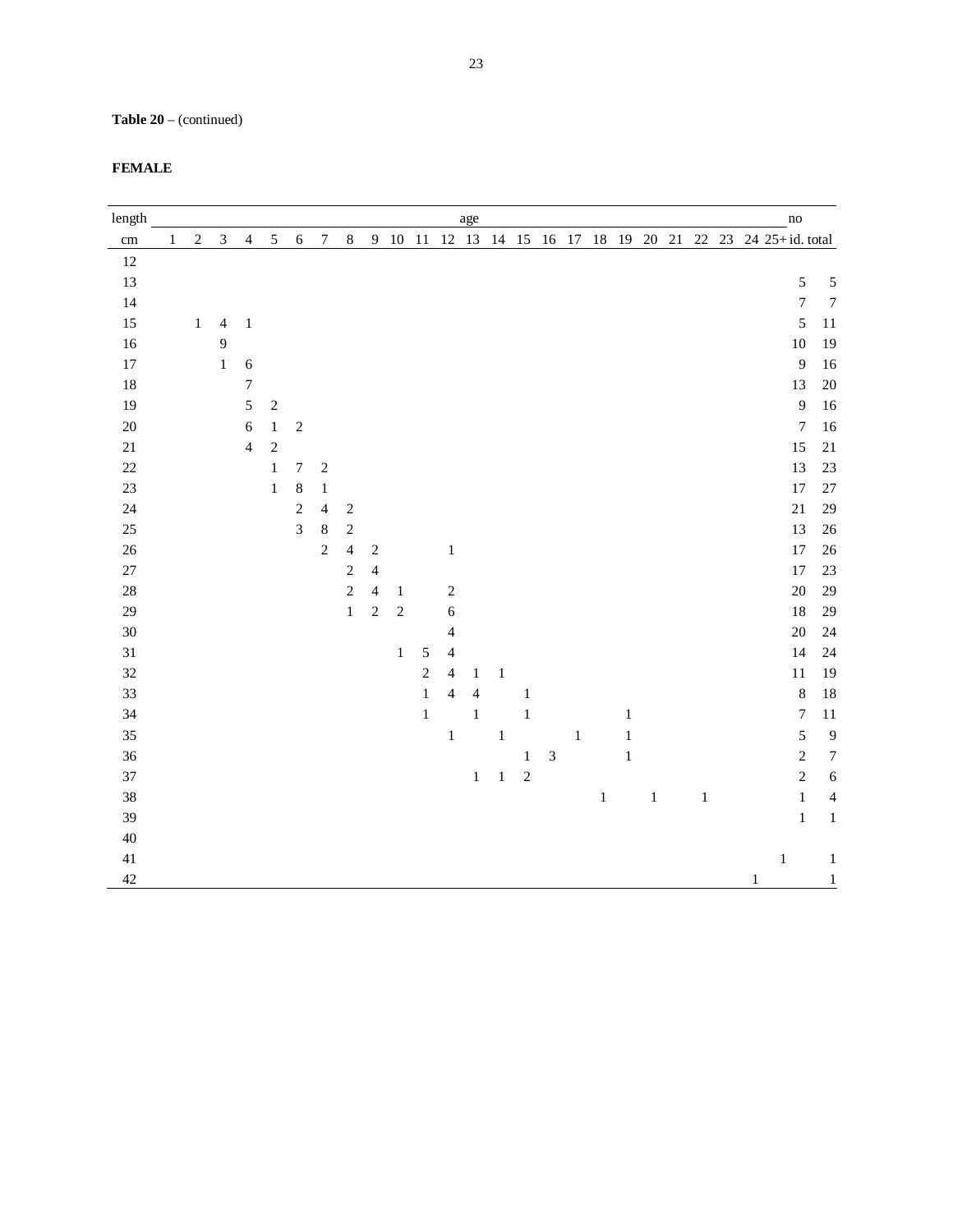| age            | 1992   | 1993  | 1994  | 1995   | 1996   | 1997   | 1998   | 1999   | 2000   | 2001  | 2002     |
|----------------|--------|-------|-------|--------|--------|--------|--------|--------|--------|-------|----------|
| 1              |        |       | 0.12  | 0.07   |        |        | 0.07   | 0.13   |        |       |          |
| $\sqrt{2}$     |        |       | 0.61  | 3.25   | 3.49   | 0.73   | 1.89   | 2.95   |        | 0.70  | 0.27     |
| 3              | 0.82   |       | 13.33 | 38.01  | 20.16  | 5.96   | 26.60  | 28.49  | 4.35   | 55.70 | 15.09    |
| $\overline{4}$ | 15.87  | 2.28  | 65.25 | 245.15 | 145.82 | 39.67  | 17.04  | 49.37  | 15.55  | 44.65 | 87.10    |
| 5              | 112.89 | 5.20  | 28.27 | 148.12 | 379.24 | 219.25 | 19.07  | 27.64  | 31.90  | 30.98 | 33.79    |
| $\sqrt{6}$     | 63.47  | 18.32 | 15.93 | 5.86   | 59.24  | 126.37 | 49.11  | 30.29  | 25.38  | 28.60 | 29.89    |
| 7              | 34.42  | 15.67 | 23.81 | 10.88  | 10.57  | 9.88   | 33.73  | 50.86  | 40.94  | 23.98 | 24.74    |
| $\,8\,$        | 30.99  | 11.08 | 14.67 | 12.34  | 10.28  | 4.11   | 139.86 | 47.68  | 72.13  | 24.79 | 19.51    |
| $\mathbf{9}$   | 21.65  | 4.29  | 9.68  | 7.35   | 7.97   | 2.71   | 5.53   | 177.77 | 38.27  | 9.90  | 17.33    |
| 10             | 13.59  | 5.09  | 7.54  | 6.93   | 4.65   | 3.12   | 0.85   | 7.41   | 203.99 | 6.82  | 5.11     |
| 11             | 8.97   | 5.19  | 6.49  | 7.71   | 3.50   | 1.66   | 0.59   | 0.29   | 3.63   | 37.43 | 3.66     |
| 12             | 6.59   | 6.15  | 4.10  | 3.67   | 3.54   | 1.66   | 3.42   | 0.52   | 0.34   | 1.29  | 29.87    |
| 13             | 6.49   | 4.10  | 3.16  | 3.01   | 2.08   | 0.89   | 0.36   | 1.23   | 0.28   | 0.58  | 0.91     |
| 14             | 4.83   | 4.36  | 2.01  | 3.27   | 2.34   | 1.51   | 0.46   | 0.16   | 2.47   | 0.30  | 0.24     |
| 15             | 4.34   | 5.35  | 2.11  | 3.36   | 1.83   | 0.42   | 0.21   | 0.34   | 0.13   | 0.42  | 0.39     |
| 16             | 3.05   | 1.59  | 1.08  | 2.09   | 1.32   | 0.60   | 0.35   | 0.37   | 0.11   | 0.22  | $0.10\,$ |
| 17             | 1.95   | 1.86  | 0.73  | 1.29   | 0.85   | 0.55   | 0.64   | 0.24   | 0.18   | 0.17  | 0.36     |
| 18             | 1.36   | 1.32  | 1.04  | 1.10   | 0.83   | 0.13   | 0.03   | 0.65   | 0.10   |       | $0.02\,$ |
| 19             | 1.25   | 0.95  | 0.45  | 0.58   | 0.40   | 0.17   | 0.09   | 0.09   | 0.63   | 0.03  | $0.10\,$ |
| 20             | 0.44   | 0.79  | 0.28  | 0.48   | 0.50   | 0.19   |        | 0.13   |        |       | 0.15     |
| 21             | 0.33   | 0.38  | 0.17  | 0.32   | 0.21   | 0.07   |        | 0.14   | 0.05   |       |          |
| 22             | 0.01   |       | 0.16  | 0.16   | 0.07   | 0.03   | 0.03   | 0.02   | 0.09   |       | 0.02     |
| 23             | 0.07   | 0.13  | 0.09  | 0.06   | 0.16   |        |        | 0.08   | 0.12   | 0.05  | 0.05     |
| 24             | 0.11   | 0.13  | 0.04  | 0.06   | 0.06   |        | 0.02   | 0.05   | 0.13   |       | $0.01\,$ |
| $25+$          | 0.19   |       |       | 0.32   | 0.20   |        | 0.02   | 0.13   | 0.16   |       | 0.01     |

**Table 21** – Mean frequency at age by tow of *Sebastes mentella*.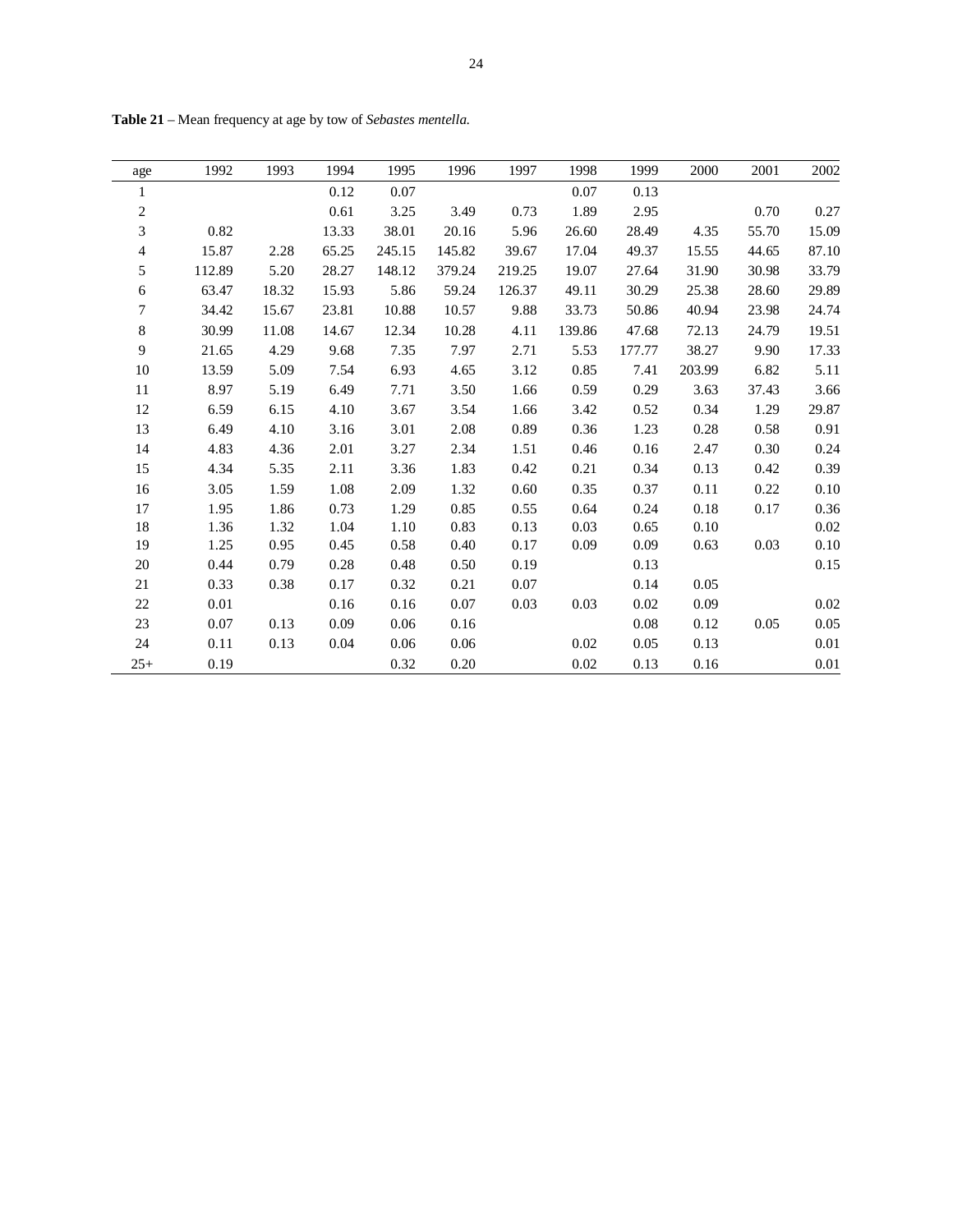|                | area      | tow            | catch per tow (Kg) |          |
|----------------|-----------|----------------|--------------------|----------|
| stratum        | sq. miles | number         | mean               | s. error |
| 1              | 342       | $\overline{4}$ | 133.42             | 199.55   |
| $\overline{2}$ | 838       | 10             | 16.10              | 44.85    |
| 3              | 628       | 7              | 10.06              | 10.83    |
| $\overline{4}$ | 348       | $\overline{4}$ | 1.28               | 1.43     |
| 5              | 703       | 8              | 8.79               | 13.77    |
| 6              | 496       | 6              | 6.54               | 4.77     |
| 7              | 822       | 9              | 13.28              | 12.10    |
| 8              | 646       | 7              | 24.18              | 12.61    |
| 9              | 314       | 3              | 319.38             | 418.96   |
| 10             | 951       | 11             | 41.65              | 39.92    |
| 11             | 806       | 9              | 25.96              | 21.70    |
| 12             | 670       | 8              | 8.64               | 10.53    |
| 13             | 249       | 3              | 5.25               | 6.50     |
| 14             | 602       | 7              | 44.27              | 37.42    |
| 15             | 666       | 8              | 10.57              | 9.58     |
| 16             | 634       | 7              | 0.58               | 0.68     |
| 17             | 216       | $\overline{c}$ | 0.11               | 0.04     |
| 18             | 210       | $\mathbf{2}$   | 0.71               | 0.07     |
| 19             | 414       | 5              | 0.38               | 0.19     |
| total          | 10555     | 120            | 28.82              | 8.13     |

**Table 22** – Redfish (*Sebastes fasciatus*) mean catch per tow by strata and its standard error in the 2002 survey.

**Table 23** – Redfish (*Sebastes fasciatus*) mean length frequency per tow in the 2002 survey.

| length | male  | female | length | male | female | length | male | female |
|--------|-------|--------|--------|------|--------|--------|------|--------|
| 13     | 0.10  | 0.10   | 20     | 9.10 | 11.90  | 27     | 0.90 | 1.80   |
| 14     | 1.50  | 1.10   | 21     | 9.00 | 5.90   | 28     | 0.70 | 1.40   |
| 15     | 7.00  | 7.40   | 22     | 9.70 | 6.10   | 29     | 0.20 | 0.60   |
| 16     | 14.20 | 12.60  | 23     | 5.70 | 2.70   | 30     | 0.10 | 0.30   |
| 17     | 15.70 | 15.00  | 24     | 3.90 | 2.70   | 31     |      | 0.20   |
| 18     | 23.10 | 21.20  | 25     | 2.40 | 2.50   | 32     |      | 0.10   |
| 19     | 14.90 | 17.90  | 26     | 1.10 | 2.70   | 33     |      |        |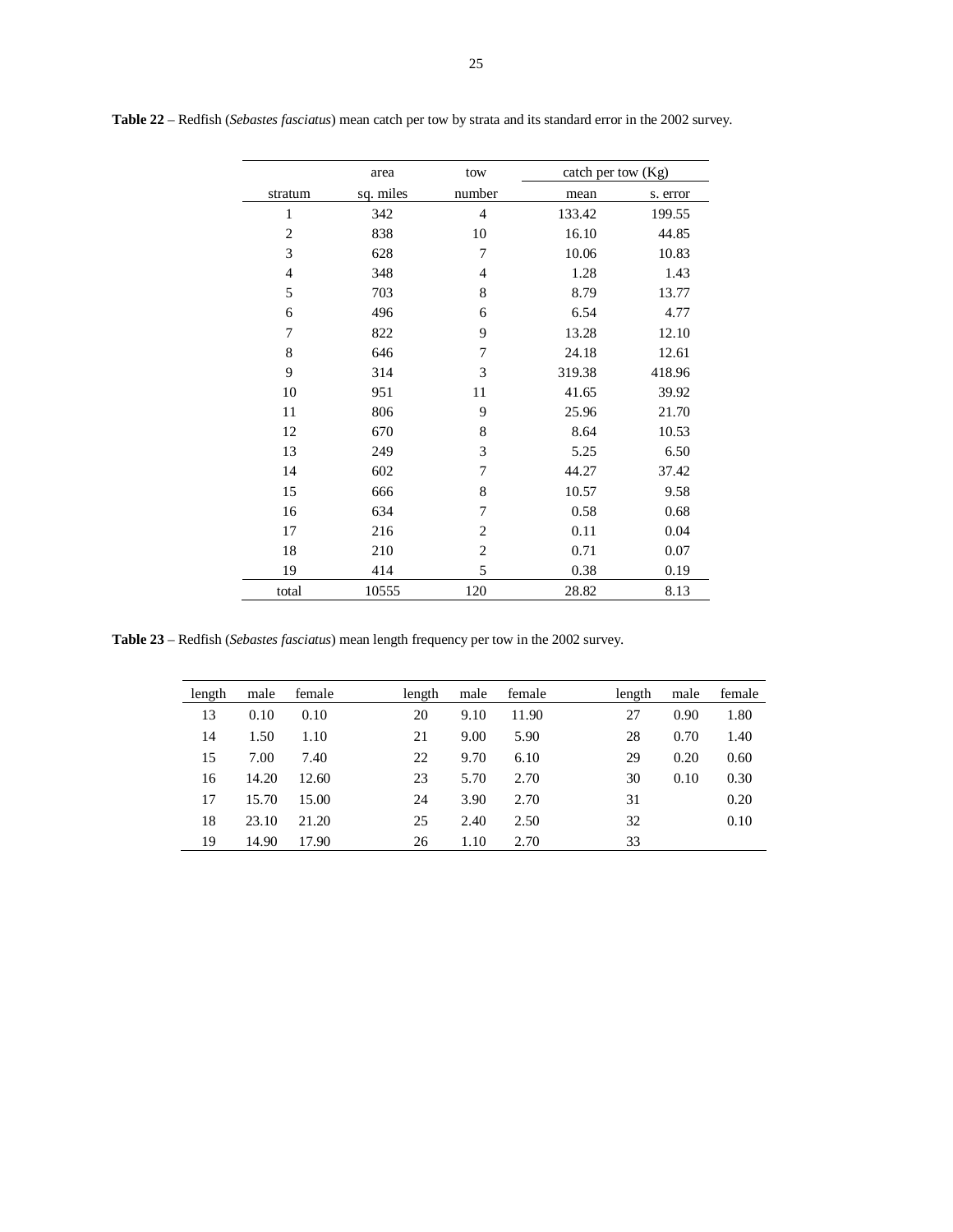| Table 24 – Redfish (Sebastes fasciatus) age-length key in the 2002 survey. |  |  |  |
|----------------------------------------------------------------------------|--|--|--|

| length     |              |              |                             |                             |                |                |                  |              | age |              |        |              |    |              |    |    |    |       | $\mathbf{no}$  |                             |
|------------|--------------|--------------|-----------------------------|-----------------------------|----------------|----------------|------------------|--------------|-----|--------------|--------|--------------|----|--------------|----|----|----|-------|----------------|-----------------------------|
| $\,\rm cm$ | $\mathbf{1}$ | $\sqrt{2}$   | $\mathfrak{Z}$              | $\overline{\mathcal{A}}$    | 5              | $\sqrt{6}$     | $\boldsymbol{7}$ | $\,8\,$      | 9   | 10           | $11\,$ | 12           | 13 | 14           | 15 | 16 | 17 | $18+$ |                | id. total                   |
| $10\,$     |              |              |                             |                             |                |                |                  |              |     |              |        |              |    |              |    |    |    |       | $\mathbf{1}$   | $\mathbf{1}$                |
| $11\,$     |              | 1            |                             |                             |                |                |                  |              |     |              |        |              |    |              |    |    |    |       |                | 1                           |
| $12\,$     |              | 1            |                             |                             |                |                |                  |              |     |              |        |              |    |              |    |    |    |       |                | 1                           |
| 13         |              | $\mathbf{1}$ | 1                           |                             |                |                |                  |              |     |              |        |              |    |              |    |    |    |       | $\sqrt{5}$     | $\overline{7}$              |
| 14         |              |              | $\mathfrak{Z}$              | $\sqrt{2}$                  |                |                |                  |              |     |              |        |              |    |              |    |    |    |       | 19             | 24                          |
| $15\,$     |              |              | $\ensuremath{\mathfrak{Z}}$ | $\sqrt{2}$                  |                |                |                  |              |     |              |        |              |    |              |    |    |    |       | $27\,$         | 32                          |
| $16\,$     |              |              | $\sqrt{2}$                  | $\ensuremath{\mathfrak{Z}}$ |                |                |                  |              |     |              |        |              |    |              |    |    |    |       | $26\,$         | 31                          |
| $17\,$     |              |              | $\mathbf{1}$                | 5                           |                |                |                  |              |     |              |        |              |    |              |    |    |    |       | $30\,$         | 36                          |
| 18         |              |              |                             | 11                          |                |                |                  |              |     |              |        |              |    |              |    |    |    |       | $32\,$         | 43                          |
| 19         |              |              |                             | $\,8\,$                     |                |                |                  |              |     |              |        |              |    |              |    |    |    |       | $29\,$         | 37                          |
| $20\,$     |              |              |                             | $\overline{4}$              | $\overline{4}$ | $\sqrt{2}$     |                  |              |     |              |        |              |    |              |    |    |    |       | 33             | 43                          |
| $21\,$     |              |              |                             | $\mathbf{1}$                | $\overline{4}$ | $\mathfrak{Z}$ |                  | $\mathbf{1}$ |     |              |        |              |    |              |    |    |    |       | $30\,$         | 39                          |
| $22\,$     |              |              |                             |                             | $\sqrt{2}$     | $\sqrt{5}$     | $\sqrt{2}$       | $\sqrt{2}$   |     |              |        |              |    |              |    |    |    |       | $21\,$         | 32                          |
| $23\,$     |              |              |                             |                             |                | $\sqrt{2}$     |                  | 3            |     |              |        |              |    |              |    |    |    |       | $24\,$         | 29                          |
| 24         |              |              |                             |                             |                | 3              | $\,8\,$          |              |     |              |        |              |    |              |    |    |    |       | 17             | $28\,$                      |
| 25         |              |              |                             |                             |                | $\mathbf{1}$   | $\sqrt{2}$       | $\sqrt{2}$   |     |              |        | $\mathbf{1}$ |    |              |    |    |    |       | 17             | $23\,$                      |
| 26         |              |              |                             |                             |                |                |                  | $\sqrt{2}$   |     | $\mathbf{1}$ |        |              |    |              |    |    |    |       | 19             | 22                          |
| $27\,$     |              |              |                             |                             |                |                | $\mathbf{1}$     | $\,1\,$      |     |              |        |              |    | $\mathbf{1}$ |    |    |    |       | $12\,$         | 15                          |
| $28\,$     |              |              |                             |                             |                |                |                  |              |     |              |        |              |    |              |    |    |    |       | $\sqrt{5}$     | $\overline{5}$              |
| 29         |              |              |                             |                             |                |                |                  |              |     |              |        |              |    |              |    |    |    |       | $\overline{4}$ | $\overline{4}$              |
| $30\,$     |              |              |                             |                             |                |                |                  |              |     |              |        |              |    |              |    |    |    |       | $\mathfrak{Z}$ | $\ensuremath{\mathfrak{Z}}$ |
| $31\,$     |              |              |                             |                             |                |                |                  |              |     |              |        |              |    |              |    |    |    |       | 1              | 1                           |
| 32         |              |              |                             |                             |                |                |                  |              |     |              |        |              |    |              |    |    |    |       | $\mathbf{2}$   | $\sqrt{2}$                  |
| 33         |              |              |                             |                             |                |                |                  |              |     |              |        |              |    |              |    |    |    |       | 1              | 1                           |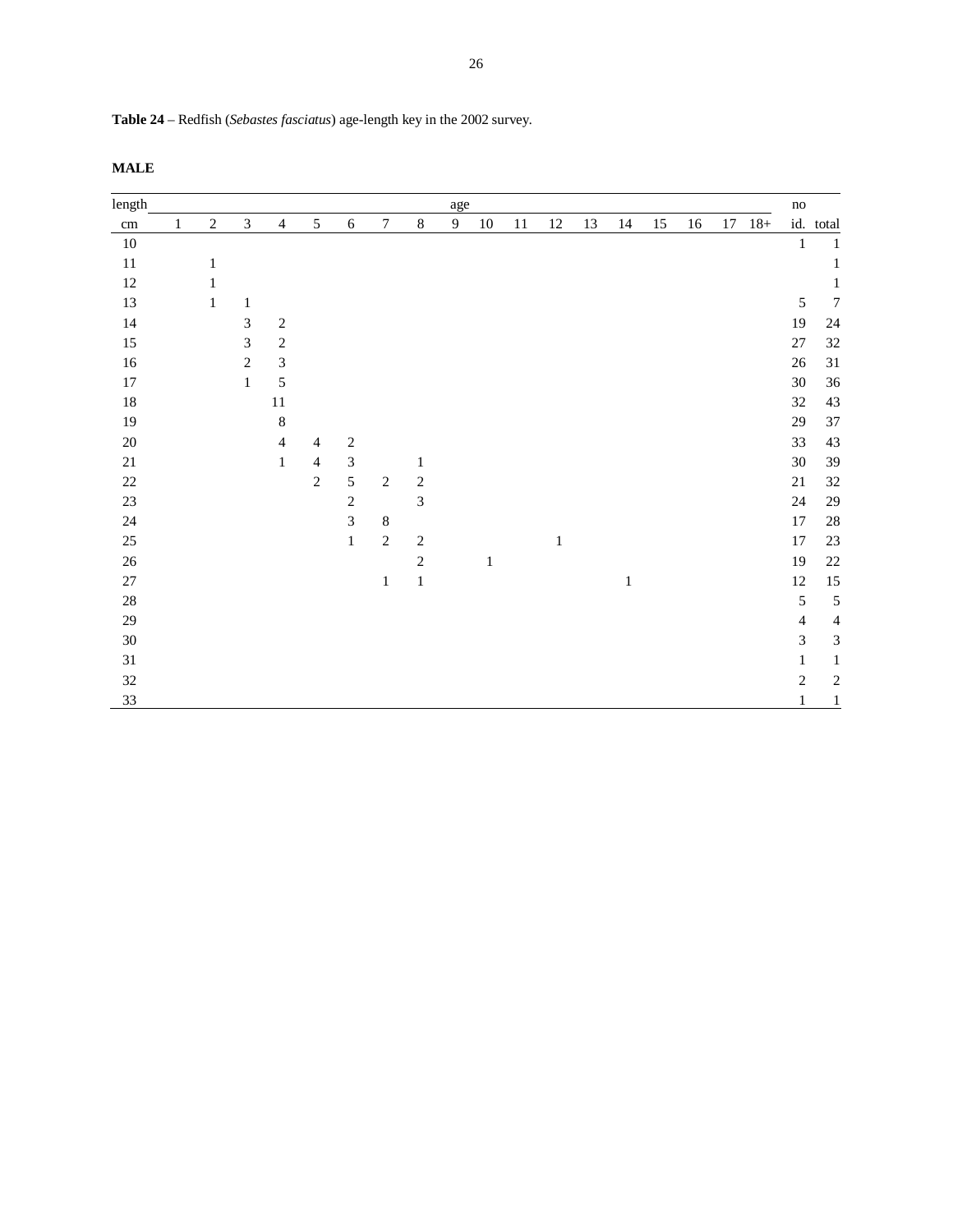# **Table 24** – (continued)

| length |         |              |                |                |                |                  |                         |                | age            |         |            |         |    |    |        |    |    |        | $\mathbf{no}$            |                |
|--------|---------|--------------|----------------|----------------|----------------|------------------|-------------------------|----------------|----------------|---------|------------|---------|----|----|--------|----|----|--------|--------------------------|----------------|
| cm     | $\,1$   | $\sqrt{2}$   | $\mathfrak{Z}$ | $\overline{4}$ | $\mathfrak{S}$ | $\sqrt{6}$       | $\boldsymbol{7}$        | $\,8\,$        | $\overline{9}$ | 10      | $11\,$     | 12      | 13 | 14 | $15\,$ | 16 | 17 | $18 +$ |                          | id. total      |
| $10\,$ |         |              |                |                |                |                  |                         |                |                |         |            |         |    |    |        |    |    |        | $\,1\,$                  | $\mathbf{1}$   |
| $11\,$ |         |              |                |                |                |                  |                         |                |                |         |            |         |    |    |        |    |    |        |                          |                |
| 12     |         |              |                |                |                |                  |                         |                |                |         |            |         |    |    |        |    |    |        | $\mathbf 1$              | $\mathbf{1}$   |
| 13     |         |              |                |                |                |                  |                         |                |                |         |            |         |    |    |        |    |    |        | $\sqrt{6}$               | $\sqrt{6}$     |
| 14     |         | $\mathbf{1}$ | $\,1$          |                |                |                  |                         |                |                |         |            |         |    |    |        |    |    |        | $25\,$                   | $27\,$         |
| 15     | $\,1\,$ | $\,1$        | $\sqrt{6}$     | $\sqrt{2}$     |                |                  |                         |                |                |         |            |         |    |    |        |    |    |        | $23\,$                   | 33             |
| $16\,$ |         |              | 3              | $\sqrt{6}$     |                |                  | $\,1\,$                 |                |                |         |            |         |    |    |        |    |    |        | $23\,$                   | 33             |
| $17\,$ |         |              | $\sqrt{2}$     | $\sqrt{6}$     |                |                  |                         |                |                |         |            |         |    |    |        |    |    |        | $27\,$                   | $35\,$         |
| $18\,$ |         |              | $1\,$          | $8\,$          | $\mathbf{1}$   |                  |                         |                |                |         |            |         |    |    |        |    |    |        | 24                       | 34             |
| 19     |         |              |                | $\,8\,$        | $\sqrt{2}$     |                  |                         |                |                |         |            |         |    |    |        |    |    |        | $31\,$                   | $41\,$         |
| $20\,$ |         |              |                | $\overline{3}$ | $\sqrt{5}$     | $\mathbf{1}$     |                         |                |                |         |            |         |    |    |        |    |    |        | $24\,$                   | 33             |
| $21\,$ |         |              |                |                | $\sqrt{6}$     | $\sqrt{3}$       | $\mathbf 1$             |                |                |         |            |         |    |    |        |    |    |        | $22\,$                   | 32             |
| $22\,$ |         |              |                |                | 3              | $\boldsymbol{7}$ | $\overline{\mathbf{c}}$ |                |                |         |            |         |    |    |        |    |    |        | 19                       | 31             |
| $23\,$ |         |              |                |                | $\,1$          | $\sqrt{3}$       | $\sqrt{3}$              |                |                |         |            |         |    |    |        |    |    |        | 19                       | $26\,$         |
| $24\,$ |         |              |                |                |                | $\overline{3}$   | $\sqrt{2}$              |                |                |         |            |         |    |    |        |    |    |        | $20\,$                   | $25\,$         |
| 25     |         |              |                |                |                |                  | $\sqrt{6}$              | $\mathbf{1}$   |                |         |            |         |    |    |        |    |    |        | $20\,$                   | $27\,$         |
| $26\,$ |         |              |                |                |                |                  |                         | $\overline{4}$ | $\mathbf 1$    |         |            | $\,1\,$ |    |    |        |    |    |        | 19                       | $25\,$         |
| $27\,$ |         |              |                |                |                |                  | $\mathbf{1}$            | $\overline{4}$ |                |         |            |         |    |    |        |    |    |        | $16\,$                   | $21\,$         |
| $28\,$ |         |              |                |                |                |                  |                         |                |                |         |            |         |    |    |        |    |    |        | 19                       | $19\,$         |
| 29     |         |              |                |                |                |                  |                         | $\mathbf 1$    | $\sqrt{2}$     | $\,1\,$ |            |         |    |    |        |    |    |        | 13                       | $17\,$         |
| $30\,$ |         |              |                |                |                |                  |                         |                |                |         | $\sqrt{2}$ |         |    |    |        |    |    |        | 15                       | $17\,$         |
| $31\,$ |         |              |                |                |                |                  |                         |                |                |         |            |         |    |    |        |    |    |        | $12\,$                   | $12\,$         |
| 32     |         |              |                |                |                |                  |                         |                |                |         |            |         |    |    |        |    |    |        | $\sqrt{6}$               | $\sqrt{6}$     |
| 33     |         |              |                |                |                |                  |                         |                |                |         |            |         |    |    |        |    |    |        | $\overline{\mathcal{L}}$ | $\overline{4}$ |
| 34     |         |              |                |                |                |                  |                         |                |                |         |            |         |    |    |        |    |    |        | $\overline{4}$           | $\overline{4}$ |
| 35     |         |              |                |                |                |                  |                         |                |                |         |            |         |    |    |        |    |    |        |                          |                |
| 36     |         |              |                |                |                |                  |                         |                |                |         |            |         |    |    |        |    |    |        | $\sqrt{2}$               | $\overline{2}$ |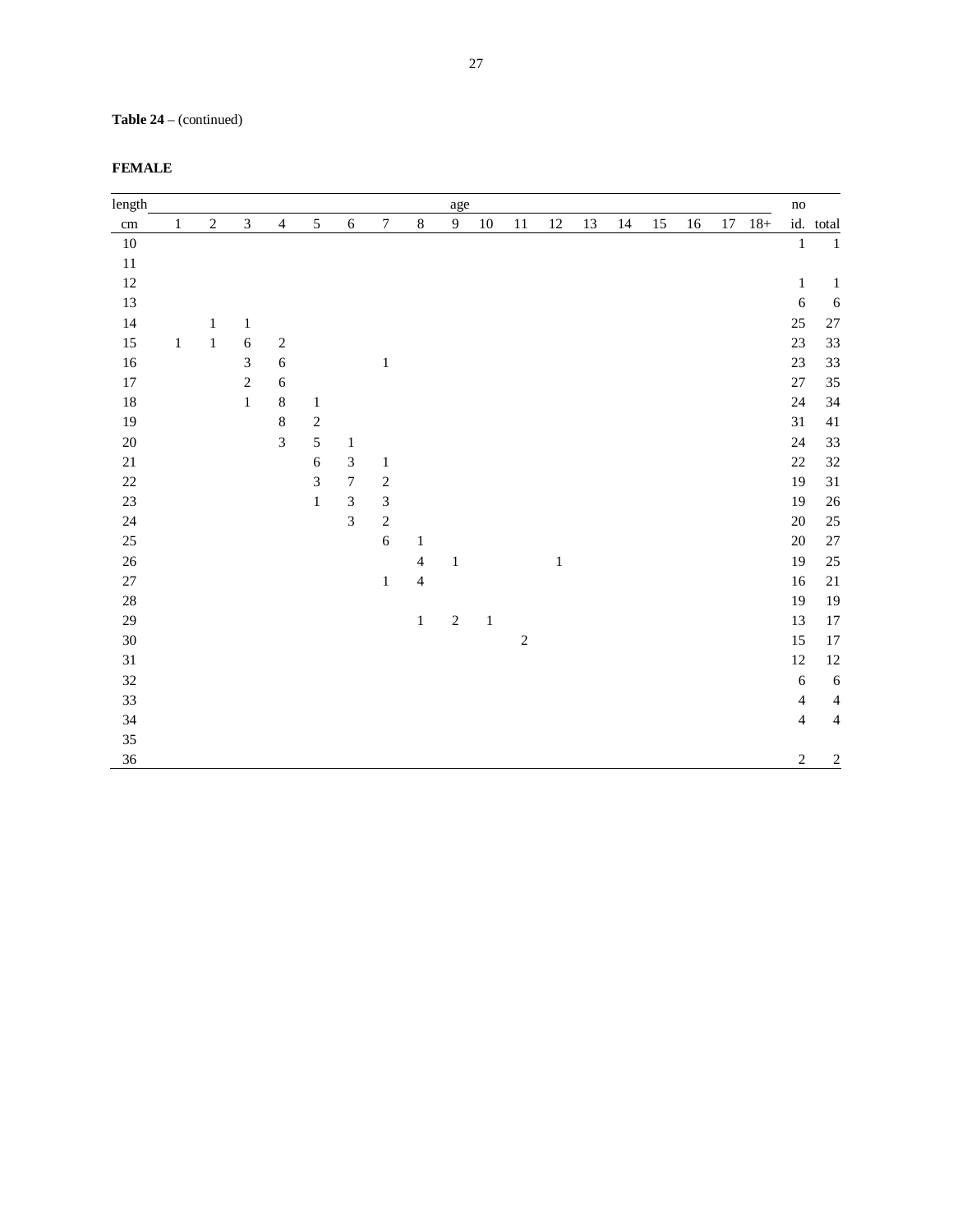|       |       |      |      |                |         |      |      |      |             | stratum |      |      |     |       |      |     |     |     |     |       | mean<br>weight length |    |
|-------|-------|------|------|----------------|---------|------|------|------|-------------|---------|------|------|-----|-------|------|-----|-----|-----|-----|-------|-----------------------|----|
| age   |       | 2    | 3    | $\overline{4}$ | 5       | 6    |      | 8    | 9           | 10      | 11   | 12   | 13  | 14    | 15   | 16  | 17  | 18  | 19  | total | $\mathfrak{g}$        | cm |
|       | 6.9   | 0.7  | 0.5  | 0.1            | 0.4     | 0.8  | 0.2  | 0.3  | 6.8         | 1.0     | 0.2  |      |     | 0.4   |      |     |     |     |     | 0.7   | 55                    | 15 |
| 2     | 10.9  | 1.8  | 1.7  | 0.1            | $0.8\,$ | 1.7  | 0.5  | 1.3  | 8.0         | 2.1     | 0.4  |      | 0.2 | 1.2   |      | 0.1 |     | 0.5 |     | 1.4   | 49                    | 14 |
| 3     | 296.5 | 15.7 | 17.5 | 1.8            | 16.1    | 21.0 | 9.3  | 14.0 | 241.8       | 35.5    | 13.3 | 1.7  | 0.9 | 14.3  | 2.7  | 0.3 |     | 0.8 | 0.1 | 28.2  | 67                    | 16 |
| 4     | 805.9 | 41.1 | 53.7 | 4.2            | 54.3    | 44.7 | 47.2 |      | 68.0 1625.5 | 155.2   | 74.1 | 14.4 | 4.8 | 107.7 | 22.2 | 3.6 | 0.8 | 3.9 | 1.9 | 123.2 | 92                    | 18 |
| 5     | 78.1  | 11.3 | 9.9  | 0.8            | 8.6     | 4.4  | 12.5 | 20.3 | 403.1       | 34.9    | 21.4 | 5.6  | 2.7 | 40.6  | 8.5  | 0.9 | 0.2 | 1.3 | 0.6 | 27.2  | 134                   | 20 |
| 6     | 42.4  | 12.3 | 6.0  | 1.2            | 4.6     | 2.2  | 12.8 | 24.7 | 263.5       | 35.3    | 23.1 | 7.3  | 4.9 | 47.6  | 10.3 | 0.4 |     | 0.9 | 0.3 | 22.5  | 169                   | 22 |
|       | 32.3  | 11.3 | 3.9  | 0.7            | 2.6     | 1.6  | 8.0  | 16.0 | 100.1       | 23.8    | 18.0 | 5.2  | 4.5 | 32.1  | 6.9  | 0.2 |     | 0.1 | 0.1 | 13.3  | 198                   | 23 |
| 8     | 9.5   | 13.9 | 2.7  | 1.0            | 0.9     | 1.2  | 7.3  | 18.0 | 75.9        | 24.0    | 16.0 | 7.5  | 4.8 | 27.6  | 7.6  | 0.1 |     | 0.1 | 0.2 | 11.7  | 226                   | 24 |
| 9     |       | 0.5  | 0.2  |                | 0.1     | 0.1  | 0.6  | 1.6  | 1.7         | 1.7     | 1.2  | 0.8  | 0.5 | 2.0   | 0.9  |     |     |     |     | 0.7   | 314                   | 27 |
| 10    |       | 1.9  | 0.1  |                | 0.1     | 0.1  | 0.3  | 0.7  |             | 1.0     | 0.7  | 0.4  | 0.4 | 0.9   | 0.6  |     |     |     |     | 0.5   | 304                   | 27 |
| 11    |       | 0.4  | 0.1  |                |         |      | 0.1  | 0.6  | 2.1         | 0.2     | 0.5  | 0.5  | 1.0 | 1.0   | 0.4  |     |     |     |     | 0.3   | 418                   | 30 |
| 12    |       | 0.7  | 0.1  |                | 0.1     | 0.1  | 0.4  | 1.5  | 6.0         | 2.2     | 1.2  | 0.6  | 0.5 | 1.8   | 0.6  |     |     |     |     | 0.8   | 261                   | 26 |
| 13    |       |      |      |                |         |      |      |      |             |         |      |      |     |       |      |     |     |     |     |       |                       |    |
| 14    | 0.4   | 2.0  |      | 0.1            |         |      |      |      |             | 0.6     | 0.1  | 0.1  | 0.2 | 0.5   | 0.1  |     |     |     |     | 0.3   | 307                   | 27 |
| 15    |       |      |      |                |         |      |      |      |             |         |      |      |     |       |      |     |     |     |     |       |                       |    |
| $16+$ |       |      |      |                |         |      |      |      |             |         |      |      |     |       |      |     |     |     |     |       |                       |    |

**Table 25** – Redfish (*Sebastes fasciatus*) mean frequency at age per tow in the 2002 survey.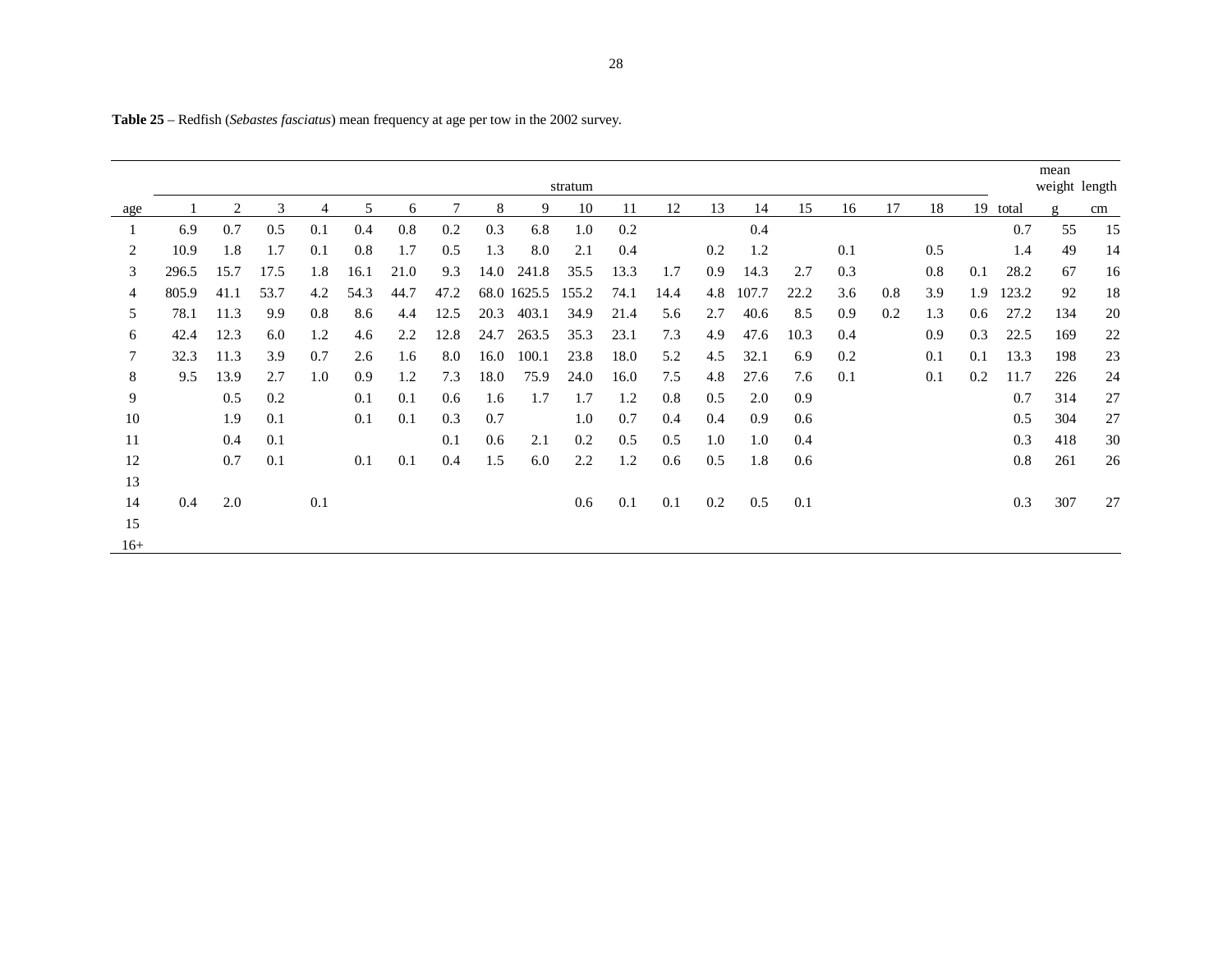|                | area      | tow            | catch per tow $(Kg)$ |          |
|----------------|-----------|----------------|----------------------|----------|
| stratum        | sq. miles | number         | mean                 | s. error |
| 1              | 342       | $\overline{4}$ | 74.30                | 96.74    |
| $\overline{2}$ | 838       | 10             | 21.61                | 34.02    |
| 3              | 628       | 7              | 18.06                | 21.54    |
| $\overline{4}$ | 348       | $\overline{4}$ | 1.22                 | 1.08     |
| 5              | 703       | 8              | 13.92                | 10.05    |
| 6              | 496       | 6              | 47.75                | 61.60    |
| 7              | 822       | 9              | 10.88                | 7.31     |
| 8              | 646       | 7              | 5.98                 | 6.90     |
| 9              | 314       | 3              | 207.67               | 130.53   |
| 10             | 951       | 11             | 88.56                | 102.42   |
| 11             | 806       | 9              | 60.22                | 50.70    |
| 12             | 670       | 8              | 0.10                 | 0.25     |
| 13             | 249       | 3              |                      |          |
| 14             | 602       | 7              | 3.44                 | 4.90     |
| 15             | 666       | 8              | 1.68                 | 3.16     |
| 16             | 634       | 7              |                      |          |
| 17             | 216       | $\overline{2}$ |                      |          |
| 18             | 210       | $\overline{c}$ |                      |          |
| 19             | 414       | 5              |                      |          |
| total          | 10555     | 120            | 28.69                | 4.40     |

**Table 26** – Juvenile redfish (*Sebastes sp*.) mean catch per tow by strata and its standard error in the 2002 survey.

**Table 27** – Juvenile redfish (*Sebastes sp*.) mean length frequency per tow in the 2002 survey.

| length |      | length |      | length |      |
|--------|------|--------|------|--------|------|
| 7      | 0.00 | 11     | 0.03 | 15     | 0.11 |
| 8      | 0.00 | 12     | 0.08 | 16     | 0.02 |
| 9      | 0.01 | 13     | 0.22 | 17     | 0.01 |
| 10     | 0.02 | 14     | 0.33 | 18     |      |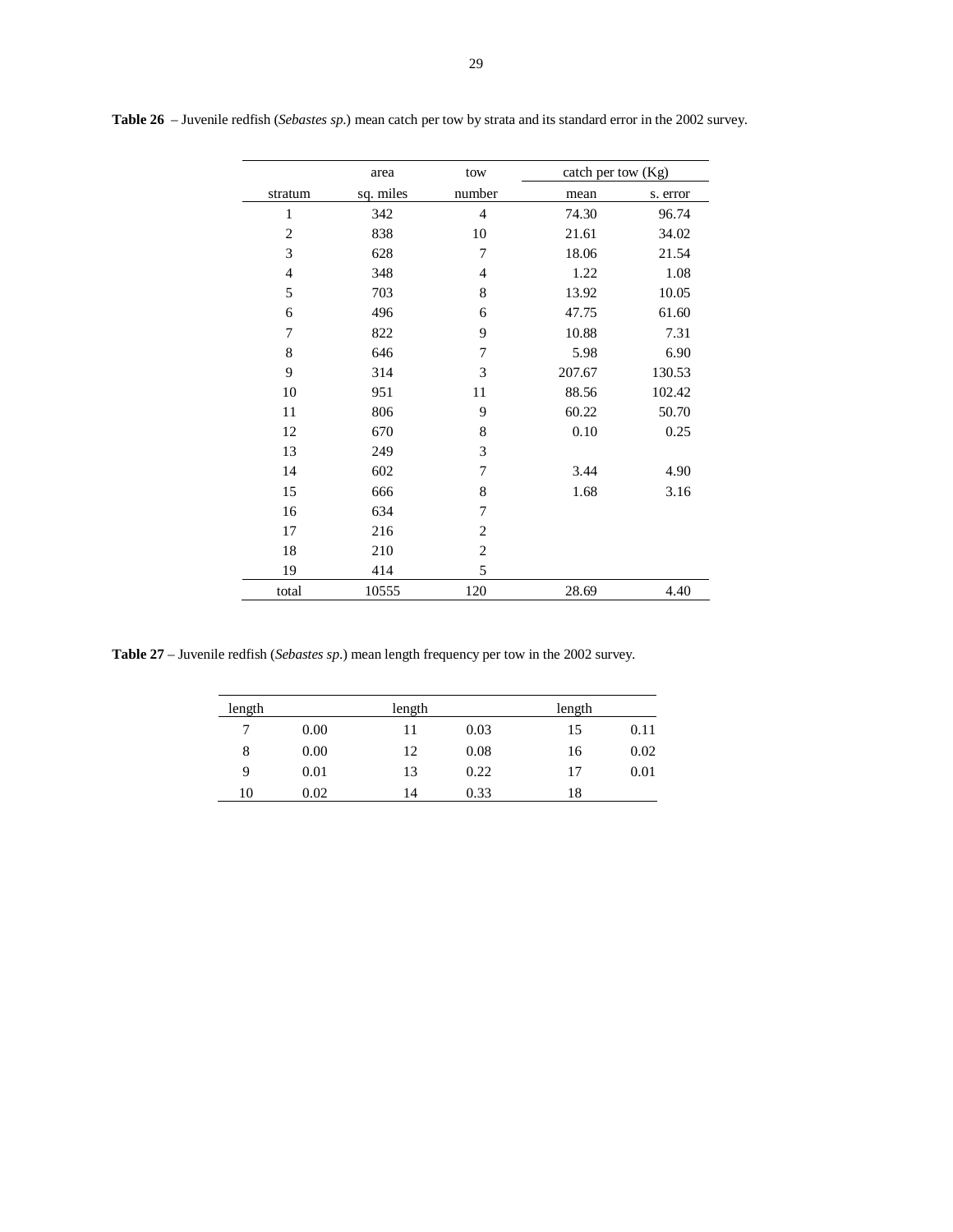|                | area      | tow            | catch per tow (Kg) |          |
|----------------|-----------|----------------|--------------------|----------|
| stratum        | sq. miles | number         | mean               | s. error |
| $\mathbf{1}$   | 342       | 4              |                    |          |
| $\overline{2}$ | 838       | 10             | 0.16               | 0.37     |
| 3              | 628       | 7              | 2.88               | 2.71     |
| $\overline{4}$ | 348       | 4              | 2.16               | 2.60     |
| 5              | 703       | 8              | 1.22               | 1.15     |
| 6              | 496       | 6              | 2.70               | 2.43     |
| 7              | 822       | 9              | 6.74               | 4.49     |
| 8              | 646       | 7              | 17.55              | 8.46     |
| 9              | 314       | 3              | 5.71               | 5.65     |
| 10             | 951       | 11             | 10.10              | 7.28     |
| 11             | 806       | 9              | 5.43               | 4.44     |
| 12             | 670       | 8              | 20.94              | 6.46     |
| 13             | 249       | 3              | 27.04              | 7.28     |
| 14             | 602       | 7              | 23.20              | 7.33     |
| 15             | 666       | 8              | 23.93              | 18.28    |
| 16             | 634       | 7              | 44.46              | 14.26    |
| 17             | 216       | $\overline{c}$ | 12.23              | 4.91     |
| 18             | 210       | $\mathfrak{2}$ | 42.68              | 22.98    |
| 19             | 414       | 5              | 68.46              | 18.28    |
| total          | 10555     | 120            | 14.81              | 0.81     |

**Table 28** – Greenland halibut (*Reinhardtius hippoglossoides*) mean catch per tow by strata and its standard error in the 2002 survey.

**Table 29** – Greenland halibut (*Reinhardtius hippoglossoides*) mean length frequency per tow in the 2002 survey.

| length    | male | female | length    | male | female | length    | male | female |
|-----------|------|--------|-----------|------|--------|-----------|------|--------|
| $10 - 11$ |      | 0.01   | $30 - 31$ | 0.05 | 0.15   | 50-51     | 0.56 | 1.14   |
| $12 - 13$ | 0.01 | 0.04   | 32-33     | 0.13 | 0.06   | 52-53     | 0.22 | 0.74   |
| 14-15     | 0.28 | 0.33   | 34-35     | 0.29 | 0.27   | 54-55     | 0.11 | 0.41   |
| 16-17     | 0.60 | 0.97   | 36-37     | 0.37 | 0.51   | 56-57     | 0.04 | 0.21   |
| 18-19     | 0.12 | 0.12   | 38-39     | 0.49 | 0.59   | 58-59     |      | 0.09   |
| $20 - 21$ | 0.02 |        | $40 - 41$ | 0.85 | 0.96   | 60-61     |      | 0.09   |
| $22 - 23$ | 0.08 | 0.04   | $42 - 43$ | 0.95 | 1.24   | $62 - 63$ |      | 0.04   |
| $24 - 25$ | 0.55 | 0.38   | 44-45     | 1.03 | 1.34   | 64-65     |      | 0.01   |
| $26 - 27$ | 0.78 | 0.77   | 46-47     | 0.97 | 1.59   | 66-67     |      | 0.01   |
| 28-29     | 0.33 | 0.68   | 48-49     | 0.82 | 1.38   | 68-69     |      |        |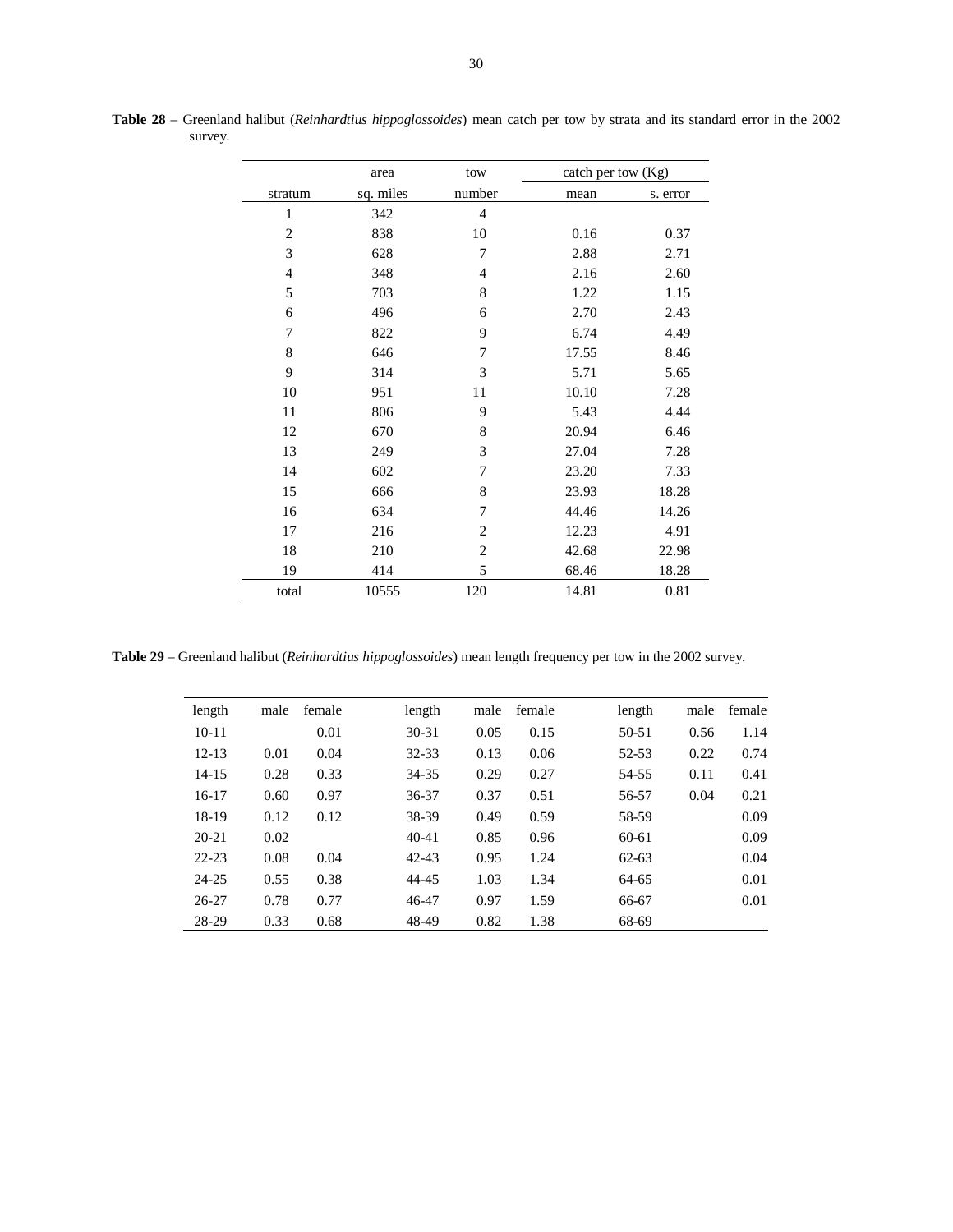|                |      |      |                |      |      |      |      |      | stratum |      |      |       |      |      |       |      |       |       |       | mean<br>weight length | mean |
|----------------|------|------|----------------|------|------|------|------|------|---------|------|------|-------|------|------|-------|------|-------|-------|-------|-----------------------|------|
| age            | 2    | 3    | $\overline{4}$ | 5    | 6    |      | 8    | 9    | 10      | 11   | 12   | 13    | 14   | 15   | 16    | 17   | 18    | 19    | total | g                     | cm   |
|                |      | 1.98 | 0.75           | 0.96 | 4.42 | 2.21 | 1.96 | 0.33 | 14.17   | 4.75 |      |       | 0.72 | 0.62 | 0.14  |      |       |       | 2.44  | 32                    | 16   |
| $\overline{c}$ |      | 6.67 | 0.45           | 0.59 | 4.49 | 4.71 | 6.03 | 0.67 | 3.05    | 4.39 | 0.06 |       | 0.03 | 0.09 |       |      |       |       | 2.04  | 134                   | 26   |
| 3              |      | 5.59 | 1.05           | 0.58 | 3.80 | 6.00 | 6.47 | 0.71 | 2.07    | 3.37 | 0.22 |       | 0.30 | 0.69 | 0.11  |      | 0.20  | 0.41  | 2.01  | 182                   | 28   |
| 4              |      | 0.75 | 0.05           | 0.09 | 0.91 | 2.61 | 2.81 | 0.61 | 1.32    | 1.56 | 1.00 | 0.06  | 1.32 | 3.68 | 1.24  | 0.29 | 2.01  | 3.72  | 1.37  | 379                   | 36   |
| 5              | 0.08 | 0.54 | 0.42           | 0.17 | 0.65 | 2.04 | 4.23 | 2.10 | 2.27    | 1.12 | 3.93 | 3.90  | 5.66 | 7.56 | 6.60  | 2.51 | 12.59 | 17.78 | 3.40  | 545                   | 41   |
| 6              | 0.02 | 0.27 | 0.64           | 0.36 | 0.17 | 1.11 | 5.41 | 2.50 | 3.14    | 1.04 | 8.30 | 9.84  | 7.67 | 9.10 | 14.97 | 3.31 | 19.83 | 28.57 | 5.18  | 717                   | 44   |
| 7              | 0.08 | 0.04 | 0.97           | 0.56 | 0.17 | 0.93 | 6.00 | 2.28 | 3.48    | 1.50 | 9.49 | 12.59 | 9.76 | 8.97 | 20.84 | 4.37 | 17.74 | 28.33 | 5.85  | 968                   | 49   |
| 8              | 0.02 |      | 0.16           | 0.05 | 0.15 | 0.10 | 1.24 | 0.32 | 0.97    | 0.48 | 1.76 | 2.52  | 2.56 | 1.72 | 5.19  | 1.08 | 2.91  | 4.78  | 1.24  | 1205                  | 52   |
| 9              |      |      | 0.01           | 0.01 | 0.02 | 0.06 | 0.12 | 0.01 | 0.09    | 0.02 | 0.24 | 0.73  | 0.24 | 0.16 | 0.81  | 0.45 | 0.16  | 0.64  | 0.16  | 1563                  | 57   |
| 10             |      |      |                |      |      | 0.07 |      |      |         |      | 0.08 | 0.68  | 0.14 | 0.02 | 0.33  | 0.31 |       | 0.29  | 0.07  | 1917                  | 61   |
| 11             |      |      |                |      |      |      |      |      |         |      |      | 0.19  |      | 0.07 | 0.17  |      |       | 0.12  | 0.02  | 2046                  | 63   |
| 12             |      |      |                |      |      |      |      |      |         |      |      |       |      |      |       | 0.49 |       |       | 0.01  | 2475                  | 67   |
| 13             |      |      |                |      |      |      |      |      |         |      |      |       |      |      |       |      |       |       |       |                       |      |
| 14             |      |      |                |      |      |      |      |      |         |      |      |       |      |      |       |      |       |       |       |                       |      |
| 15             |      |      |                |      |      |      |      |      |         |      |      |       |      |      |       |      |       |       |       |                       |      |
| $16+$          |      |      |                |      |      |      |      |      |         |      |      |       |      |      |       |      |       |       |       |                       |      |

**Table 30** – Greenland halibut (*Reinhardtius hippoglossoides*) mean frequency at age per tow in the 2002 survey.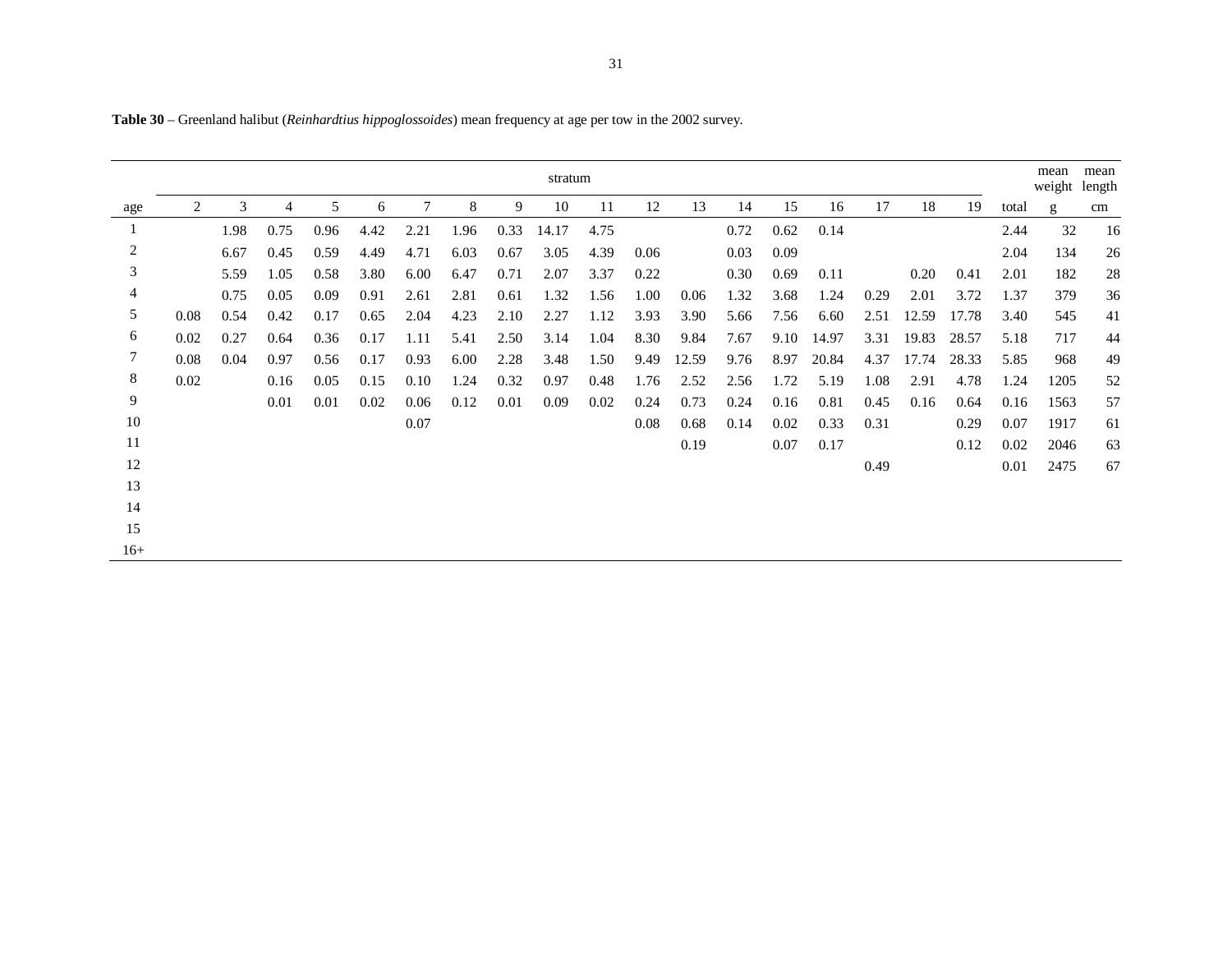| length    |              |                  |               |                |                |                |              | age                         |                |        |    |    |    |    |    |       | no           |                |
|-----------|--------------|------------------|---------------|----------------|----------------|----------------|--------------|-----------------------------|----------------|--------|----|----|----|----|----|-------|--------------|----------------|
| cm        | 1            | $\boldsymbol{2}$ | 3             | $\overline{4}$ | 5              | $\sqrt{6}$     | $\tau$       | $8\,$                       | $\overline{9}$ | $10\,$ | 11 | 12 | 13 | 14 | 15 | $16+$ | id.          | total          |
| $10 - 11$ |              |                  |               |                |                |                |              |                             |                |        |    |    |    |    |    |       |              |                |
| $12-13$   | $\mathbf{1}$ |                  |               |                |                |                |              |                             |                |        |    |    |    |    |    |       |              | $\mathbf{1}$   |
| $14 - 15$ | $21\,$       |                  |               |                |                |                |              |                             |                |        |    |    |    |    |    |       |              | $21\,$         |
| $16 - 17$ | 23           |                  |               |                |                |                |              |                             |                |        |    |    |    |    |    |       |              | 23             |
| 18-19     | 11           | $\mathbf{1}$     |               |                |                |                |              |                             |                |        |    |    |    |    |    |       |              | 12             |
| $20 - 21$ |              | $\overline{c}$   |               |                |                |                |              |                             |                |        |    |    |    |    |    |       |              | $\overline{c}$ |
| $22-23$   |              | $10\,$           |               |                |                |                |              |                             |                |        |    |    |    |    |    |       |              | 10             |
| $24 - 25$ |              | 19               | $\sqrt{2}$    |                |                |                |              |                             |                |        |    |    |    |    |    |       |              | 21             |
| $26 - 27$ |              | $10\,$           | $10\,$        |                |                |                |              |                             |                |        |    |    |    |    |    |       |              | 20             |
| $28-29$   |              | 6                | 14            |                |                |                |              |                             |                |        |    |    |    |    |    |       |              | 20             |
| $30 - 31$ |              |                  | $\mathfrak 3$ | $\sqrt{2}$     |                |                |              |                             |                |        |    |    |    |    |    |       |              | 5              |
| $32 - 33$ |              |                  | $\sqrt{6}$    | 6              |                |                |              |                             |                |        |    |    |    |    |    |       |              | 12             |
| $34 - 35$ |              |                  | 6             | $11\,$         | $\mathfrak{Z}$ |                |              |                             |                |        |    |    |    |    |    |       |              | 20             |
| $36 - 37$ |              |                  |               | 9              | 9              |                |              |                             |                |        |    |    |    |    |    |       | $\mathbf{1}$ | 19             |
| 38-39     |              |                  |               | $\,8\,$        | 13             |                |              |                             |                |        |    |    |    |    |    |       |              | 21             |
| $40 - 41$ |              |                  |               |                | $\overline{9}$ | $10\,$         | $\mathbf{1}$ |                             |                |        |    |    |    |    |    |       | $\sqrt{2}$   | 22             |
| $42 - 43$ |              |                  |               |                | $10\,$         | 14             | $\sqrt{2}$   |                             |                |        |    |    |    |    |    |       |              | 26             |
| $44 - 45$ |              |                  |               |                | $\mathbf{1}$   | $23\,$         | 9            | $\mathbf{1}$                |                |        |    |    |    |    |    |       |              | 34             |
| $46 - 47$ |              |                  |               |                |                | 14             | 14           | $\mathbf{1}$                |                |        |    |    |    |    |    |       | $\mathbf{1}$ | 30             |
| 48-49     |              |                  |               |                |                | 7              | $16\,$       | $\ensuremath{\mathfrak{Z}}$ |                |        |    |    |    |    |    |       |              | 26             |
| $50 - 51$ |              |                  |               |                |                | $\overline{2}$ | 14           | 6                           |                |        |    |    |    |    |    |       |              | 22             |
| 52-53     |              |                  |               |                |                |                | 14           | 6                           |                |        |    |    |    |    |    |       |              | 20             |
| 54-55     |              |                  |               |                |                |                | 5            | $\,$ 8 $\,$                 |                |        |    |    |    |    |    |       |              | 13             |
| 56-57     |              |                  |               |                |                |                |              | 3                           | $\mathbf{1}$   |        |    |    |    |    |    |       |              | $\overline{4}$ |

**Table 31** - Greenland halibut (*Reinhardtius hippoglossoides*) age-length key in the 2002 survey.

**MALE**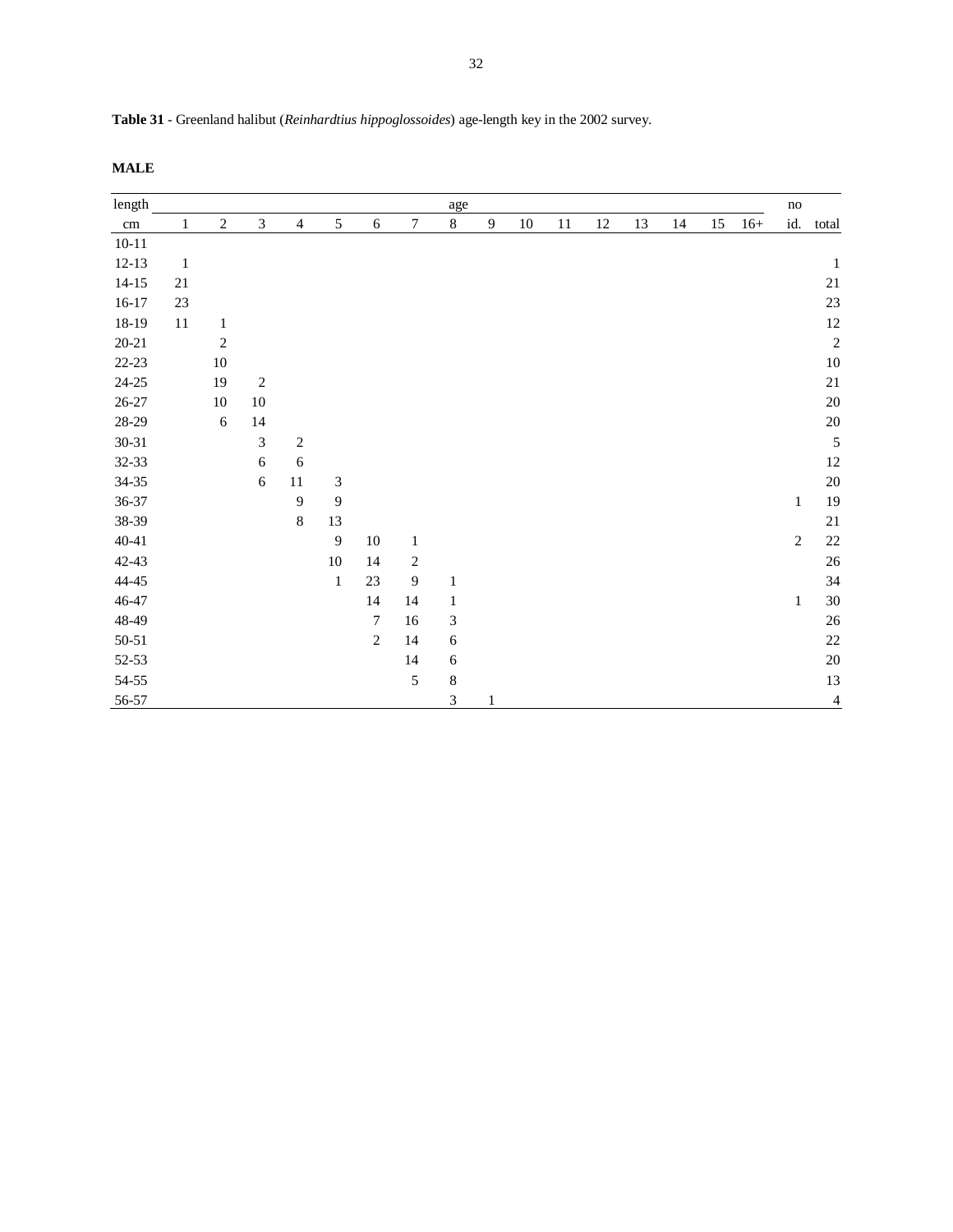# **Table 31** – (continued)

| length    |                |                             |              |                             |                             |                |                             | age          |                |                  |                |              |    |    |    |    | $\mathbf{no}$  |              |
|-----------|----------------|-----------------------------|--------------|-----------------------------|-----------------------------|----------------|-----------------------------|--------------|----------------|------------------|----------------|--------------|----|----|----|----|----------------|--------------|
| cm        | $\,1$          | $\overline{2}$              | 3            | $\overline{4}$              | 5                           | $\sqrt{6}$     | $\boldsymbol{7}$            | $8\,$        | $\mathbf{9}$   | $10\,$           | 11             | 12           | 13 | 14 | 15 | 16 | id.            | total        |
| $10 - 11$ | $\mathbf{1}$   |                             |              |                             |                             |                |                             |              |                |                  |                |              |    |    |    |    |                | $\mathbf 1$  |
| $12-13$   | $\overline{4}$ |                             |              |                             |                             |                |                             |              |                |                  |                |              |    |    |    |    | $\mathbf{1}$   | 5            |
| $14 - 15$ | $20\,$         |                             |              |                             |                             |                |                             |              |                |                  |                |              |    |    |    |    | $\,1\,$        | 21           |
| $16-17$   | $22\,$         |                             |              |                             |                             |                |                             |              |                |                  |                |              |    |    |    |    |                | 22           |
| 18-19     | 11             | $\ensuremath{\mathfrak{Z}}$ |              |                             |                             |                |                             |              |                |                  |                |              |    |    |    |    |                | 14           |
| $20 - 21$ |                | $\mathbf{1}$                |              |                             |                             |                |                             |              |                |                  |                |              |    |    |    |    |                | $\,1\,$      |
| $22 - 23$ |                | $\sqrt{2}$                  | $\,1\,$      |                             |                             |                |                             |              |                |                  |                |              |    |    |    |    |                | 3            |
| $24 - 25$ |                | 14                          | 6            |                             |                             |                |                             |              |                |                  |                |              |    |    |    |    |                | 20           |
| 26-27     |                | 10                          | 6            |                             |                             |                |                             |              |                |                  |                |              |    |    |    |    | $\overline{4}$ | 20           |
| 28-29     |                | $\overline{4}$              | 17           |                             |                             |                |                             |              |                |                  |                |              |    |    |    |    |                | 21           |
| $30 - 31$ |                | $\sqrt{2}$                  | 15           |                             |                             |                |                             |              |                |                  |                |              |    |    |    |    |                | 17           |
| 32-33     |                |                             | $\sqrt{2}$   | $\ensuremath{\mathfrak{Z}}$ |                             |                |                             |              |                |                  |                |              |    |    |    |    | $\,1\,$        | 6            |
| 34-35     |                |                             | $\mathbf{1}$ | 15                          | $\ensuremath{\mathfrak{Z}}$ |                |                             |              |                |                  |                |              |    |    |    |    |                | 19           |
| 36-37     |                |                             | $\,1$        | 15                          | $\ensuremath{\mathfrak{Z}}$ | $\mathbf{1}$   |                             |              |                |                  |                |              |    |    |    |    |                | 20           |
| 38-39     |                |                             |              | $\overline{4}$              | 12                          | $\overline{4}$ |                             |              |                |                  |                |              |    |    |    |    |                | 20           |
| $40 - 41$ |                |                             |              |                             | 16                          | $\overline{4}$ |                             |              |                |                  |                |              |    |    |    |    | $\mathbf{1}$   | 21           |
| 42-43     |                |                             |              |                             | 13                          | 11             |                             |              |                |                  |                |              |    |    |    |    |                | 24           |
| $44 - 45$ |                |                             |              |                             | $\ensuremath{\mathfrak{Z}}$ | 16             | $\ensuremath{\mathfrak{Z}}$ |              |                |                  |                |              |    |    |    |    |                | 22           |
| 46-47     |                |                             |              |                             |                             | 12             | 15                          |              |                |                  |                |              |    |    |    |    | $\sqrt{2}$     | 29           |
| 48-49     |                |                             |              |                             |                             | $\overline{4}$ | $20\,$                      | $\mathbf{1}$ |                |                  |                |              |    |    |    |    |                | 25           |
| $50 - 51$ |                |                             |              |                             |                             |                | 25                          | 6            |                |                  |                |              |    |    |    |    | $\mathbf{1}$   | 32           |
| $52 - 53$ |                |                             |              |                             |                             |                | $20\,$                      | $\sqrt{2}$   | $\mathbf{1}$   |                  |                |              |    |    |    |    |                | 23           |
| 54-55     |                |                             |              |                             |                             |                | $10\,$                      | $11\,$       | $\mathbf{1}$   |                  |                |              |    |    |    |    |                | 22           |
| 56-57     |                |                             |              |                             |                             |                | $\overline{c}$              | 17           | $\sqrt{2}$     |                  |                |              |    |    |    |    |                | 21           |
| 58-59     |                |                             |              |                             |                             |                |                             | 6            | 5              |                  |                |              |    |    |    |    |                | 11           |
| 60-61     |                |                             |              |                             |                             |                |                             |              | $\overline{4}$ | $\boldsymbol{7}$ |                |              |    |    |    |    |                | 11           |
| 62-63     |                |                             |              |                             |                             |                |                             |              | $\,1\,$        | $\,1$            | $\mathfrak{Z}$ |              |    |    |    |    |                | 5            |
| 64-65     |                |                             |              |                             |                             |                |                             |              |                | $\,1$            |                |              |    |    |    |    |                | $\mathbf 1$  |
| 66-67     |                |                             |              |                             |                             |                |                             |              |                |                  |                | $\mathbf{1}$ |    |    |    |    |                | $\mathbf{1}$ |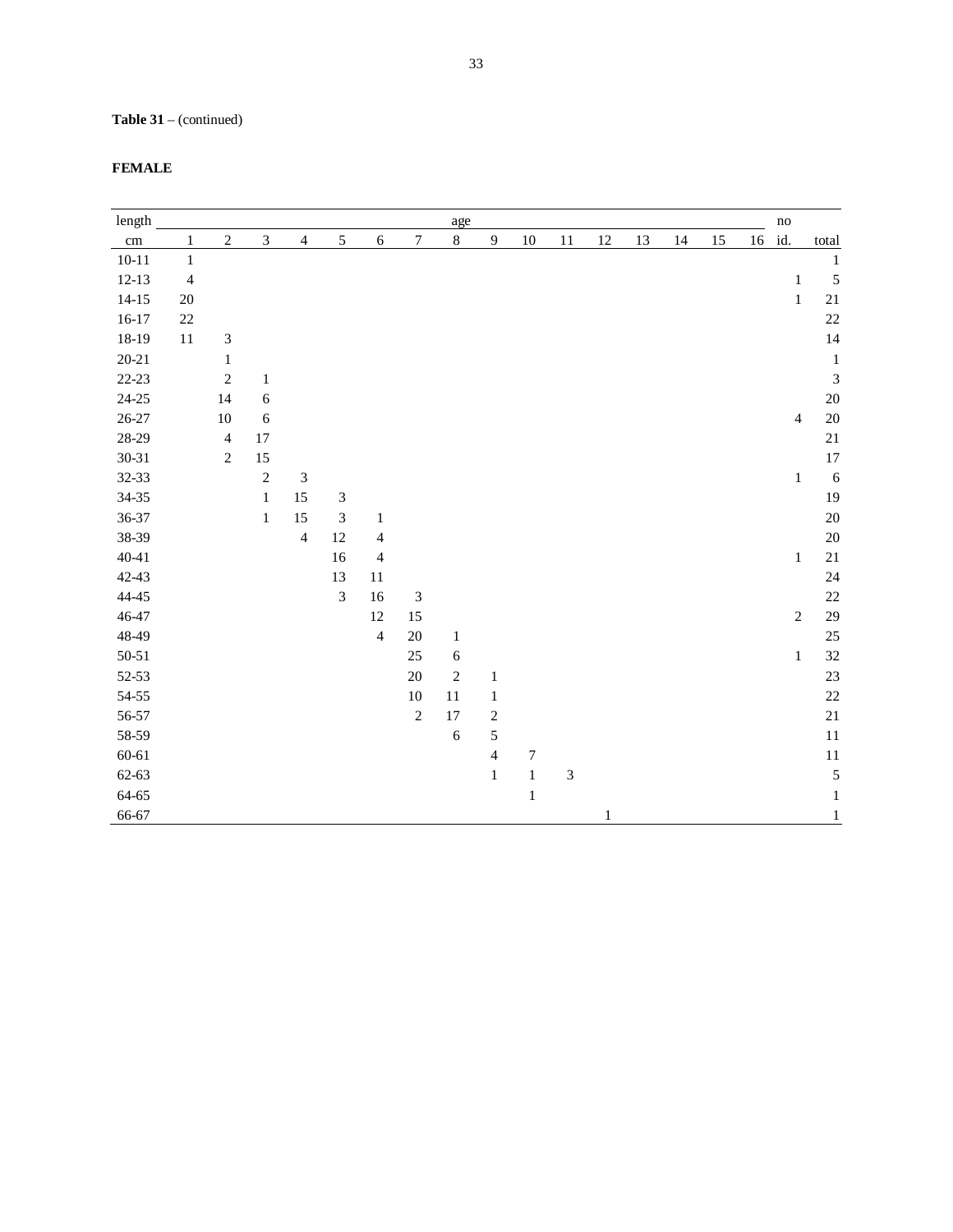|                | depth in     |       |       |       |       |       |       |       | year  |       |       |       |       |       |       |          |
|----------------|--------------|-------|-------|-------|-------|-------|-------|-------|-------|-------|-------|-------|-------|-------|-------|----------|
| stratum        | fathoms      | 1988  | 1989  | 1990  | 1991  | 1992  | 1993  | 1994  | 1995  | 1996  | 1997  | 1998  | 1999  | 2000  | 2001  | 2002     |
|                | 70-80        |       |       |       |       |       |       |       |       |       |       |       |       |       |       |          |
| $\overline{c}$ | 81-100       |       | 0.04  | 0.10  |       |       |       |       | 1.86  |       | 0.04  | 0.09  | 0.05  |       | 0.24  | 0.16     |
| 3              | 101-140      | 0.54  | 0.65  | 0.16  | 0.17  | 0.37  | 0.06  |       | 0.45  | 2.21  | 1.87  | 7.55  | 7.16  | 5.01  | 7.90  | 2.88     |
| 4              | $\mathbf{H}$ | 5.36  | 0.75  |       | 0.56  | 1.02  | 0.38  |       | 0.20  | 0.02  | 0.86  | 1.53  | 7.34  | 7.69  | 5.83  | 2.16     |
| 5              | $\mathbf{H}$ | 1.37  | 1.78  |       | 0.52  | 0.76  | 0.01  | 0.03  | 0.39  | 0.66  | 1.79  | 3.17  | 7.53  | 5.63  | 4.93  | 1.22     |
| 6              | $\mathbf{H}$ | 0.83  | 0.47  | 0.39  | 0.33  | 0.22  | 0.41  |       | 0.83  | 2.76  | 5.93  | 9.39  | 7.82  | 4.62  | 6.91  | 2.70     |
| 7              | 141-200      | 1.34  | 0.99  | 0.91  | 2.96  | 3.86  | 1.48  | 3.37  | 14.21 | 18.04 | 22.38 | 40.98 | 37.02 | 24.67 | 15.43 | 6.74     |
| 8              | $\mathbf{H}$ | 3.02  | 4.44  | 1.23  | 3.59  | 7.58  | 2.80  | 0.91  | 6.66  | 7.17  | 21.30 | 19.77 | 39.87 | 26.32 | 22.48 | 17.55    |
| 9              | $\mathbf{H}$ | 7.41  | 6.75  | 2.18  | 3.12  | 13.27 | 1.27  | 1.77  | 7.33  | 6.56  | 10.46 | 19.41 | 14.56 | 10.06 | 14.61 | 5.71     |
| $10\,$         | $\mathbf{H}$ | 1.46  | 1.12  | 0.79  | 2.33  | 4.91  | 0.43  | 3.18  | 7.14  | 9.73  | 11.70 | 18.60 | 20.75 | 21.76 | 23.68 | 10.10    |
| 11             | $\mathbf{H}$ | 0.72  | 0.97  | 0.36  | 1.69  | 3.66  | 3.75  | 3.78  | 7.88  | 10.74 | 10.05 | 19.68 | 21.16 | 17.45 | 16.37 | 5.43     |
| 12             | 201-300      | 7.82  | 12.48 | 5.55  | 14.67 | 11.93 | 17.98 | 23.51 | 22.11 | 40.95 | 43.35 | 59.35 | 70.61 | 41.92 | 30.51 | 20.94    |
| 13             | $\mathbf{H}$ | 3.33  | 6.41  | 11.31 | 2.25  | 1.24  | 7.41  | 7.93  | 6.59  | 15.44 | 25.07 | 28.75 | 50.78 | 19.83 | 15.05 | 27.04    |
| 14             | $\mathbf{H}$ | 7.88  | 6.48  | 6.10  | 16.89 | 18.19 | 7.01  | 13.30 | 8.81  | 19.36 | 34.10 | 31.36 | 23.17 | 10.53 | 18.81 | 23.20    |
| 15             | $\mathbf{H}$ | 8.44  | 3.27  | 10.19 | 18.88 | 12.47 | 26.72 | 28.95 | 34.29 | 28.07 | 52.17 | 78.66 | 57.94 | 52.12 | 31.36 | 23.93    |
| 16             | 301-400      | 27.98 | 27.78 | 51.82 | 51.49 | 37.21 | 44.32 | 31.05 | 37.93 | 42.75 | 36.07 | 68.37 | 23.28 | 41.07 | 27.05 | 44.46    |
| 17             | $\mathbf{H}$ | 15.93 | 7.15  | 7.59  | 24.77 | 2.40  | 11.82 | 44.39 | 44.36 | 15.41 | 31.43 | 44.05 | 36.12 | 29.80 | 10.13 | 12.23    |
| 18             | $\mathbf{H}$ | 6.48  | 3.03  | 31.13 | 21.73 | 3.59  | 8.02  | 23.75 | 58.92 | 11.76 | 34.23 | 47.67 | 57.30 | 11.03 | 35.34 | 42.68    |
| 19             | $\mathbf{H}$ | 95.61 | 29.14 | 32.01 | 47.50 | 94.73 | 41.87 | 35.13 | 38.38 | 30.30 | 48.80 | 81.22 | 31.68 | 55.36 | 34.92 | 68.46    |
| total          |              | 8.48  | 5.47  | 7.10  | 10.00 | 10.68 | 8.79  | 9.84  | 13.31 | 14.19 | 19.70 | 29.66 | 25.96 | 20.75 | 16.98 | 14.81    |
| s.e.           |              | 0.94  | 0.48  | 0.99  | 1.00  | 1.70  | 1.17  | 0.83  | 1.50  | 1.08  | 1.39  | 1.65  | 1.86  | 1.13  | 0.95  | $0.81\,$ |
|                |              |       |       |       |       |       |       |       |       |       |       |       |       |       |       |          |

**Table 32** – Greenland halibut (*Reinhardtius hippoglossoides*) mean catch per tow (kg) by strata in 1988-2002 surveys.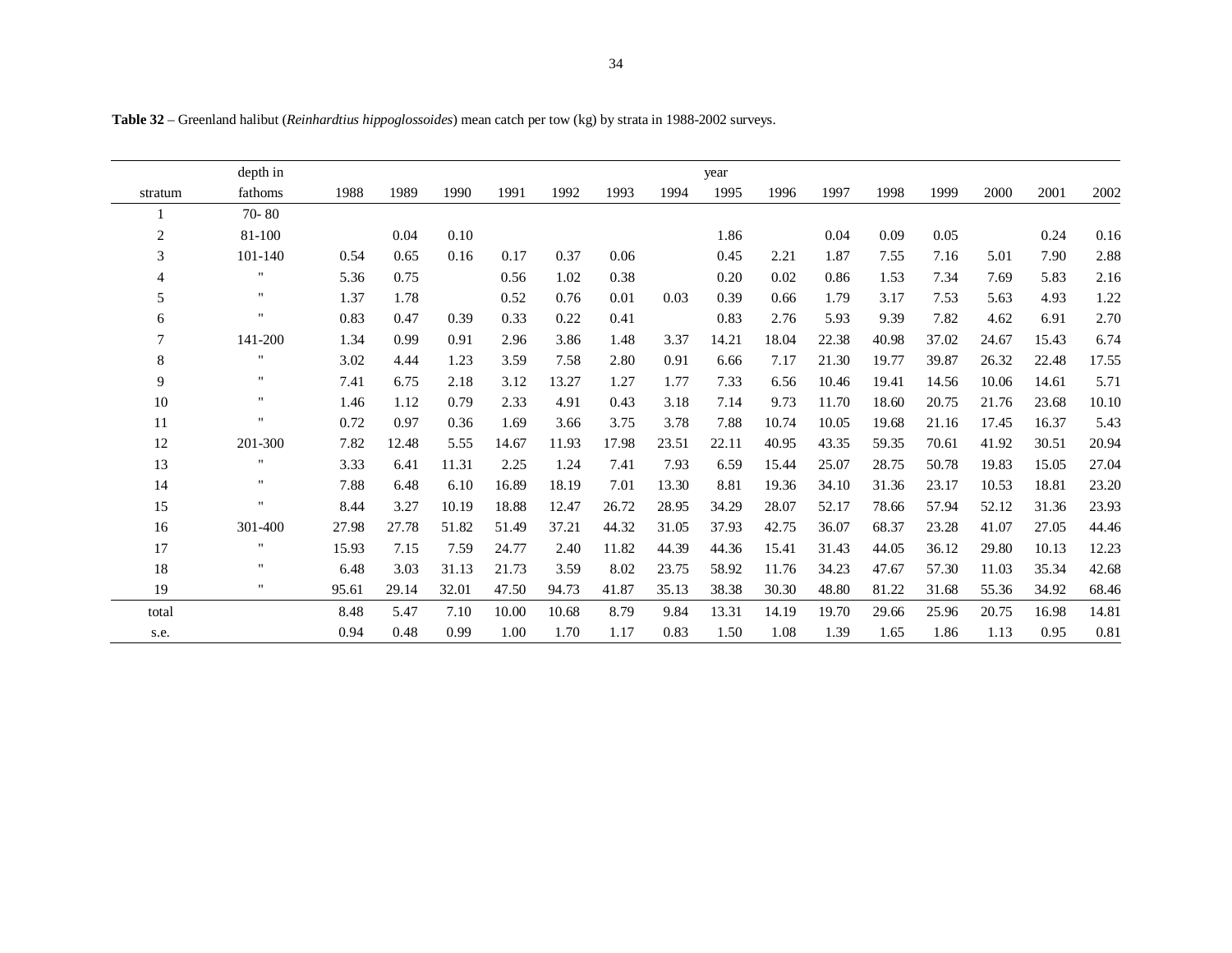

Fig. 1 - Haul positions for the Flemish Cap 2002 survey.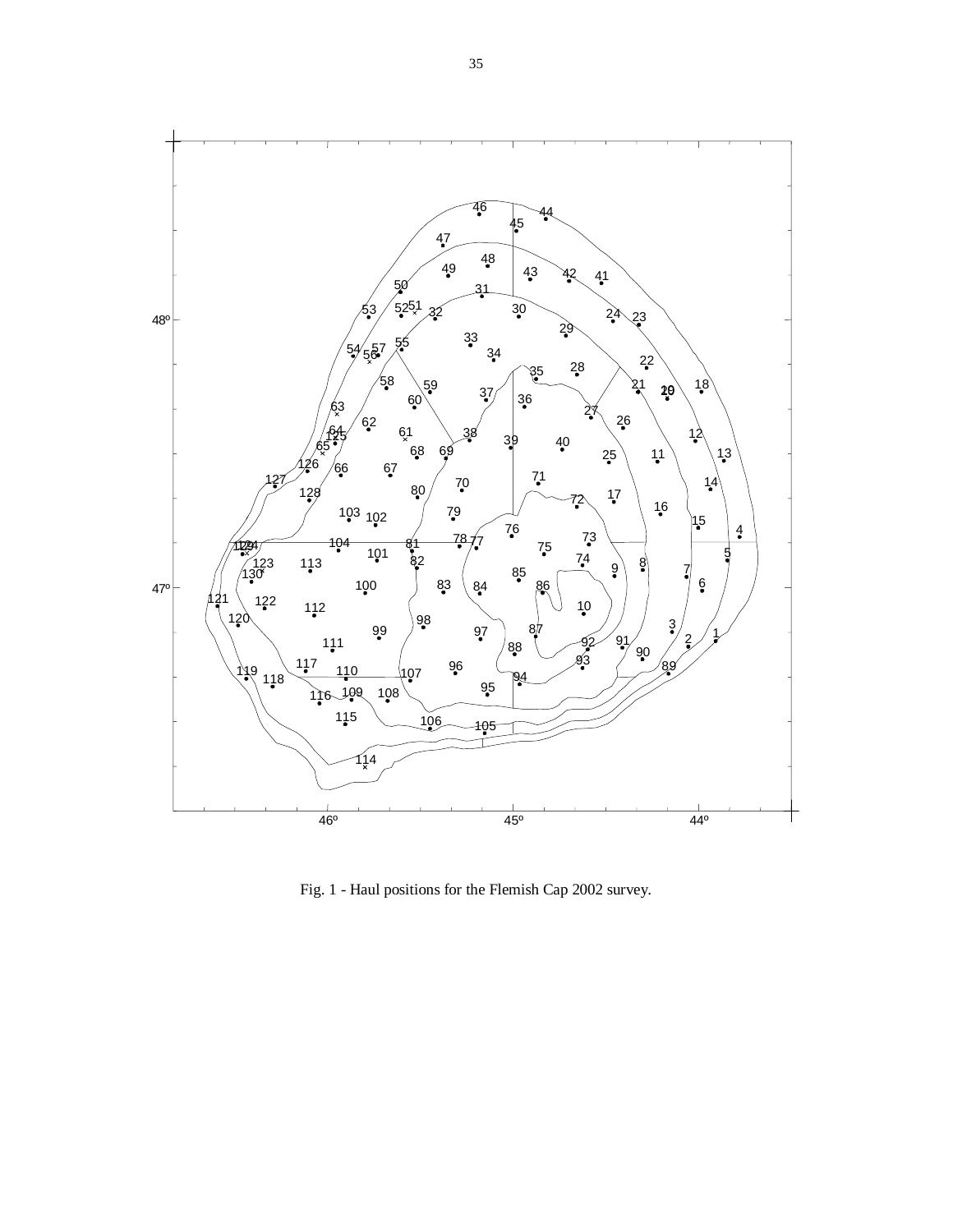

Fig. 2 - Cod (*Gadus morhua*) catch distribution in the 2002 survey in Kg/tow.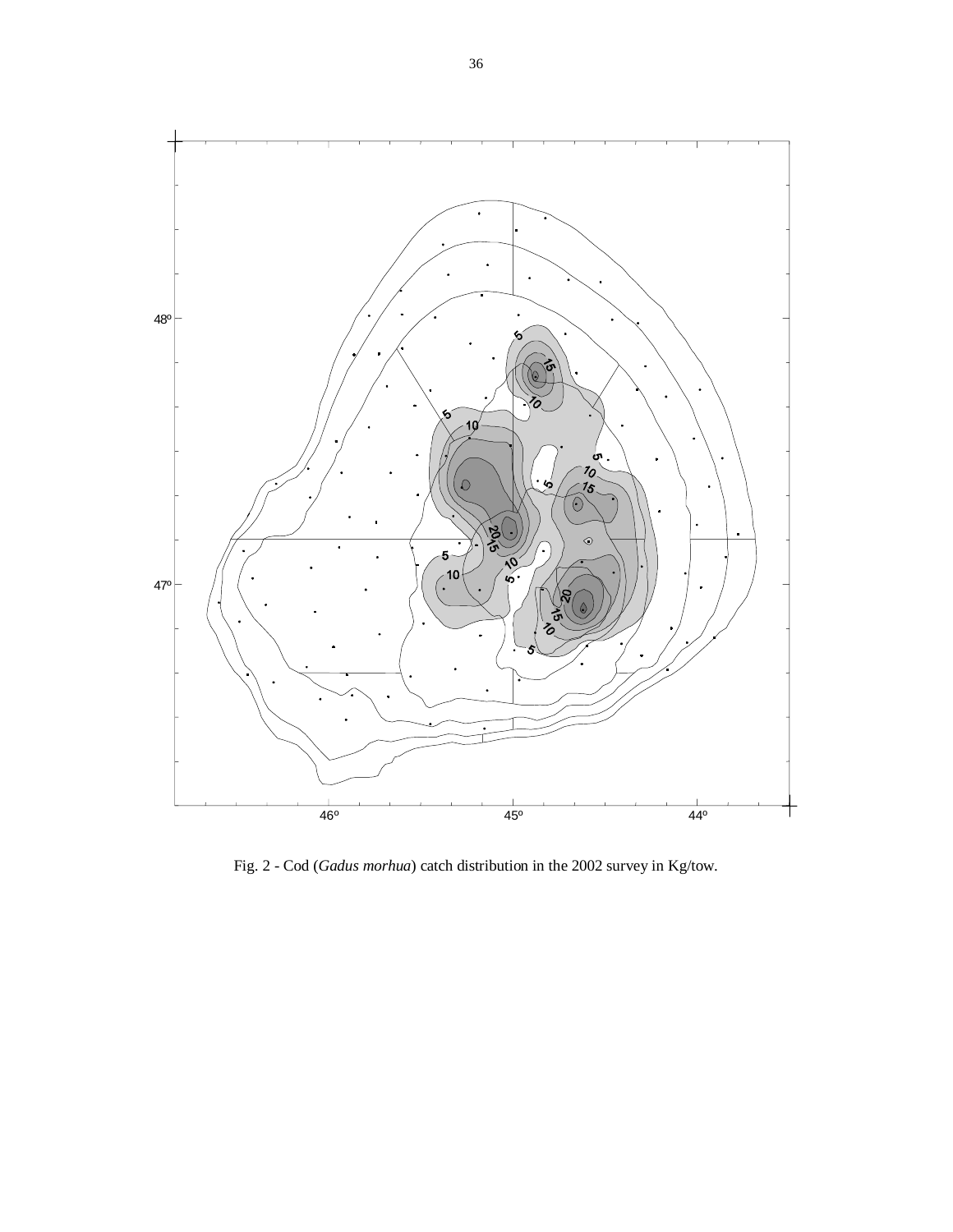

Fig. 3 - American plaice (*Hippoglossoide platessoides*) catch distribution in the 2002 survey in Kg/tow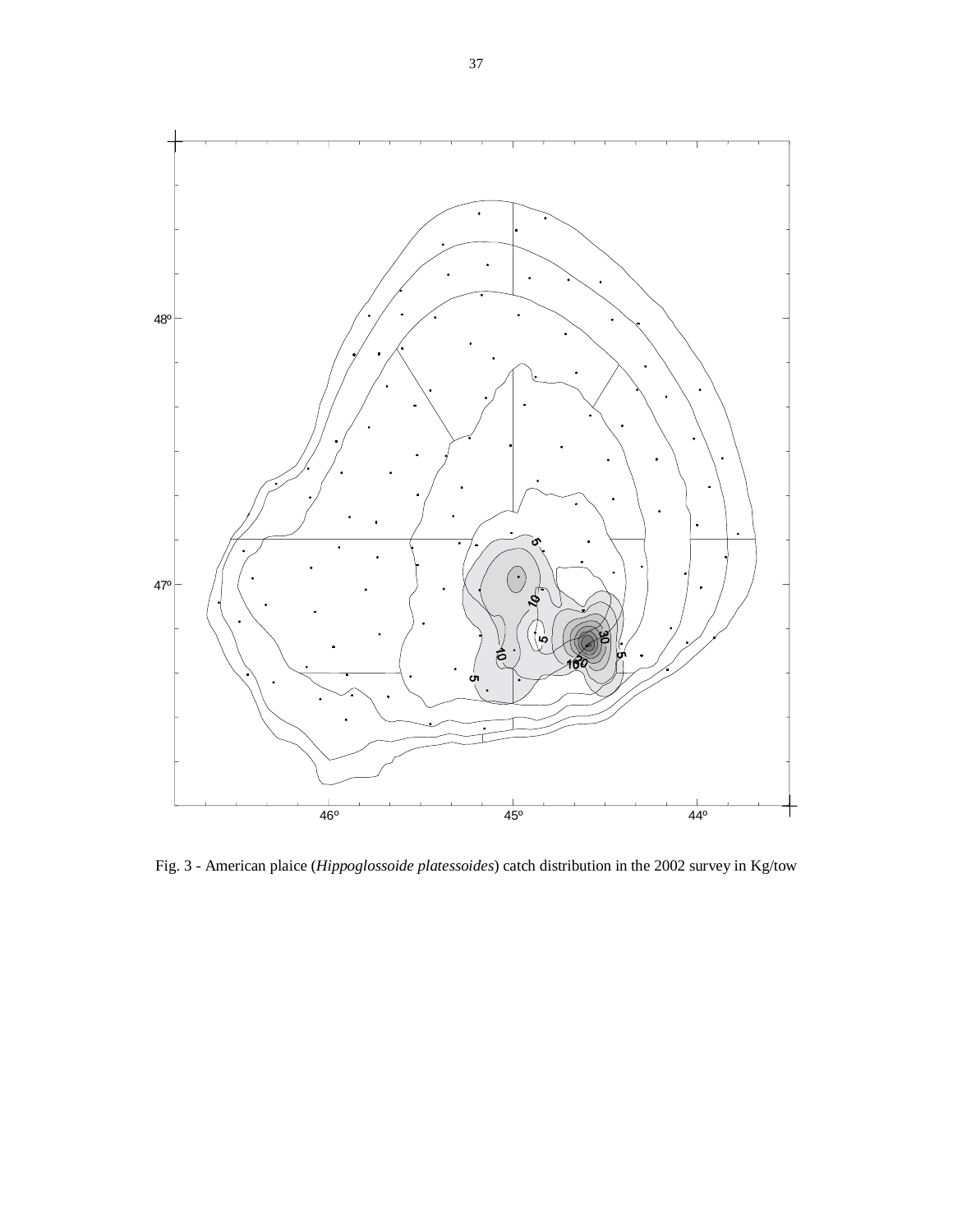

Fig. 4 - Redfish (*Sebastes marinus*) catch distribution in the 2002 survey in Kg/tow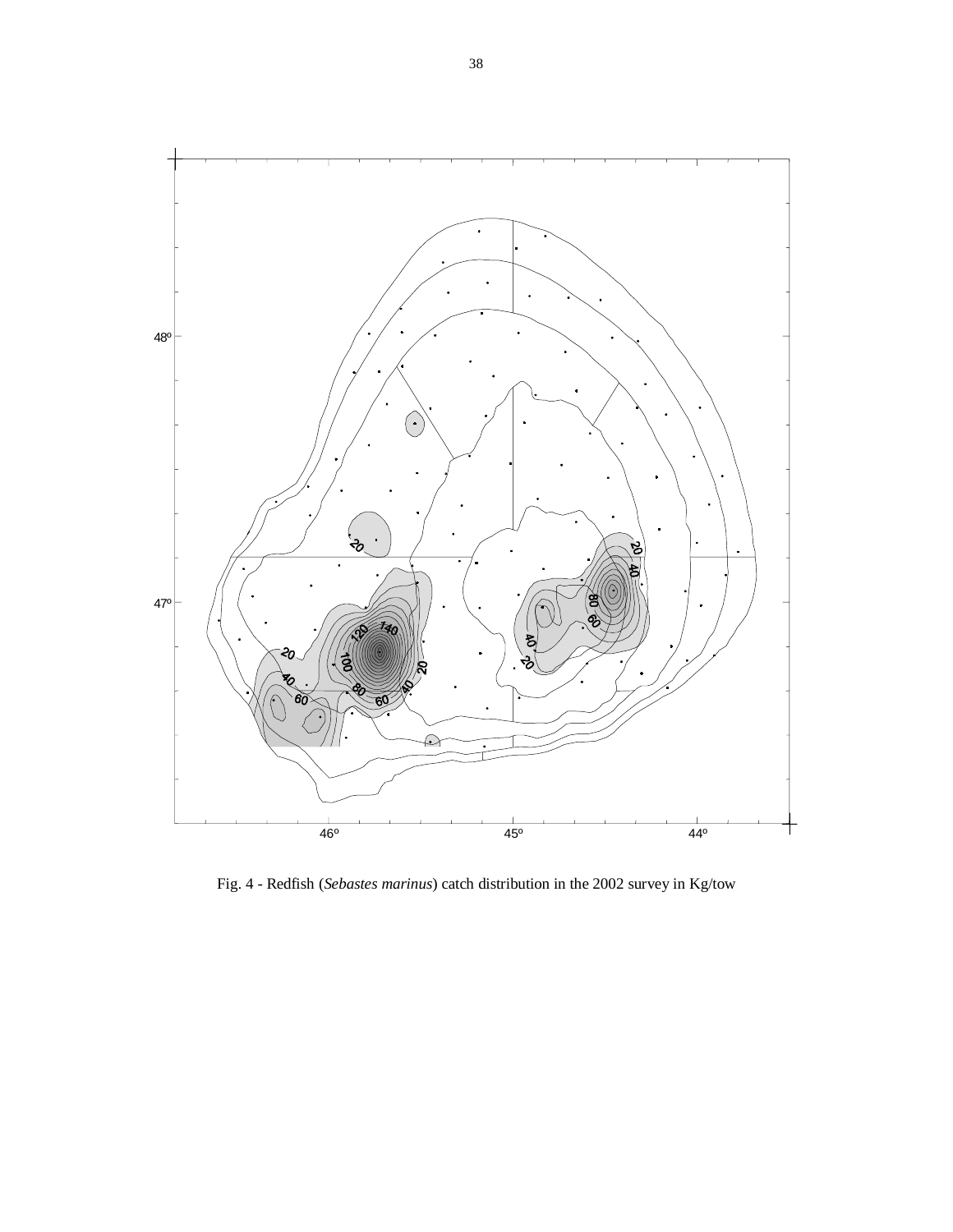

Fig. 5 - Redfish (*Sebastes mentella*) catch distribution in the 2002 survey in Kg/tow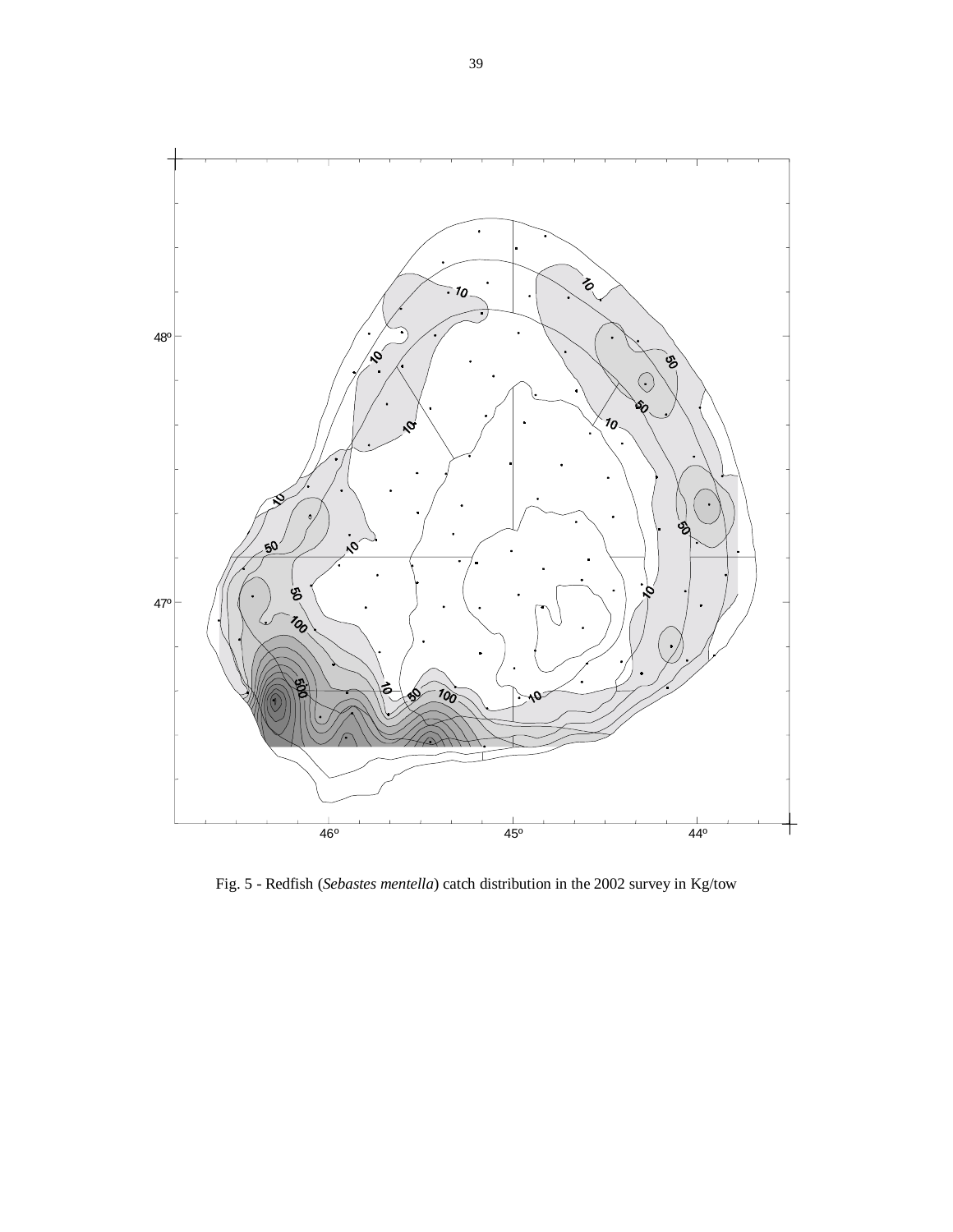

Fig. 6 - Redfish (*Sebastes fasciatus*) catch distribution in the 2002 survey in Kg/tow